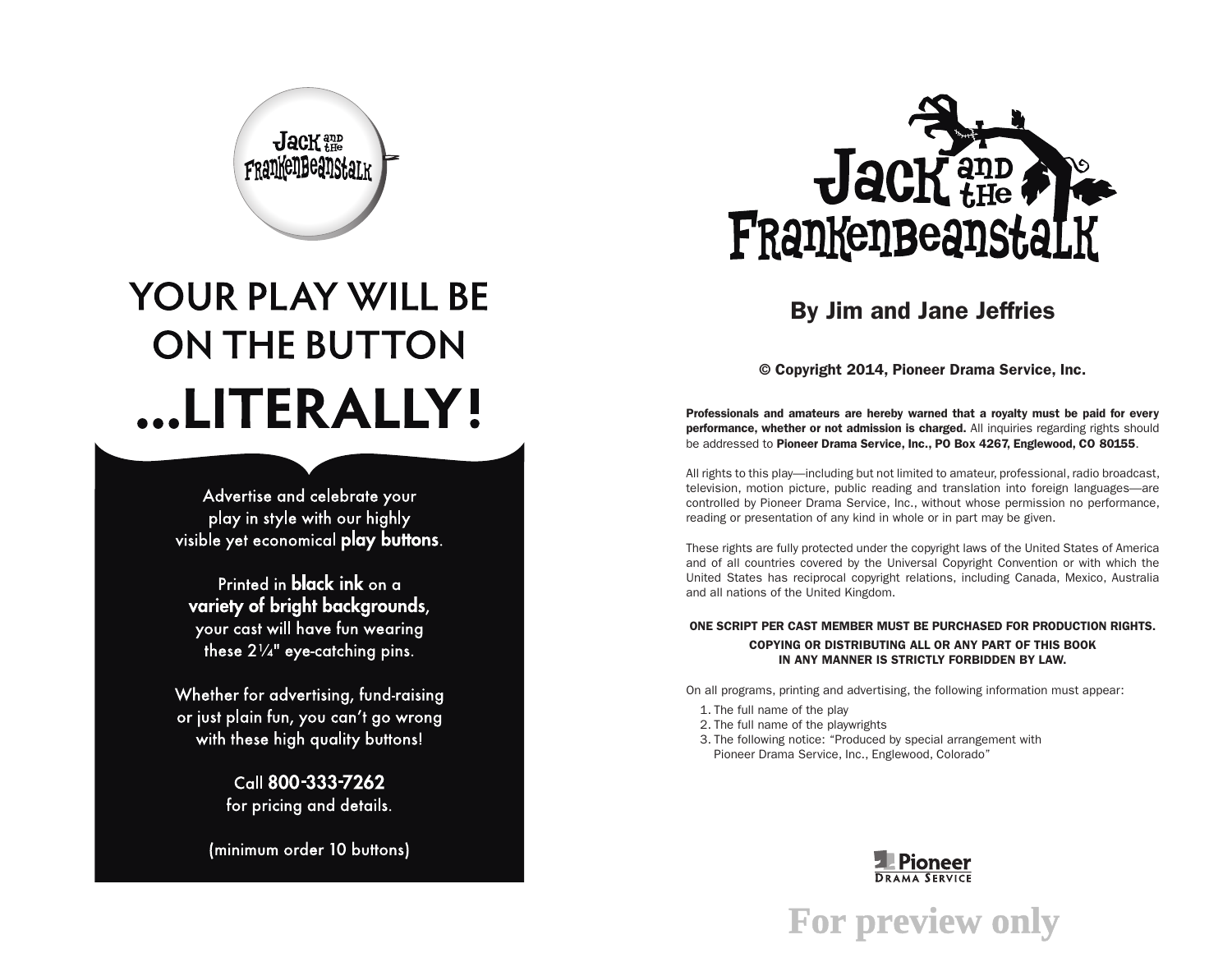#### JACK AND THE FRANKENBEANSTALK

#### By JIM JEFFRIES and JANE JEFFRIES

#### CAST OF CHARACTERS

|                                               |                                                          | # of lines |
|-----------------------------------------------|----------------------------------------------------------|------------|
| DR. FRANKENBEAN female mad scientist;         | creates genetically-                                     | 155        |
|                                               | modified food                                            |            |
|                                               |                                                          | 38         |
|                                               | nobody remembers his name                                |            |
| THE VILLAGE PEOPLE:                           |                                                          |            |
|                                               | à la Pocahontas                                          | 60         |
| COWBOYold west gunslinger;                    | human bean rights activist                               | 54         |
| CONSTRUCTION WORKER follows Indian and        | Cowboy's lead; good<br>at tracking                       | 56         |
|                                               | dim son                                                  | 35         |
|                                               | lives with his Mum; a few<br>beans short of an enchilada | 167        |
|                                               |                                                          | 41         |
| <b>BEAN BROTHERS (and SISTER):</b>            |                                                          |            |
| GARBANZO has slight Italian accent;           | loves puns                                               | 84         |
|                                               |                                                          | 124        |
|                                               | through a squeeze horn<br>and body language              | 2          |
|                                               | interested in Favo's<br>advances                         | 53         |
|                                               | not like intruders                                       | 22         |
| POLICE OFFICER FRIENDLYcop investigating Jack | and his doings                                           | 14         |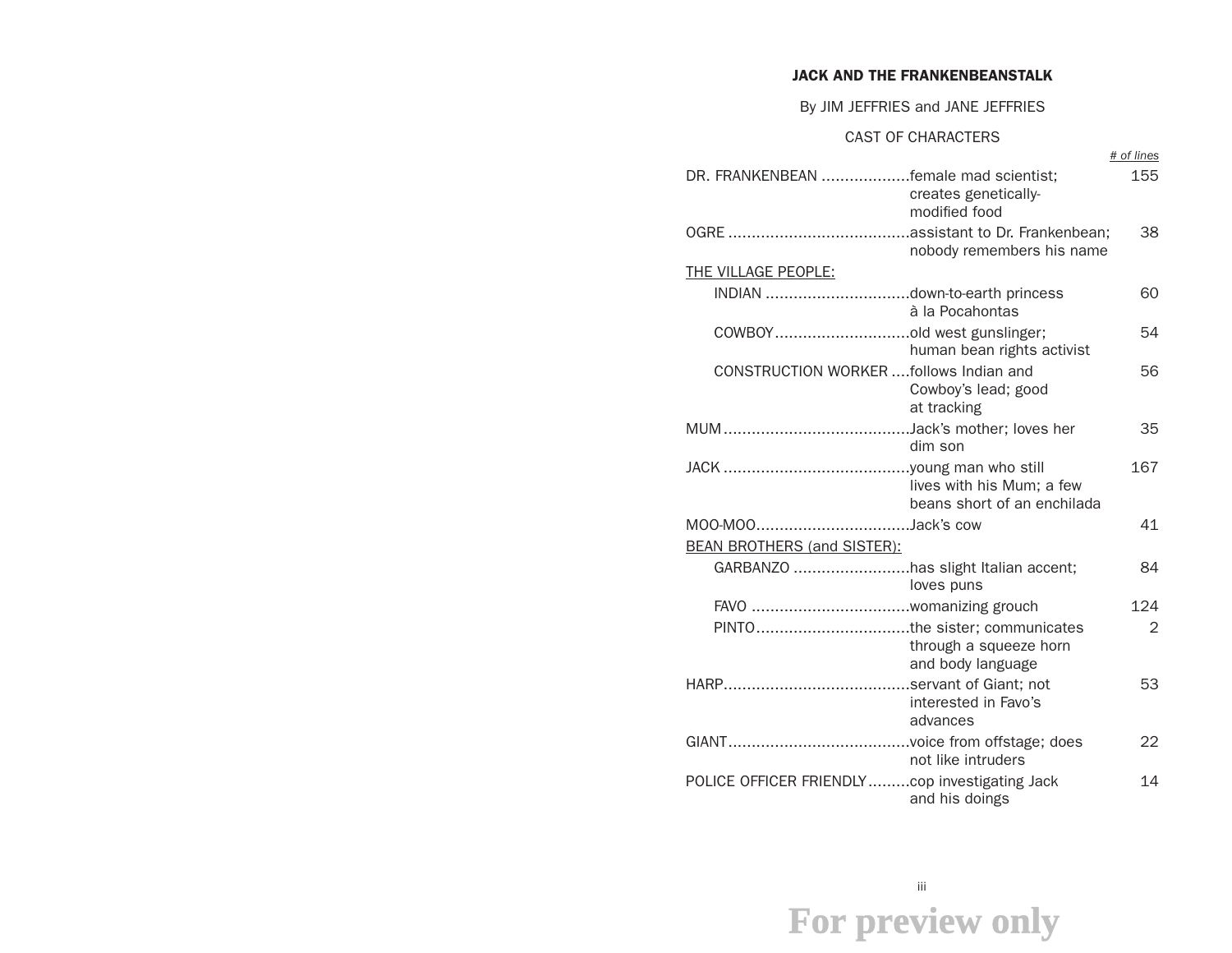#### **SFTTING**

TIME: Present day.

PLACE: Dr. Frankenbean's laboratory, in front of Jack's house, and Giant's castle in the sky.

This play can be produced with very simple sets or you can make them as elaborate as your budget allows. Keep in mind that all scene changes happen quickly.

Dr. Frankenbean's laboratory requires a table with various beakers and gadgets.

A flat UP RIGHT, depicts the exterior of Jack's house in the woods. A stool sits in front of the house. Trees and bushes suggest the woods around the house.

Giant's castle in the clouds needs a table with a large pot, a rubber chicken that squeaks and two large glass salad bowls. Other elements such as large candelabra may be added around the room to suggest opulence and wealth.

#### SUMMARY OF SCENES

#### ACT ONE

Scene One: Dr. Frankenbean's laboratory.

Scene Two: Jack's house in the woods, a short time later and into the next morning.

#### ACT TWO

Scene One: Giant's castle in the clouds, immediately following.

Scene Two: Jack's house in the woods, immediately following.

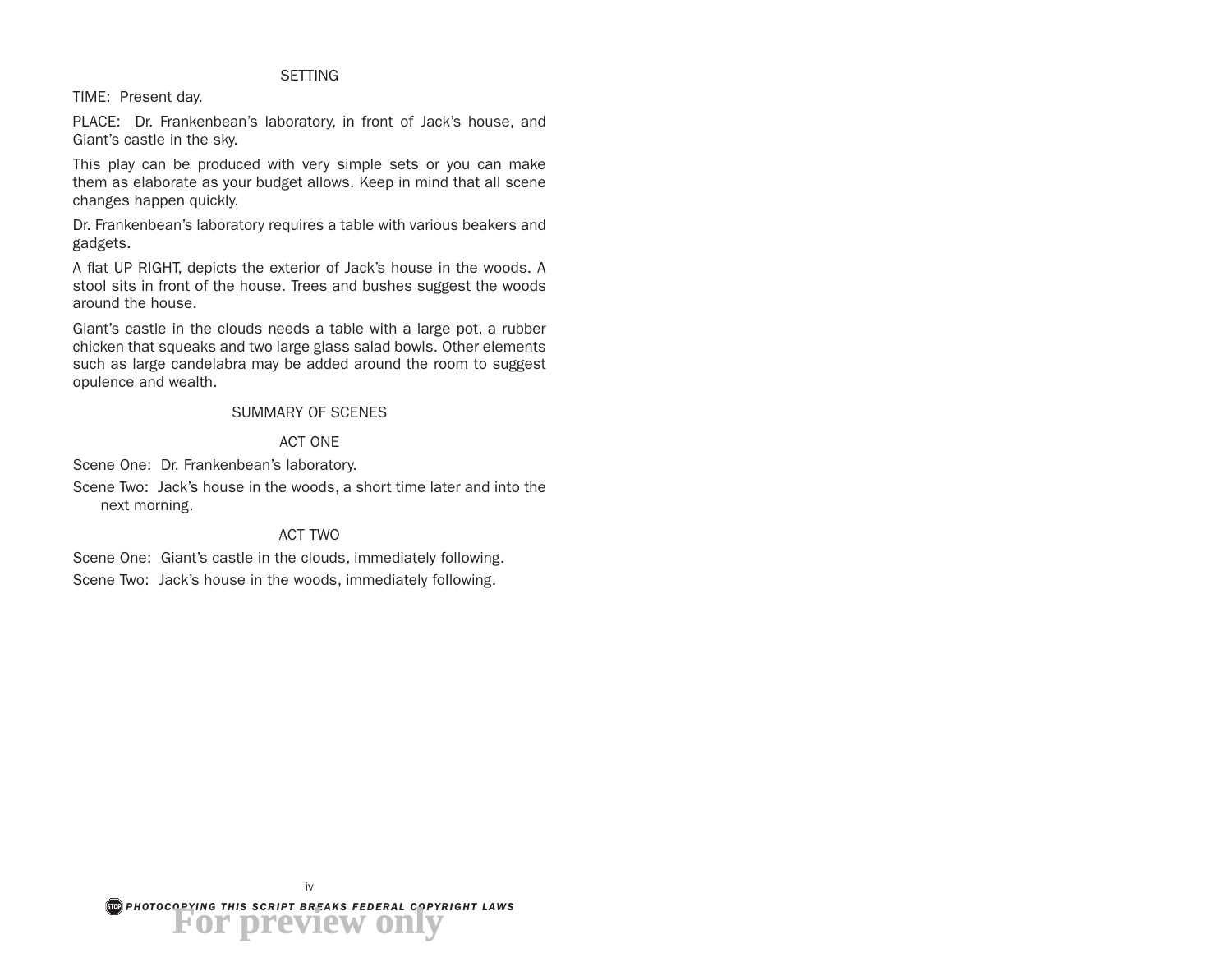#### JACK AND THE FRANKENBEANSTALK

#### ACT ONE

#### Scene One

1 AT RISE: Frankenbean's laboratory. A pair of jeans and a set of jumper cables are out of sight under the table. SOUND EFFECT: THUNDER. LIGHTS UP. FRANKENBEAN, excited, works in her lab.

#### FRANKENBEAN: Igor!

5 OGRE: *(ENTERS carrying a potted plant. Grunts.)* Ogre!

FRANKENBEAN: Oh, right. "Ogre." *(To AUDIENCE.)* I lost custody of Igor in the divorce settlement with Victor. *(To OGRE.)* Ogre, put the beanstalk on the table. *(OGRE puts the plant on the table.)* This is it, Ogre. The day I create new life! Genetically-modified beans!

- 10 Ogre, did you bring human genes for me to modify? *(OGRE reaches under the table and pulls out a pair of blue jeans.)* Really? *(Beat.)*  Okay. Whatever. Now, we must combine the human jeans and the bean plant. Wrap the jeans around the plant. *(OGRE does.)* Good, good. Now, hold the plant— *(Passes the plant to OGRE and takes*
- 15 *out one end of a set of jumper cables from under the table.)*  while I attach these jumper cables to you. *(OGRE takes a step back, looks at FRANKENBEAN and the jumper cables, and grunts in question.)* To combine the jeans and the beans, we need intense heat and a massive electric charge. I've attached these wires
- 20 to a lightning rod on the roof. *(OGRE gives a very dubious look.)*  Don't worry. You won't feel a thing. *(OGRE grunts in question.)* As a matter of fact, you'll be better than ever. Think of this as circuit training. *(Clamps the jumper cables onto OGRE.)* Now, all we have to do is wait for a bolt of lightning. *(Awkward silence.)* Any time
- 25 now. *(Another awkward silence.)* I don't understand. The Weather Channel predicted a 60% chance of life-mutating lightning bolts today. *(VILLAGE PEOPLE burst IN, carrying flashlights and tuning forks. INDIAN carries a baseball bat.)*

**INDIAN:** Stop right there!

30 **FRANKENBEAN:** What's this? An Indian, a cowboy and a construction worker?

**CONSTRUCTION WORKER:** That's right. We are-

FRANKENBEAN: No! Don't say it! Don't say it!

**VILLAGE PEOPLE:** The village people!

- 35 FRANKENBEAN: Please tell me you're not on a reunion tour.
	- CONSTRUCTION WORKER: Of course not. Do you see a policeman with us? No, we are people from the village, and we are here to stop you!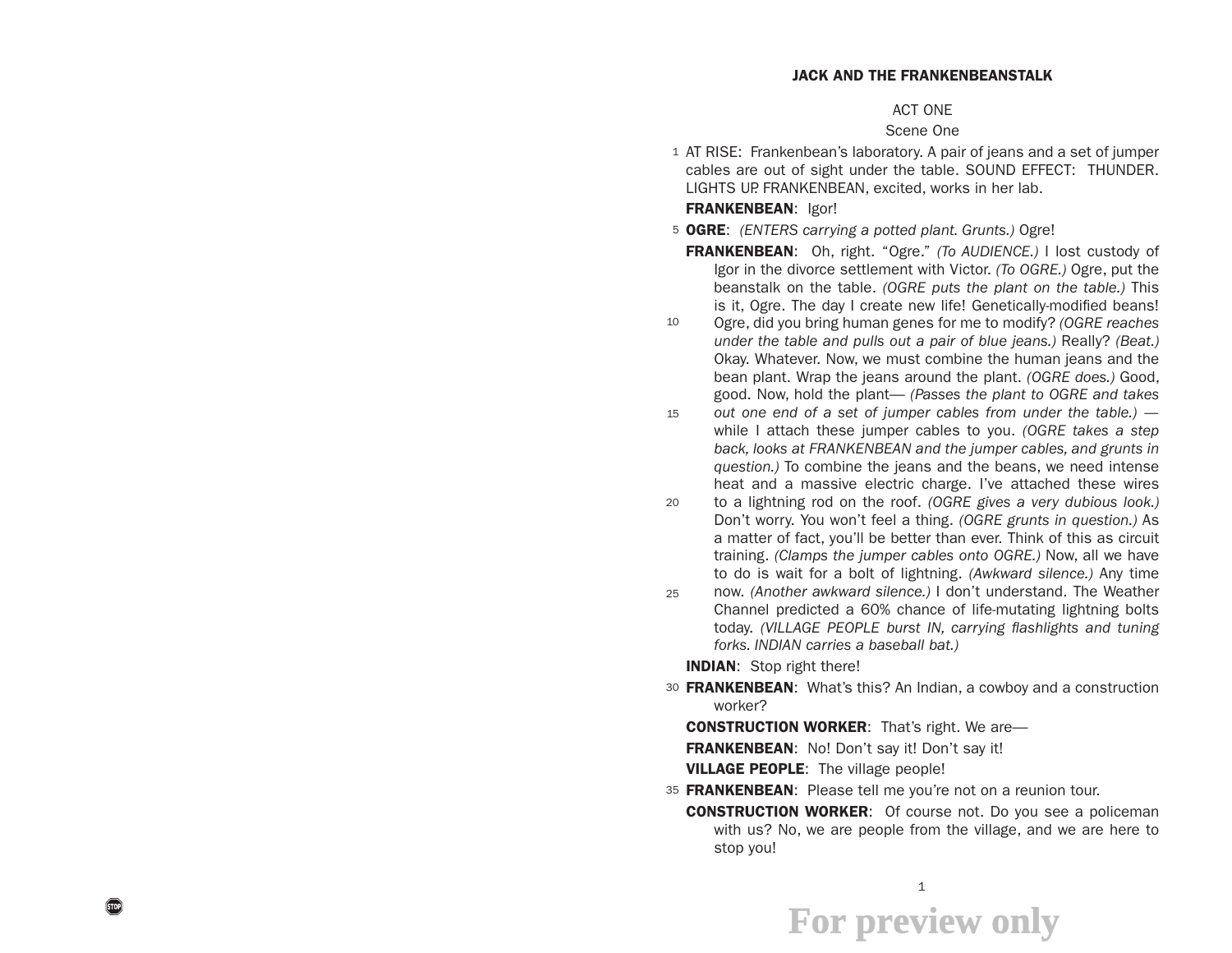- 1 FRANKENBEAN: It's broad daylight. What's with the flashlights? INDIAN: Torches. *(Beat.)* I know it's more a British idiom… FRANKENBEAN: Got it. And the forks? VILLAGE PEOPLE: *(INDIAN, COWBOY and CONSTRUCTION WORKER*
- 5 *each in turn hits a tuning fork and hums. They harmonize.)* Pitchforks. FRANKENBEAN: Torches and pitchforks. Rather predictable, isn't it? **INDIAN:** You've got to play to your strengths. Now bring us Dr. Frankenbean!
- 10 **CONSTRUCTION WORKER:** And grab us all a coffee while you're at it, hon. I take two creams and three sugars.
	- COWBOY: Black and scalding hot.
	- INDIAN: Just an herbal tea for me.
	- FRANKENBEAN: You buffoons! I'm Dr. Frankenbean!
	- COWBOY: You're Dr. Frankenbean?
- 15 **FRANKENBEAN:** Yes.
	- CONSTRUCTION WORKER: But Dr. Frankenbean is a mad scientist. FRANKENBEAN: So?
	- CONSTRUCTION WORKER: You're a woman.
	- **FRANKENBEAN:** Are you saying mad scientists can't be women?
- 20 COWBOY: All the famous mad scientists, like Dr. Jekyll.
	- CONSTRUCTION WORKER: Dr. Doom.
	- INDIAN: Dr. Horrible.
	- VILLAGE PEOPLE: They're all men.
- FRANKENBEAN: I am so tired of hearing about that good ol' boys club
- $25 25$ of mad scientists.
	- **INDIAN:** Well, then maybe you should go into the Disney princess market. It's dominated by women.
	- FRANKENBEAN: I'm not wasting a Ph.D. from Oxford just to be arm candy.
- 30 INDIAN: *(Offended.)* Hey! We are strong, independent women!
- FRANKENBEAN: Oh, please. You see one broad-shouldered Englishman, and you go all "painting with the colors of the wind." INDIAN: Oh, you dastardly villain! You're evil.
	- FRANKENBEAN: Say that word again.
- 35 INDIAN: What word? "Villain"?
	- FRANKENBEAN: No.
	- COWBOY: "Dastardly"?
	- FRANKENBEAN: No.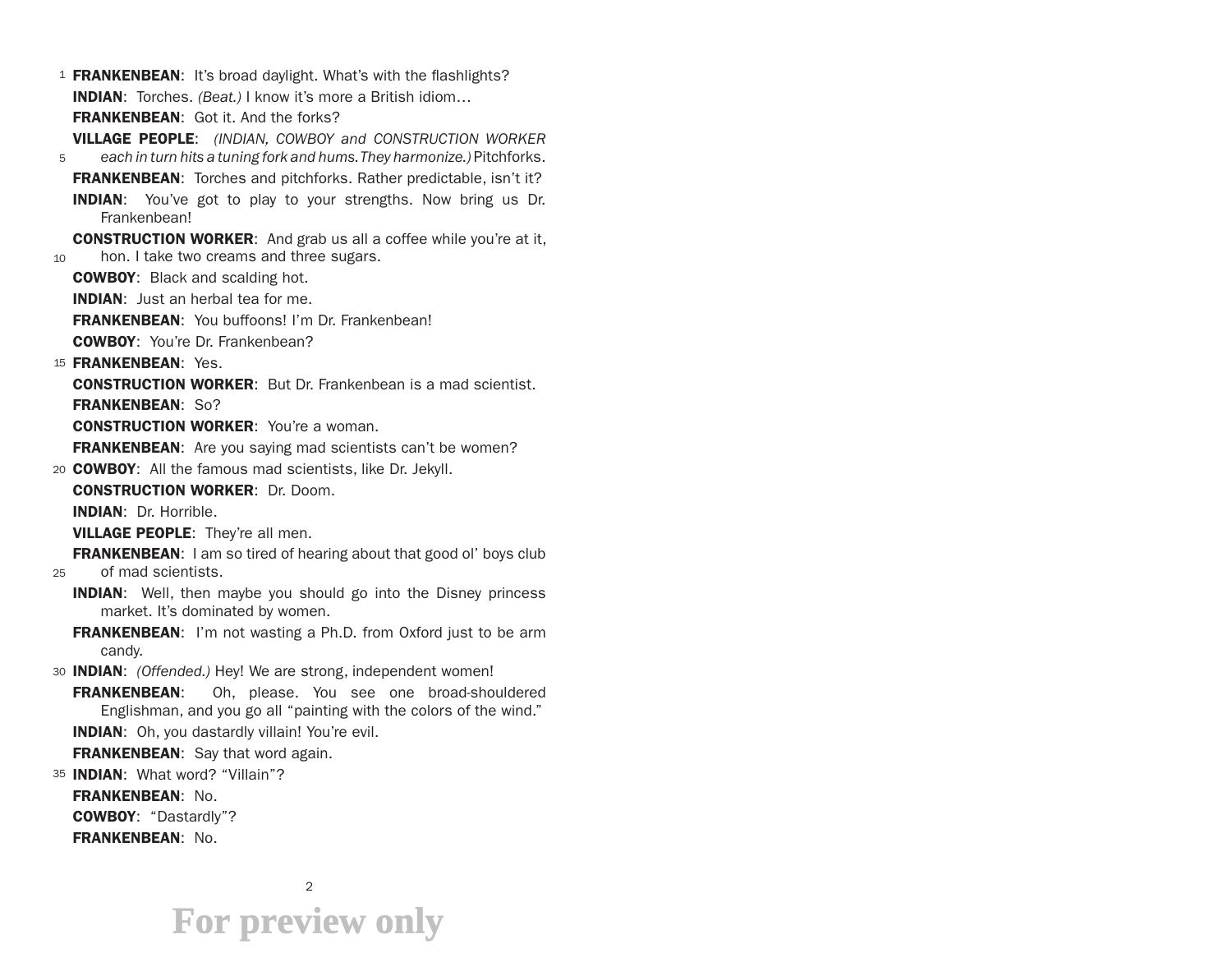- 1 CONSTRUCTION WORKER: *(Beat.)* "Oh"? *(ALL look at CONSTRUCTION WORKER.)*
	- FRANKENBEAN: No! "Evil." That sounds good. *(Stretches out the word.)* Eeevil. *(Says it in an evil way.)* Eeevil.
- 5 **INDIAN**: I hate to interrupt your evil... monologue, but we're here to stop your nefarious plan.

CONSTRUCTION WORKER: Nefarious?

FRANKENBEAN: It means evil. *(Stretches out the word.)* Nefaaarious. *(Says it in an evil way.)* Nefaaarious.

10 INDIAN: *(Pause.)* In any case, we know that you are a genetic engineer. CONSTRUCTION WORKER: *(Points to OGRE.)* Just look at that mutated iguana.

FRANKENBEAN: Igor.

OGRE: Ogre!

- 15 **INDIAN**: That's an ogre? You took him out of his natural environment and forced him to be your slave?
	- **FRANKENBEAN:** In his natural environment, he terrorizes villages and eats large barnyard animals.

COWBOY: Oh. In that case—

20 INDIAN: Shrek would never do that.

**FRANKENBEAN:** You need to get over your Disney fixation.

COWBOY: Shrek is Dreamworks.

FRANKENBEAN: Whatever. *(Points to OGRE.)* This guy is a menace. I'm keeping your cows, horses and alpacas safe.

25 CONSTRUCTION WORKER: Alpacas?

**FRANKENBEAN:** All the rage on hipster farms.

**INDIAN:** If he eats them, he eats them. It's all a part of-

VILLAGE PEOPLE: The circle of life.

FRANKENBEAN: Disney fixation, I'm telling you.

30 CONSTRUCTION WORKER: Well, this is a fairy tale, you know.

**FRANKENBEAN:** Why are you sticking your nose in my business anyway? I've never bothered the village.

INDIAN: That's because *(Sings to the tune of "Colors of the Wind.")* The lightning and the thunder are my brothers.

- 35 The ogre and the goblin are my friends. We share a biosphere with one another In a circuit, in a hoop that never ends.
- 40 FRANKENBEAN: Hold it. Circuit? Lightning is your brother? Say, could you give a mad scientist a hand here? If you could just call down a lightning strike here on Igor—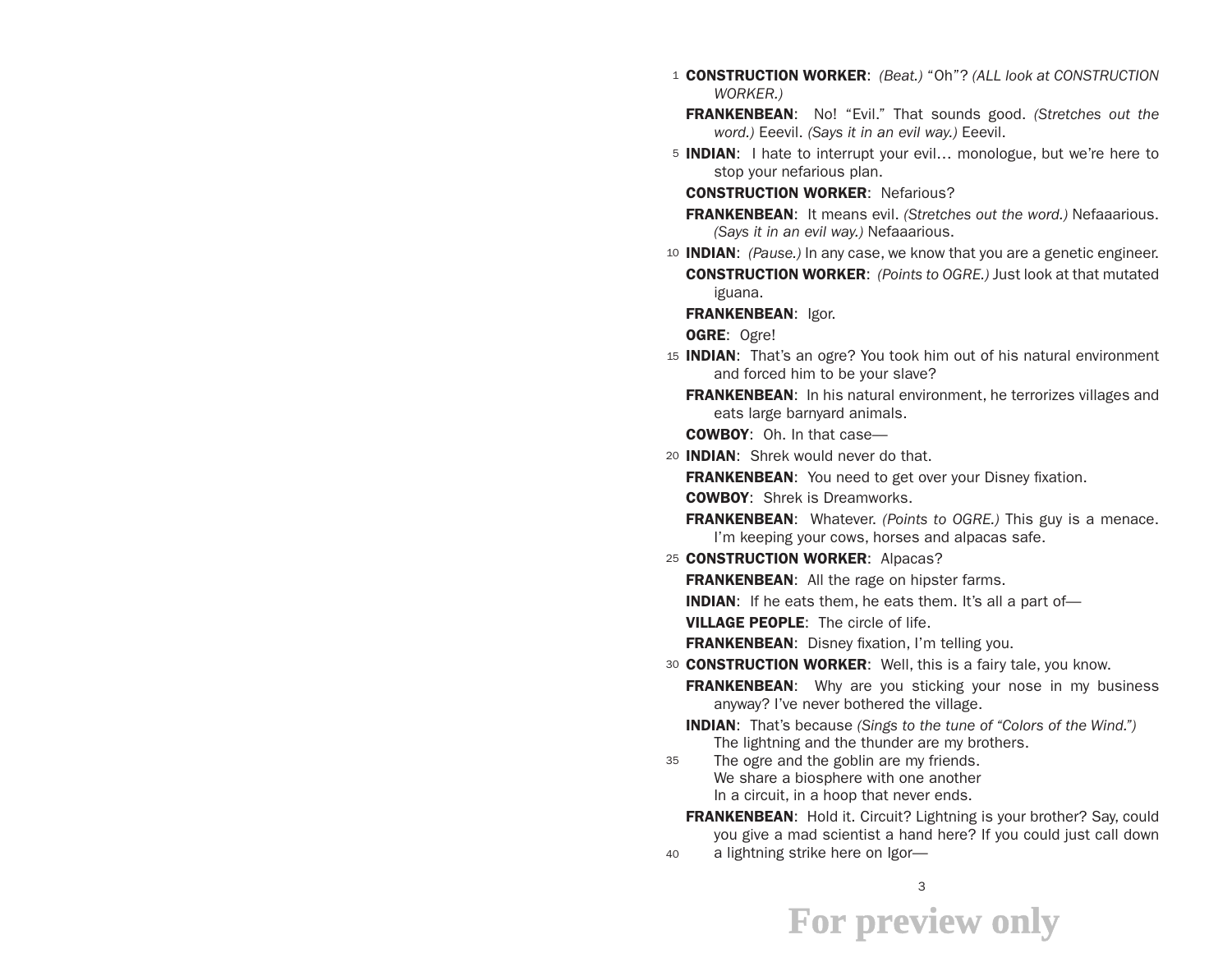1 **OGRE:** Ogre!

**FRANKENBEAN:** You'd be helping me out a ton.

**CONSTRUCTION WORKER:** We could never hurt that poor egret. FRANKENBEAN: Igor.

5 OGRE: Ogre!

**CONSTRUCTION WORKER:** Because we belong to the-

VILLAGE PEOPLE: *(Form the letters with their bodies as they sing them.)* P–E–T–A!

COWBOY: It's fun to be in the—

- 10 VILLAGE PEOPLE: *(Form the letters with their bodies as they sing them.)* P–E–T–A! *(OGRE shakes, vibrates and dances to the song.)*
	- CONSTRUCTION WORKER: *(Sings.)* You can have a good meal, as long as it's vegetable—

COWBOY: Hey, what's wrong with the beastie?

15 FRANKENBEAN: *(Off-hand.)* He found your performance shocking. *(More excited.)* Shocking! That's it! That's what I've been waiting for! *(OGRE stops shaking. FRANKENBEAN takes the bean plant from him.)*

COWBOY: What's that?

20 FRANKENBEAN: *(Looks at the bean plant. Gets progressively louder and more excited.)* Genetically-engineered beans. It worked! They're alive. They're alive! They're alive!

INDIAN: Genetically-modified beans are a crime against nature!

COWBOY: I don't want nobody messin' with my beans!

- 25 FRANKENBEAN: *(Removes the jumper cables from OGRE.)* Nonsense. Genetically-engineered foods have been universally proven safe by corporate lobbyists and their duly-elected lackeys.
	- **CONSTRUCTION WORKER:** We'll start a grassroots movement to stop you!
- 30 **FRANKENBEAN**: How quaint. But we've already genetically-engineered grass, too. No roots. You can roll it up like a carpet now.
	- COWBOY: *(Pulls a four-leaf clover from his holster.)* We were thinking of stopping you a bit more directly.

FRANKENBEAN: With a four-leaf clover?

35 COWBOY: You gotta ask yourself one question. Do I feel lucky? Well, do you, punk? Do you feel lucky?

**FRANKENBEAN:** What are you going to do with that?

**COWBOY:** Sticks and stones will break your bones.

40 **FRANKENBEAN:** You idiot. That's no rock. That's a sham-rock. And I thought you didn't believe in violence.

*PHOTOCOPYING THIS SCRIPT BREAKS FEDERAL COPYRIGHT LAWS* **For preview only**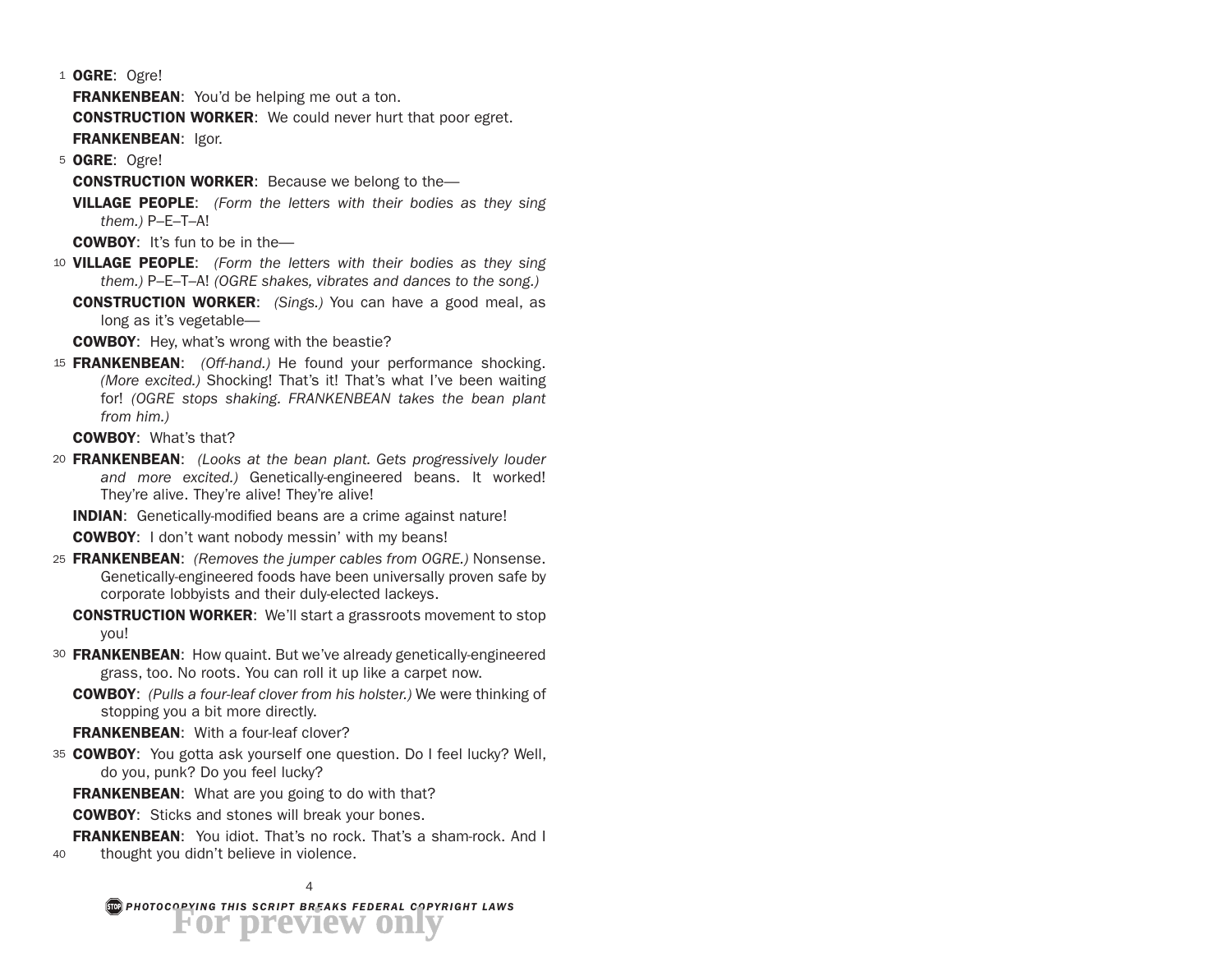<sup>1</sup> INDIAN: Against animals and blood-thirsty monsters, no. But we're fine with using violence against anyone who fools with Mother Nature. *(Raises the baseball bat.)*

FRANKENBEAN: A baseball bat?

5 INDIAN: Grandfather Ash amputated his own pinkie finger for this. You should be appreciative. *(ALL look to CONSTRUCTION WORKER.)*

CONSTRUCTION WORKER: What?

FRANKENBEAN: Where's your weapon?

- 10 **CONSTRUCTION WORKER:** I just thought I'd offer some constructive criticism.
	- FRANKENBEAN: No! Anything but that! Igor-
	- OGRE: Ogre!
- 15 FRANKENBEAN: Pick the beans from the plant and flee! *(Starts to flee. OGRE picks beans as instructed, but very slowly. FRANKENBEAN turns back to OGRE.)* Come on!
	- COWBOY: What's with him?
	- FRANKENBEAN: He's a bit on the slow side. *(During the following lines, OGRE slowly crosses to EXIT.)*
	- CONSTRUCTION WORKER: Slow like a zombie.
- 20 COWBOY: Haven't you been keeping up? Zombies are crazy fast, now. **CONSTRUCTION WORKER:** Oh, right. Slow like a mummy? COWBOY: Fast now, too.
	- CONSTRUCTION WORKER: Right. Slow like a Workplace Environment Committee meeting? *(ALL stare at CONSTRUCTION WORKER.)*
- 25 FRANKENBEAN: *(Looks back at OGRE.)* Yeah, like that. CONSTRUCTION WORKER: Right. *(OGRE finally EXITS.)* **COWBOY:** Shouldn't we do something to stop the ogre? INDIAN: And violate his self-determination and personhood? **CONSTRUCTION WORKER:** Right. What should we do then?
- 30 **INDIAN:** Attack Dr. Frankenbean. She's only a human.
	- FRANKENBEAN: Igor!

OGRE: *(From OFF.)* Ogre!

CONSTRUCTION WORKER: No, we're eager. *(VILLAGE PEOPLE chase FRANKENBEAN OFF. BLACKOUT.)*

End of Scene One

5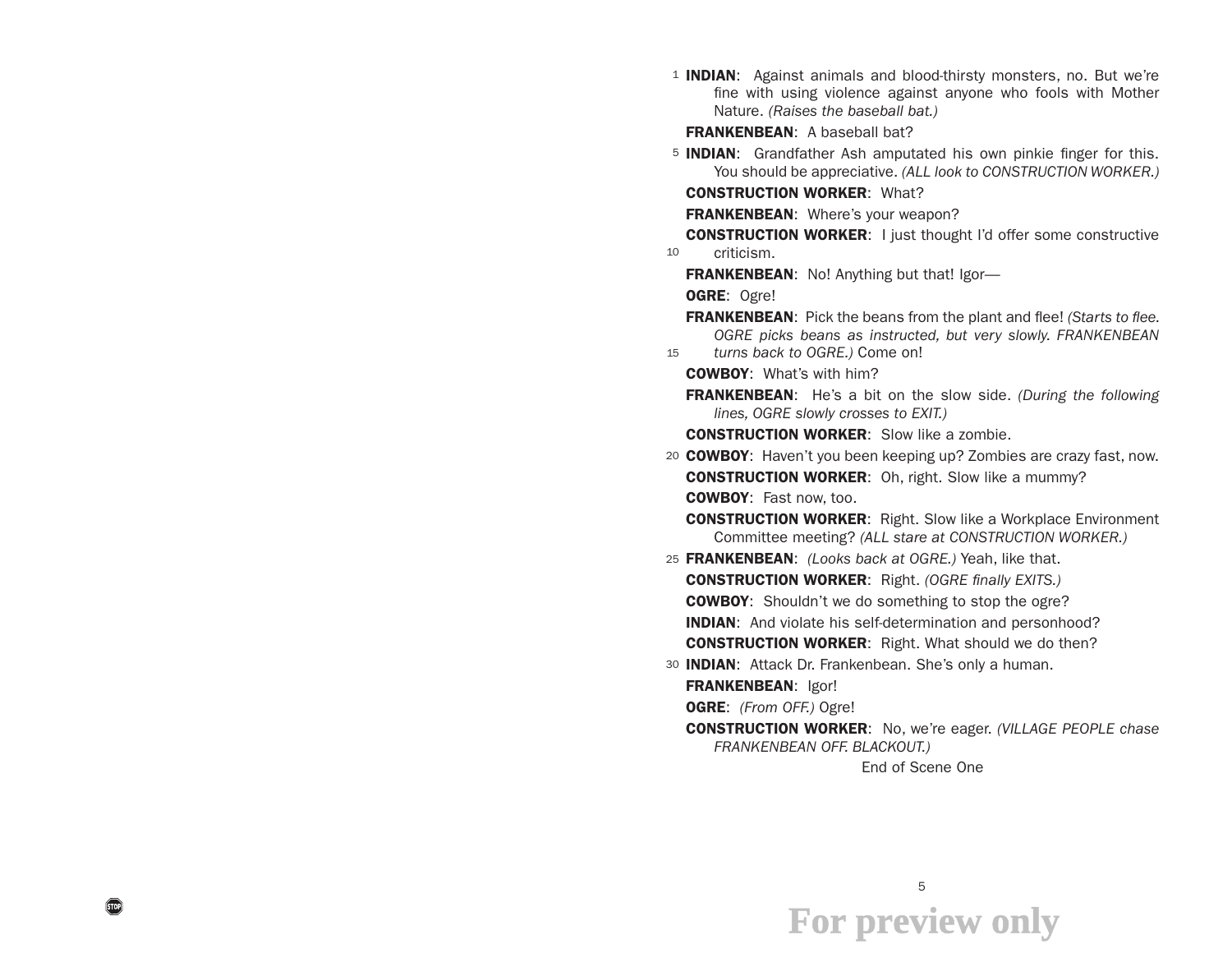#### ACT ONE

#### Scene Two

1 LIGHTS UP: Jack's house in the woods. A newspaper, "The Moo York Times," is on the stool. MUM leads MOO-MOO ON by a rope tied around MOO-MOO'S waist. JACK follows them ON.

MUM: Well, Jack, we are officially at the end of our rope. *(Smacks* 

5 *MOO-MOO'S rope into JACK'S hands.)* Weevils wiped out our wheat, the feather fungus finished our fowls, and the milk malady maimed Moo-Moo.

MOO-MOO: *(Mournful.)* Moo.

JACK: Where some people see challenges, I see opportunities.

10 MUM: Income taxes took our egg money, property taxes took our home, and sales taxes took our boat.

MOO-MOO: *(More mournful.)* Moo.

- **JACK:** Where some people see a glass half empty, I see a glass too big.
- 15 MUM: And finally, you've had four years for your bachelor's degree, two years for your master's degree, three years for your Ph.D., and five years for your aroma therapy certification *(Yells.),* and you are still living at home!

MOO-MOO: *(Even more mournful.)* Moo.

20 JACK: Where some people see-

MUM: Stop it!

MOO-MOO: Moo!

- JACK: I'm just trying to cheer you up. *(MOO-MOO crosses to stool, picks up the newspaper and reads.)*
- 25 MUM: Cheer me up by getting a job.
	- **JACK:** I tried. Every alternative medicine office I applied to wants me to do aroma therapy and massage.

MUM: So?

- JACK: I don't do manual labor.
- 30 MUM: We've got to do something. The excise tax man is coming next week.
	- JACK: So? It's been years since you've worked out, Mum.
	- MUM: *(Stares at JACK.)* It's time you exercised yourself, Jack.
	- JACK: What do you want me to do?
- 35 MUM: We need some fast cash. Take Moo-Moo to market and sell her.

MOO-MOO: *(Snaps the newspaper down and looks at MUM.)* Moo?

**JACK:** Who'd buy a cow that doesn't give milk?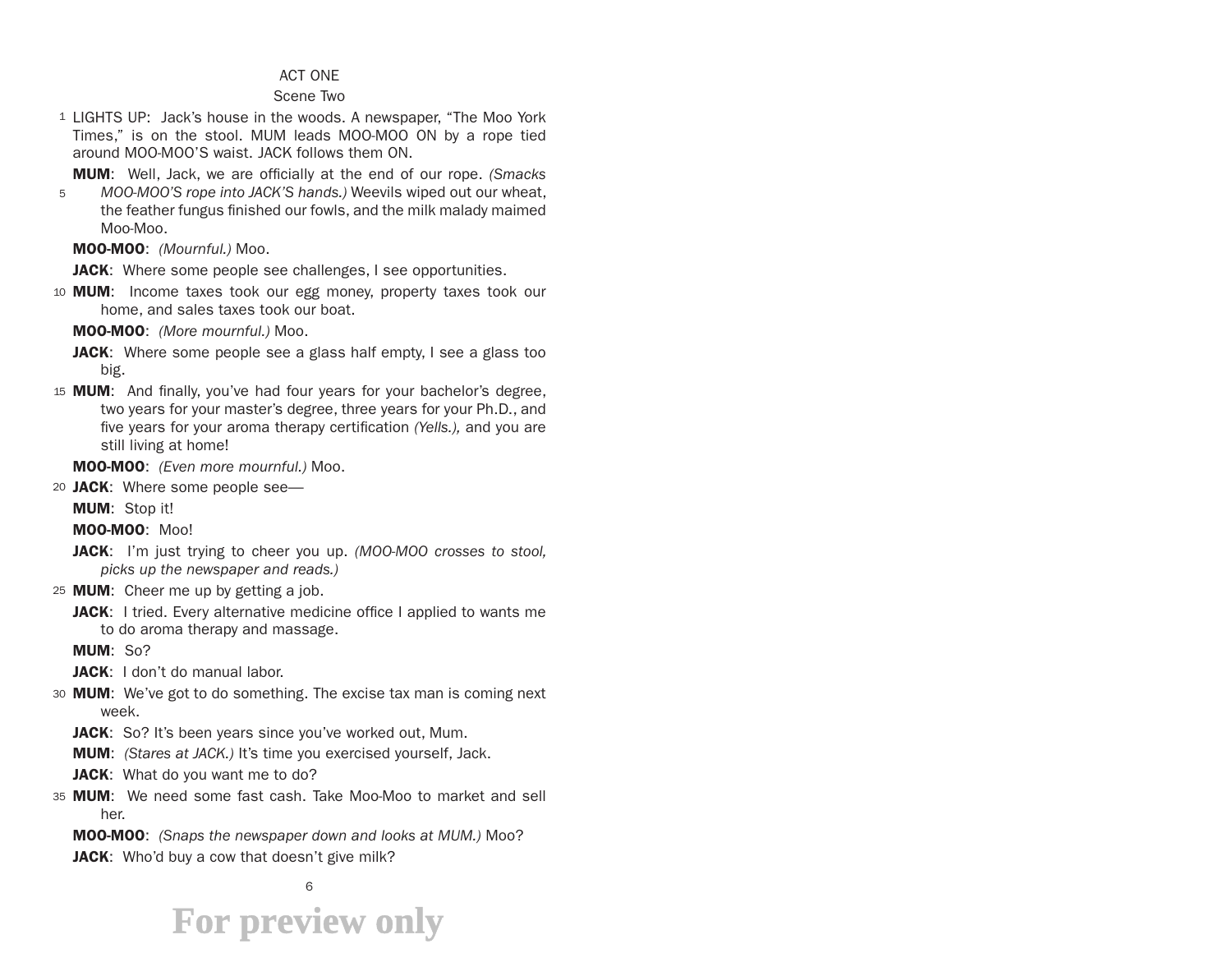1 MUM: *(Spells it out.)* The B–U–T–C–H–E–R.

MOO-MOO: *(Drops the newspaper and tries to leave. She is stopped by the rope JACK holds.)* Moo!

5 JACK: *(Takes time to spell out "butcher" in his head.)* Okay. Maybe the butler will hire Moo-Moo as a milkmaid. *(MOO-MOO stops struggling. MUM and MOO-MOO stare at JACK.)* Come on, Moo-Moo. A new career awaits. *(Pulls MOO-MOO, who resists. MUM EXITS RIGHT. JACK crosses LEFT with MOO-MOO three short steps and then sits down, appearing winded.)* I didn't know the market was so far away. I'm exhausted.

10

MOO-MOO: *(Tired.)* Moo.

- JACK: Easy for you to say. *(FRANKENBEAN and OGRE ENTER LEFT, looking over their shoulders. JACK stands up.)* Excuse me good lady and… *(Looks close.)* Good heavens!
- 15 FRANKENBEAN: What do you want?

JACK: Is that a troll?

- OGRE: Ogre!
- JACK: Definitely not an ogre. Those come with donkeys. *(Looks closely at FRANKENBEAN.)* Oh, I'm sorry. *(To OGRE.)* Ogre it is.

20 FRANKENBEAN: Watch it, buddy. I'm a genetic engineer.

JACK: So?

FRANKENBEAN: I can tell by looking at you that the gene pool needs some serious cleaning. And I'm just the one to do it.

25 JACK: *(Confused.)* Right. *(Beat.)* So, I was wondering if you were in the market for a cow?

- OGRE: Ogre! *(Eager and salivating, eyes MOO-MOO and moves toward her with arms out.)*
- MOO-MOO: *(Steps back. Nervous.)* Moo!

JACK: What's with your friend?

30 FRANKENBEAN: *(Tries to push OGRE away from MOO-MOO, but OGRE continues to move forward.)* He's very fond of cows. Can you give me a hand here?

JACK: With what?

**FRANKENBEAN:** Are you blind or just stupid? Help me stop this ogre!

35 JACK: It looks like you're having trouble controlling your anger.

OGRE: Ogre!

JACK: Your angry ogre. Fortunately, I can soothe him. I'm a licensed aromatherapist.

FRANKENBEAN: The only aroma he wants is hamburgers on the grill.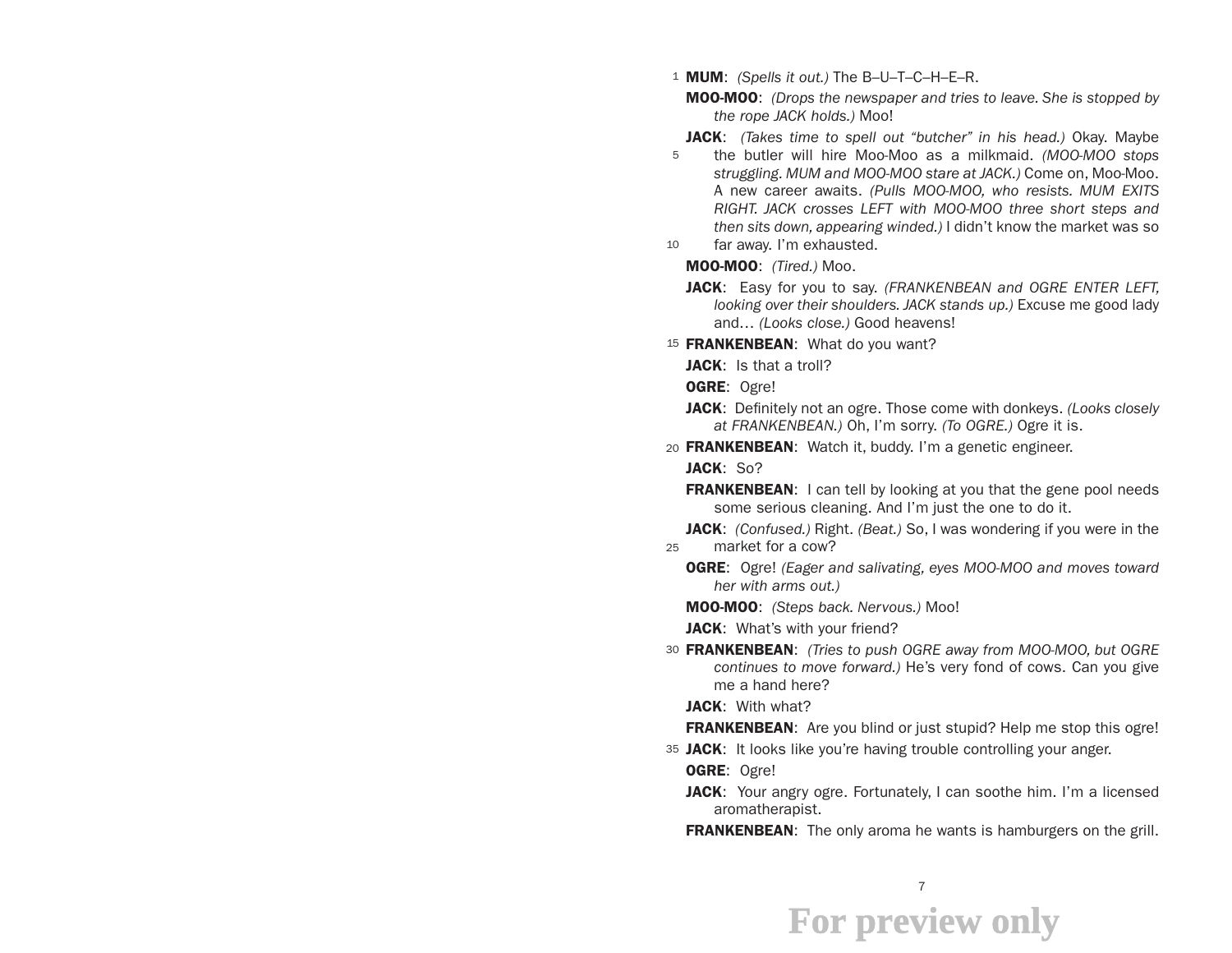- 1 JACK: Exhale the desire to consume farm animals. *(OGRE exhales a very long breath into JACK'S face.)* Inhale peace. *(OGRE inhales, then makes a happy sigh.)* That should do it. Ogre and Moo-Moo should be great friends now.
- 5 FRANKENBEAN: Unfortunately, Ogre has no funds to purchase a cow, seeing that he's my slave and all.

JACK: Oh. Well, why don't you buy Moo-Moo?

**FRANKENBEAN:** What would I do with a cow?

JACK: Yogurt?

- 10 **FRANKENBEAN:** I'm lactose intolerant. JACK: Of course you are. *(Thinks.)* But this cow is a talking cow. **FRANKENBEAN:** Talking animals are only in fairy tales. **JACK:** Like in "Jack and the Frankenbeanstalk"? **FRANKENBEAN:** Point taken. So prove the cow can talk.
- 15 JACK: Right. *(To MOO-MOO.)* How are you feeling today? MOO-MOO: Moo—
	- JACK:  $\rightarrow$ oody. Yes, I can understand your sadness. I mean, you've always wanted to be a dancer, but you've only got one dance move. What was it again? The—
- 20 MOO-MOO: Moo-
	- JACK: oonwalk. Yes, you and Michael Jackson. And you had similar tastes in clothes. You both liked to wear a—

MOO-MOO: Moo. *(Pause while JACK waits expectantly.)* Moo.

25 JACK: Yes, a mu-mu. Very flattering for your figure. *(Pause while he looks at FRANKENBEAN.)*

FRANKENBEAN: That's pathetic.

JACK: No, really, I can-

**FRANKENBEAN:** A talking cow who is moody, only moonwalks and wears a mu-mu? How much do you expect to get for that?

30 JACK: How much you got?

FRANKENBEAN: Well, let's see. *(Checks her pockets. Pulls out a small vial.)* I've got this serum from Dr. Jekyll that lets your id go gangbusters and turns you into a massive rage-monster.

JACK: I thought gamma radiation did that?

35 FRANKENBEAN: Um, no.

JACK: Not interested.

FRANKENBEAN: *(Pulls another small vial from her pockets.)* Okay, I've got this potion from Dr. Faustus that summons Mephistopheles and gives you the power of a demon.

*PHOTOCOPYING THIS SCRIPT BREAKS FEDERAL COPYRIGHT LAWS* **For preview only**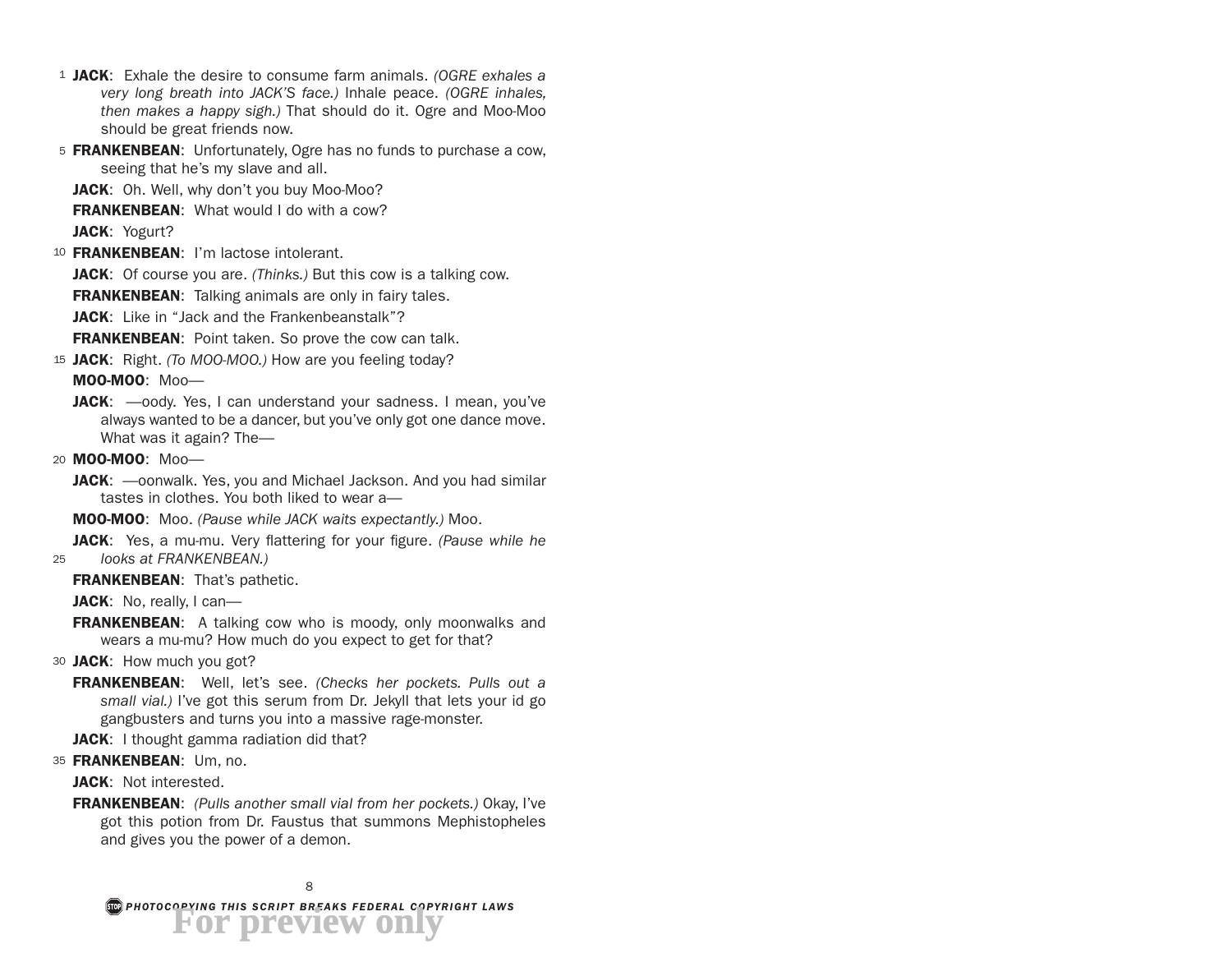1 JACK: And does a motorcycle and cool burning skull come with it? FRANKENBEAN: Um, no.

JACK: Not interested.

FRANKENBEAN: *(Pulls out a scalpel [obviously fake].)* Okay, I've got

- 5 this scalpel from Dr. Moreau that helps you turn animals into humans with special powers.
	- JACK: I thought the X-Gene did that.
	- FRANKENBEAN: Look, I'm talking about classic literature. *Dr. Jekyll and Mr. Hyde*, *Faustus*, *The Island of Dr. Moreau*…
- 10 JACK: I'm talking about classic literature, too. *The Hulk*, *Ghost Rider*, *The Uncanny X-Men*…
	- FRANKENBEAN: Comic books?
	- JACK: Classic comic books. That's what I did all of my book reports on.
- 15 FRANKENBEAN: At least you're reading something.

JACK: Not really. I just used the CliffsNotes for the reports.

- FRANKENBEAN: Of course you did. *(Sighs.)* Well, I don't really have anything else—
- 20 OGRE: Ogre! *(Hands JACK three beans and takes the rope from JACK. OGRE starts pulling MOO-MOO toward him.)*

JACK: What are these?

FRANKENBEAN: Genetically-engineered beans. The biggest breakthrough in genetic modification since sliced bread.

JACK: Sliced bread?

- 25 FRANKENBEAN: The bread cells slice themselves.
	- JACK: Oh. What do these engineered beans do?
	- FRANKENBEAN: Provide fiber and lower cholesterol.
	- JACK: My cholesterol numbers have been a little high.
- 30 FRANKENBEAN: *(Takes the beans from JACK.)* It doesn't matter. I'm not willing to trade these beans. *(JACK takes the rope from OGRE. OGRE pats MOO-MOO'S head.)* I sacrificed too much for them. I slaved away for 20 years in my laboratory for this. And I also experienced a very shocking performance by—

CONSTRUCTION WORKER: *(From OFF LEFT.)* I think she went this way.

- 35 FRANKENBEAN: The village people!
	- COWBOY: *(From OFF LEFT.)* I see Igor's tracks.
	- OGRE: *(Yells OFF.)* Ogre!

FRANKENBEAN: Quiet, you fool! *(To herself.)* I must hide the beans.

JACK: Hey, couldn't you use Moo-Moo for your research?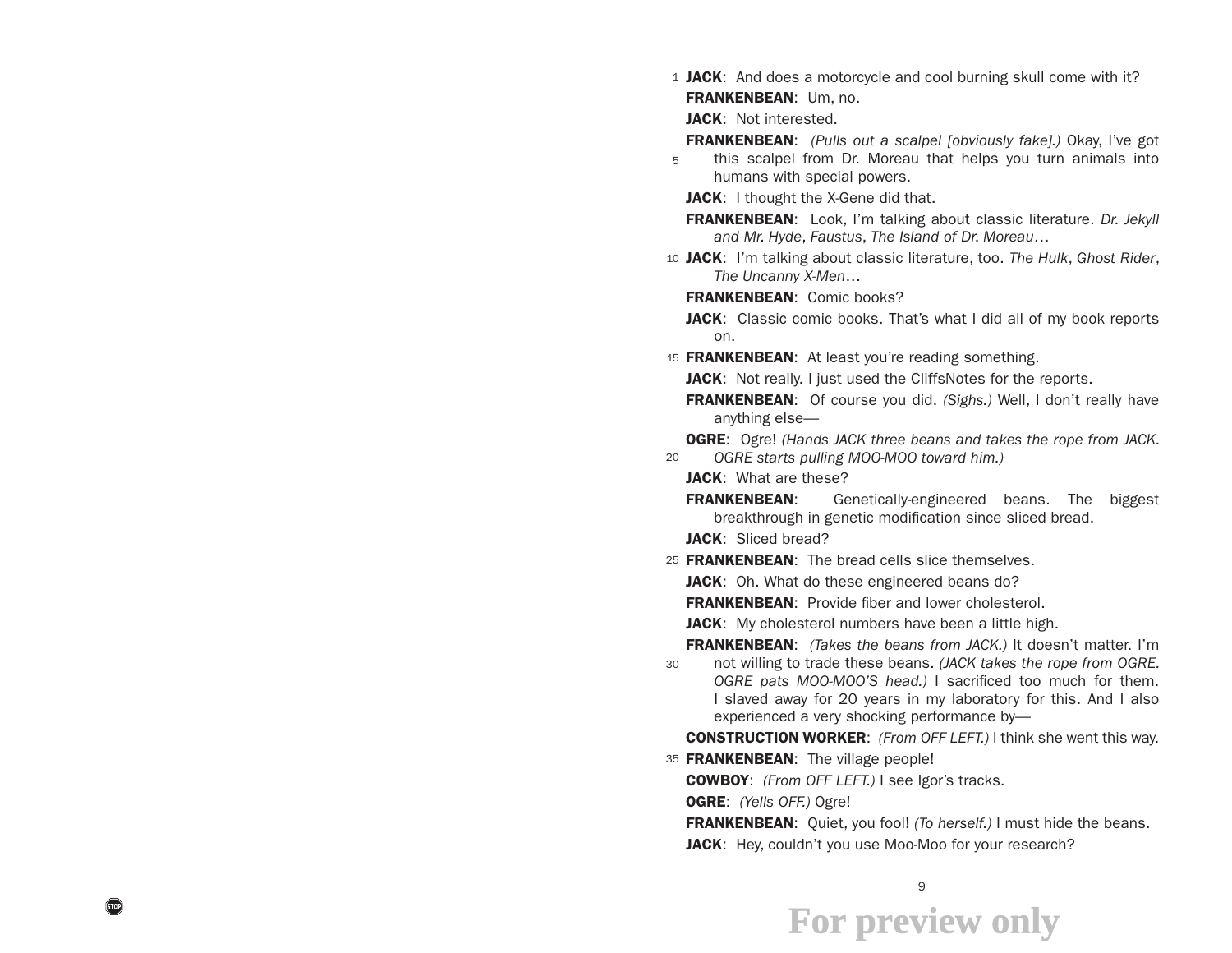#### 1 FRANKENBEAN: What?

MOO-MOO: Moo?

JACK: Use Moo-Moo for your research. We could trade.

5 FRANKENBEAN: *(To herself.)* Hmmm. I could hide the beans with this local yokel. He is so ignorant that he would never realize that he has the scientific breakthrough of the century in his grubby little hands.

JACK: I'm right here, you know.

**FRANKENBEAN:** Right. Back to business. Genetically engineered

10 cows that can talk? It has possibilities. I could cross this cow with rich people and get 1% milk.

JACK: So the cow for the beans? *(Holds out a hand.)*

INDIAN: *(From OFF LEFT.)* She went this way!

15 FRANKENBEAN: Deal! *(Shakes JACK'S hand. FRANKENBEAN takes MOO-MOO'S rope and gives JACK the beans. OGRE looks happy.)*  Igor—

OGRE: Ogre.

FRANKENBEAN: Whatever! *(Points OFF RIGHT.)* I'll go this way*. (Points UPSTAGE.)* You go that way and lead them through the woods while

20 I escape. *(OGRE shrugs, grunts and EXITS UPSTAGE.)*

FRANKENBEAN: Jack, if you see the village people, under no circumstances can you tell them about the beans. Okay?

JACK: Why not?

FRANKENBEAN: It's a secret.

25 JACK: Uh, okay. Who are the village people?

FRANKENBEAN: *(Shakes her head.)* Oh, so young. Let's just say they're people from the village. *(To MOO-MOO.)* Come on, Cow. Let's go meet my family. They won't believe that I didn't have to spend any—

30 MOO-MOO: Moo-

**FRANKENBEAN:** — lah to get you. Not like they know the value of a dollar, the bunch of—

MOO-MOO: Moo—

35 **FRANKENBEAN:** —chers. So, I guess talking about moolah with moochers is—

MOO-MOO: Moo—

FRANKENBEAN: - oot. You know, Cow, you are a brilliant conversationalist. How did you learn to be such a good listener?

MOO-MOO: I studied under Sigmund Freud in the field of psychoanalysis.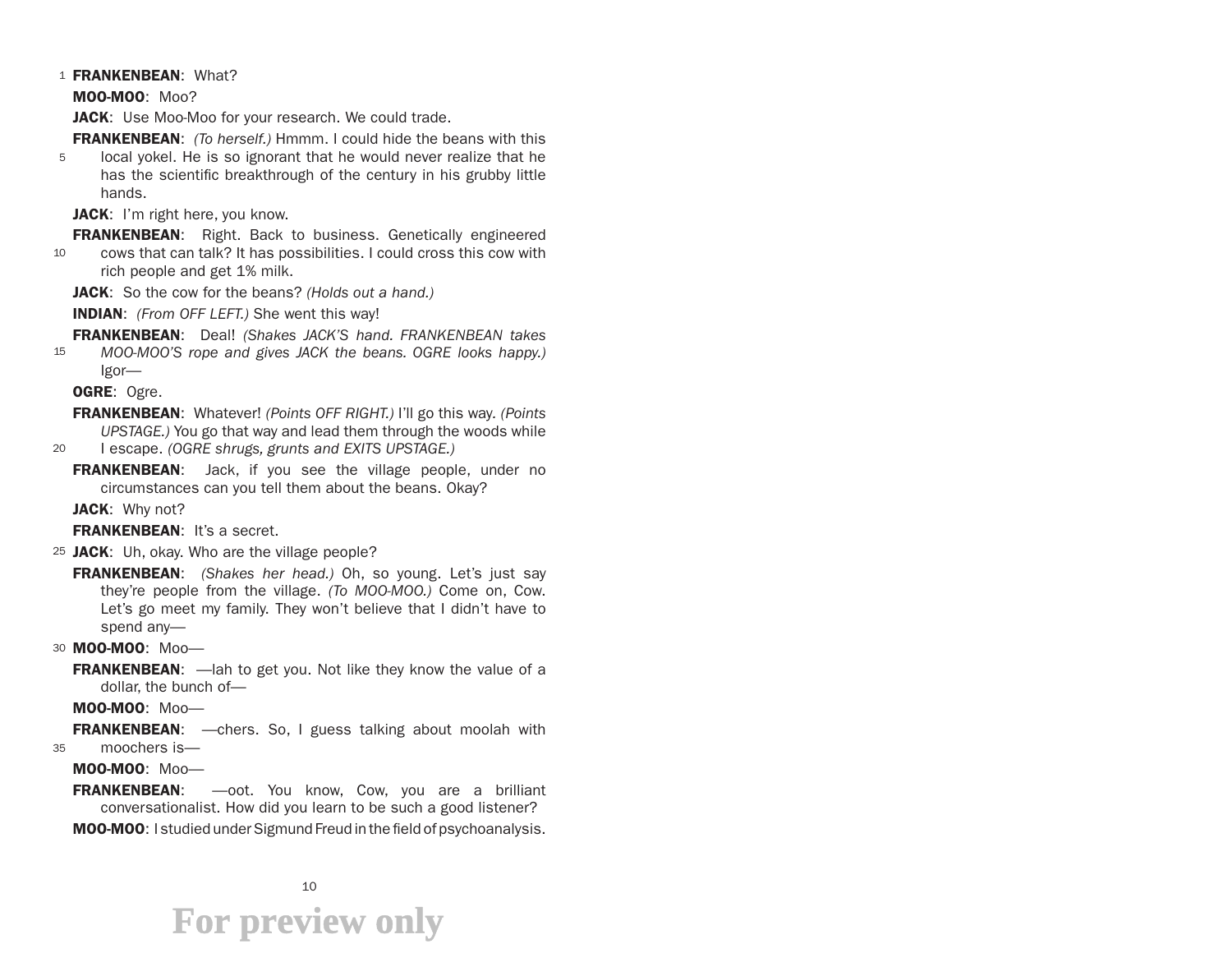1 FRANKENBEAN: Wow! *(Beat.)* You, too? Let's do some free association. I'll say a word and you say the first word that pops into your head. Popsicle.

MOO-MOO: Moo.

5 FRANKENBEAN: Wombat.

MOO-MOO: Moo.

FRANKENBEAN: McDonald's.

MOO-MOO: Crimes against humanity. *(EXITS RIGHT with FRANKENBEAN.)*

- 10 JACK: *(Watches them leave. Shrugs.)* Who knew? *(Looks at his beans and puts them in his pocket.)* Three bean salad for dinner tonight! *(VILLAGE PEOPLE ENTER LEFT in a hurry.)*
	- CONSTRUCTION WORKER: Hey, kid! Have you seen a mad scientist running this way?

15 JACK: Who are you?

COWBOY: We are—

**VILLAGE PEOPLE:** The village people!

JACK: Oh, you're the village people.

**COWBOY:** Have you heard of us?

20 JACK: No.

INDIAN: *(Shakes her head.)* Oh, so young.

COWBOY: Well, young man, there's no need to feel down.

**INDIAN:** Young man, pick yourself off the ground.

**JACK:** Hey, I'm doing fine. Really, I just traded my cow for some

25 bean *(Hesitates.)* bags. Yeah, beanbags. *(VILLAGE PEOPLE look confused.)* And… uh, I hope to learn to juggle so that I can get a job.

INDIAN: Juggling? Okay. But I would never do manual labor.

30 CONSTRUCTION WORKER: *(Beat.)* Well, young man, I was once in your shoes… But we're in a bit of a hurry. Have you seen a mad scientist?

JACK: She was packing quite the attitude.

INDIAN: She had this mutated iguana—

COWBOY: Igor.

- 35 OGRE: *(From OFF.)* Ogre!
	- JACK: Ogre? Yeah, I remember the ogre. He went that way. *(Points UPSTAGE.)*
	- CONSTRUCTION WORKER: Thanks, kid*. (To OTHERS.)* Let's get 'em! *(VILLAGE PEOPLE race OFF UPSTAGE.)*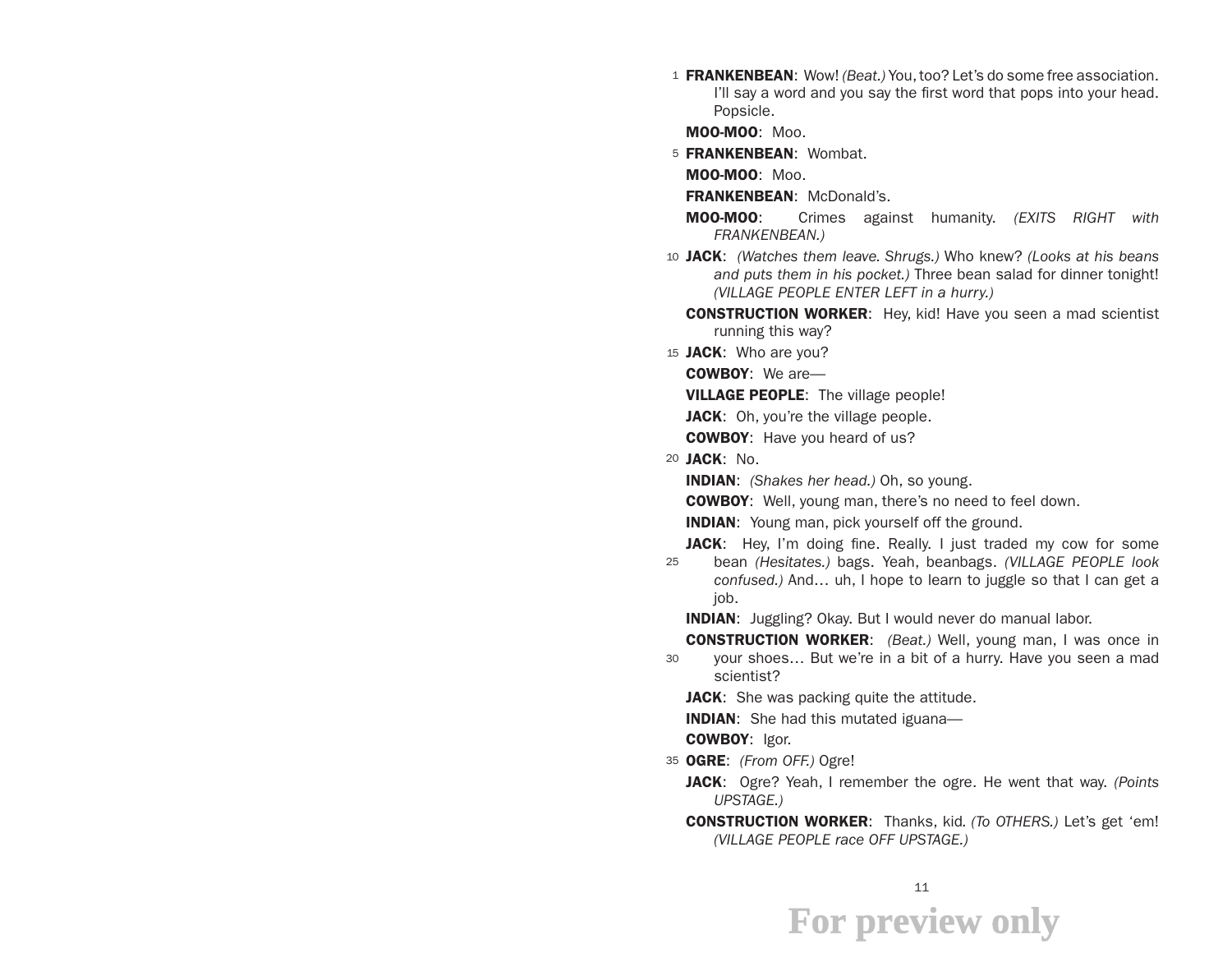- 1 JACK: *(Waves.)* Good-bye, village people. Well, that's enough work for one day. Time for supper and a nap. *(JACK walks a few steps toward the house.)* Mum! I'm home. *(MUM ENTERS UPRIGHT from the house.)* You won't believe the deal I made.
- 5 **MUM**: Three beans for the cow?
	- JACK: No, three beans for the cow— Hold it. How did you know?
	- **MUM:** You only took a few steps away. I'm not deaf. Do you really think that was a good trade?
	- JACK: Hey, there's a reason they call me the Jack of all trades.
- <sup>10</sup> MUM: Right. Give me the beans.
	- JACK: *(Hands MUM the beans.)* I thought we could have pork and beans without, you know, the pork.
	- MUM: *(Examines the beans carefully.)* Jack, we can't eat these beans.
	- JACK: Why not?
- 15 MUM: They are genetically-modified. Didn't you read the label? JACK: What label?
	- MUM: *(Points to one of the beans.)* Right here. *(Squints and reads.) "*Due to the agitation of certain uneducated, backwoods, superstitious rubes, the government has required that we label this bean as
- 20 genetically-engineered. However, we have it on good authority that this bean is wholesome, nutritious and causes no human mutation whatsoever. This was proven by several highly-scientific studies commissioned by Frankenbean Whole Foods and Nuclear Waste Disposal."
- 25 JACK: Wow. Talk about your fine print. How has it been modified? MUM: *(Squints and reads.)* "The bean genes have been spliced with the jeans of *homo sapiens*."
	- JACK: What does that make?
	- MUM: Human beans.
- 30 JACK: Ick! We can't eat them. *(Beat.)* So what do we do with them?
	- **MUM:** I'm going to conveniently throw them offstage to grow, since we don't have a special effects budget to cover a ginormous beanstalk. *(Throws beans OFF RIGHT. To AUDIENCE.)* It will happen… in the world of imagination.
- 35 JACK: What do we do now?
	- **MUM:** We go to sleep, and you climb the beanstalk tomorrow. You have some adventures which include, but are not limited to, breaking and entering, theft, and gianticide, and then we become fabulously rich.
- 40 JACK: Sounds good to me. Nighty-night, Mum. *(EXITS UPRIGHT into the house with MUM.)*

*PHOTOCOPYING THIS SCRIPT BREAKS FEDERAL COPYRIGHT LAWS* **For preview only**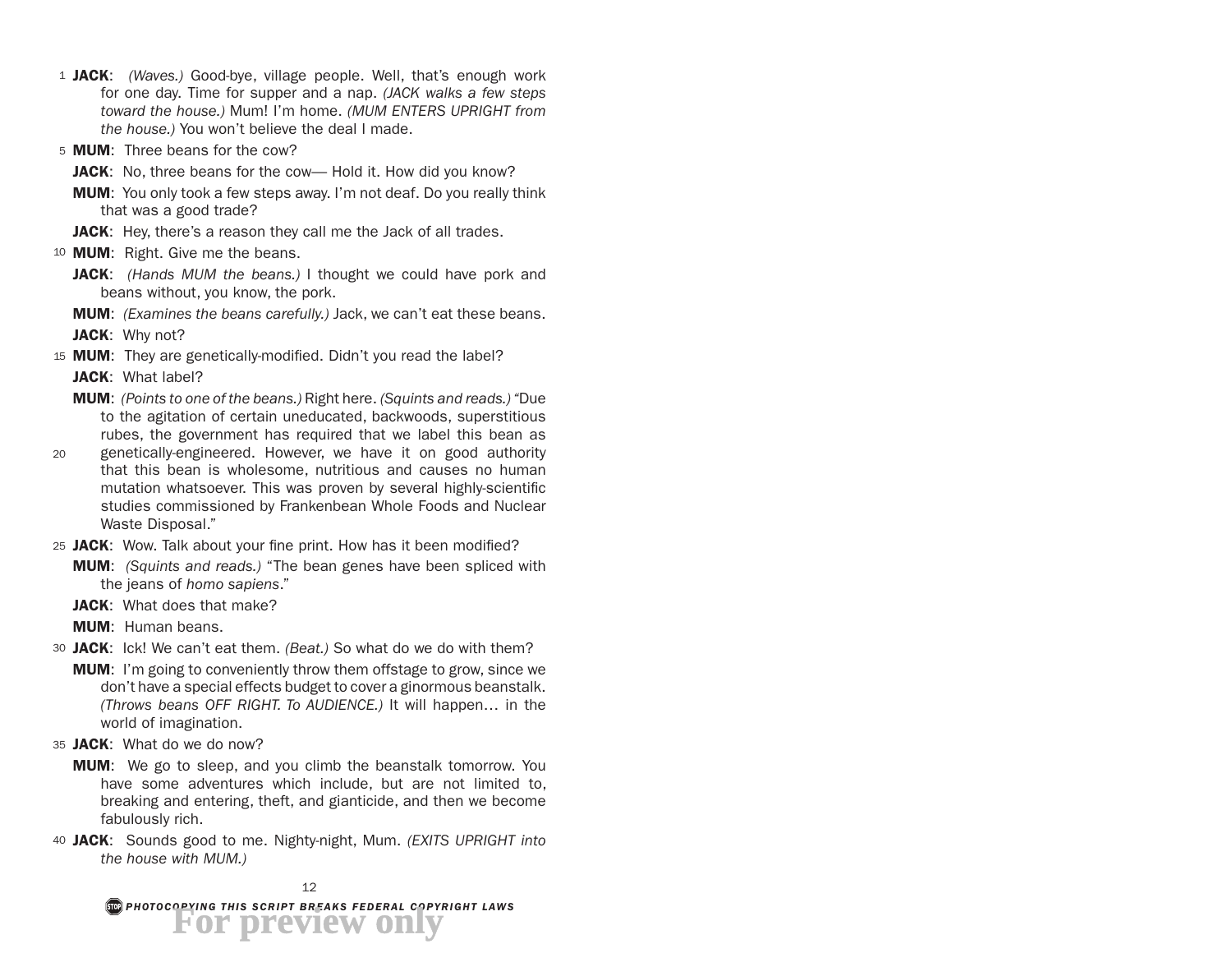- 1 FRANKENBEAN: *(ENTERS LEFT with OGRE and MOO-MOO.)* How could I have lost that boy? I mean, come on. He only took three steps!
	- MOO-MOO: *(As if giving a lengthy answer.)* Moo, moo, moo, moo, moo. Moo. Moo—
- 5 FRANKENBEAN: Don't you start, you little chatterbox. I wanted a talking cow, not a blathering cow. You're giving me a headache.
	- OGRE: Ogre!
	- FRANKENBEAN: *(To MOO-MOO.)* And see the trouble you started? Igor—
- 10 OGRE: Ogre! *(Keeps repeating his name in a variety of ways.)*

FRANKENBEAN: *(Speaks over OGRE.)* Was reasonably mute except for his name fixation. But now he's all "Ogre" this and "Ogre" that.

MOO-MOO: Moo.

15 OGRE: Ogre. *(FRANKENBEAN "moves over" by taking one step to the side.)*

MOO-MOO: Moo.

OGRE: Ogre. *(FRANKENBEAN moves over.)*

MOO-MOO: Moo.

OGRE: Ogre. *(FRANKENBEAN moves over.)*

20 FRANKENBEAN: Move over where? We only have so much stage to work with. Now shut those pie holes and help me find that little horse trader.

MOO-MOO: *(Corrects.)* Moo.

25 **FRANKENBEAN:** Okay, okay. Cow trader. Now help me find that boy, or I'll take you to my lab and cross you with a pastry to make a

cow pie.

CONSTRUCTION WORKER: *(From OFFSTAGE.)* Here are some more tracks! I think we're getting close!

FRANKENBEAN: Igor-

30 OGRE: Ogre!

FRANKENBEAN: *(Impatient.)* You know who I mean! I thought you lost them!

OGRE: *(Shrugs.)* Ogre.

35 FRANKENBEAN: All right. You go that way *(Points at AUDIENCE.)* and lose them in the swamp. Chatter-moo and I will keep looking for the boy. *(EXITS UPSTAGE with MOO-MOO. OGRE shrugs, nods and EXITS through AUDIENCE. VILLAGE PEOPLE ENTER LEFT.)*

INDIAN: They went this way! *(Points UPSTAGE.)*

COWBOY: What makes you so sure?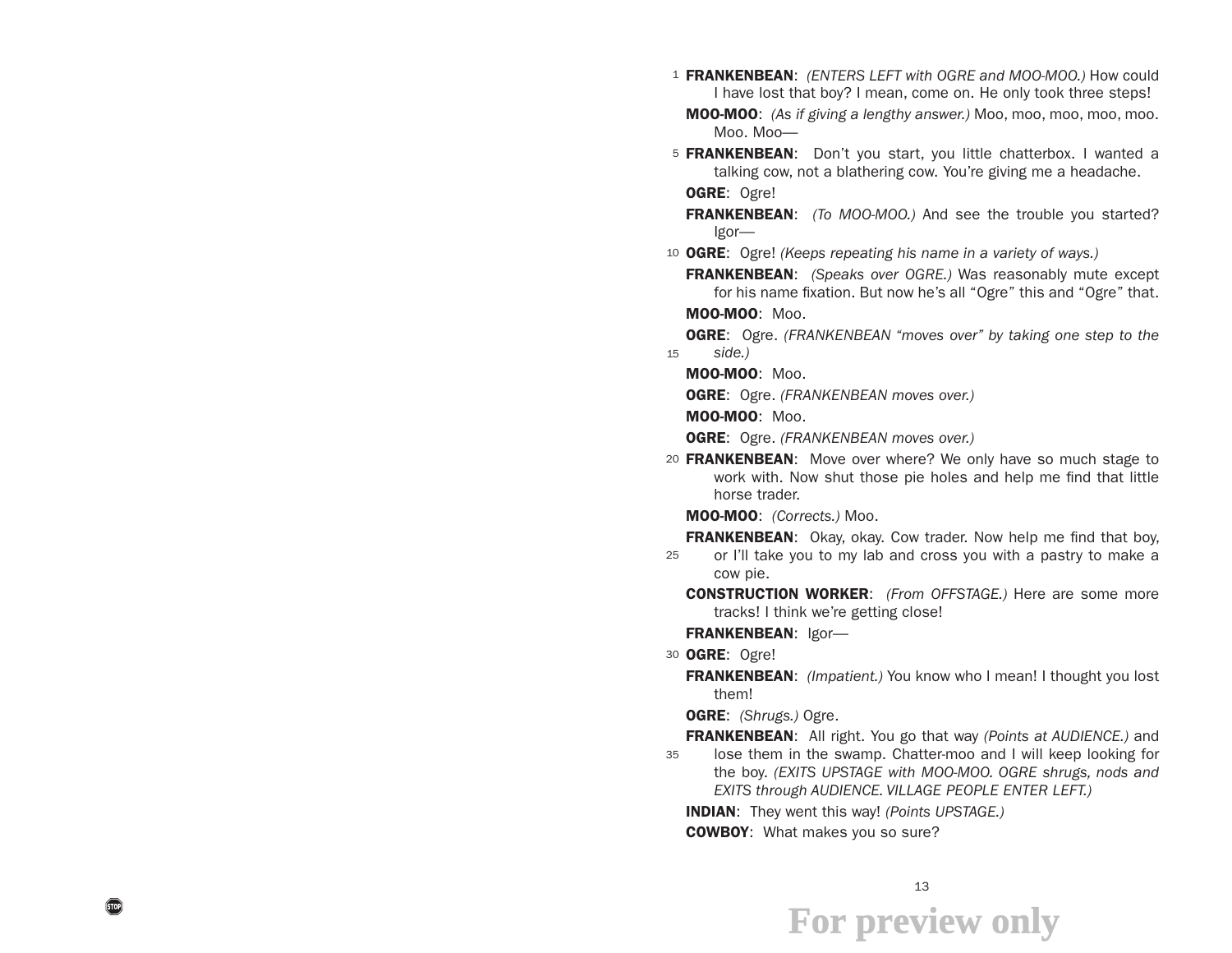- 1 **INDIAN**: Well, unlike you two, I stopped to ask for directions. Grandmother Crabapple told me which way to go.
	- COWBOY: You're kidding. Another talking tree?
- 5 CONSTRUCTION WORKER: Grandfather Ash and Grandmother Crabapple?
	- INDIAN: Let's keep our cool here, people.
	- COWBOY: So, your Crabapple… relative said to go this way? *(Points UPSTAGE.)*
	- **CONSTRUCTION WORKER:** I'm pretty sure she's wrong.
- 10 **INDIAN:** She's never wrong.
	- CONSTRUCTION WORKER: Oh, yeah? Well, what's that? *(Points at AUDIENCE.)*
	- COWBOY: It's Igor's—
	- OGRE: *(From back of AUDIENCE.)* Ogre!
- 15 **COWBOY:** They are Ogre's tracks!
	- INDIAN: Oh.
	- COWBOY: *(To INDIAN, smug.)* So, I guess he went that way. *(Points at AUDIENCE.)*
	- CONSTRUCTION WORKER: Let's get 'em! *(EXITS through AUDIENCE*
- 20 *with COWBOY.)*
	- **INDIAN:** I guess Grandmother Crabapple was stumped for the first time. That had to hurt. *(EXITS through AUDIENCE.)*
	- JACK: *(After a beat, ENTERS UPRIGHT carrying a bag and stretching.)*  Wow! Morning already! Well, I'd better make an early start of it.
- 25 *(Looks in his bag.)* Let's see, I've got my rock climbing shoes, pitons and chalk. What am I missing? Oh, yeah. *(Pulls out a floppy hat and puts it on.)* My gardening hat. Now, let's climb that stalk. *(Looks OFF RIGHT.)* Hello!
- 30 GARBANZO: *(Rushes ON RIGHT with PINTO and FAVO. PINTO carries a horn. FAVO holds a cigar.)* Did somebody call for some stalkers?
	- **FAVO:** We're the best in the business.
	- GARBANZO: But we prefer the term paparazzi. *(PINTO runs to JACK, puts her knee over his outstretched arm and swings her leg. [See PRODUCTION NOTES.] Then, she pulls off JACK'S hat and squeezes*
- 35 *JACK'S nose at the same time as she honks her horn.)*
	- **JACK:** Who are you guys? What happened to the vine I'm supposed to climb?
	- GARBANZO: That's us! *(Poses.)* We're d'vine.

FAVO: We're the three beans. The one you're holding *(JACK pushes* 

40 *PINTO'S leg away and grabs his hat back.)* is Pinto. *(PINTO honks her horn.)*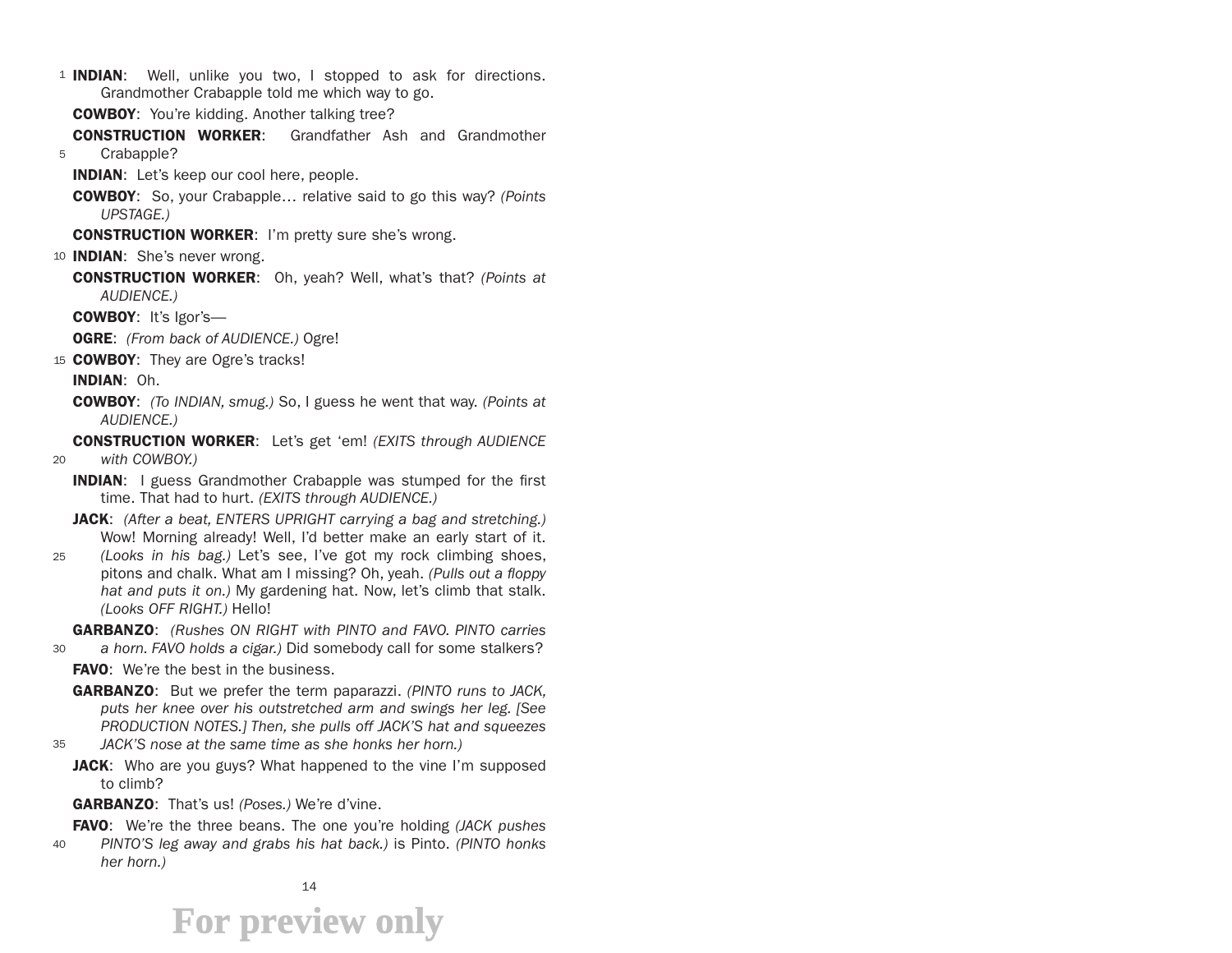- <sup>1</sup> GARBANZO: The horn is about the only thing that works on a Pinto.
	- FAVO: *(Points with the cigar.)* The one with the bad jokes is named Garbanzo.
- 5 GARBANZO: *(Shakes JACK'S hand.)* All my friends call me Chickpeao. Chicko for short.
	- JACK: Nice to meet you, Chicko-
	- GARBANZO: *(Drops JACK'S hand.)* I never said I like it when my friends call me Chicko.
	- JACK: Right.
- 10 FAVO: *(Waggles the cigar.)* And I'm Favo.
	- JACK: Favo. What kind of bean is that?
	- FAVO: A very sophisticated bean. I'm usually served with a nice Chianti.
	- JACK: I'm still confused. Pinto, Garbanzo and Favo?
- 15 GARBANZO/FAVO: *(Strike a pose.)* The Bean Brothers! *(PINTO honks.)*  And sister. *(PINTO poses.)*
	- JACK: I was expecting a giant beanstalk that I could climb up into the sky.
	- **GARBANZO:** You're a Jack. You should be able to lift us all up to the
- 20 sky. *(PINTO honks.)* Especially Pinto here. *(PINTO runs to JACK, puts her knee over his outstretched arm, swings her leg and honks.)* That would make you a car Jack.
	- JACK: *(Drops PINTO'S leg.)* You guys are supposed to help me, not vice versa.
- 25 GARBANZO: We never versa vice.
	- FAVO: We embrace vice.
	- JACK: Look, I'm supposed to go to this castle in the air.
	- **GARBANZO:** Why would there be a castle in the air?
	- JACK: Gated communities just weren't enough for the rich any more.
- 30 **FAVO**: Oh, so this is a rich castle. What are your plans?
	- **JACK:** Burglary, harp-napping and gianticide.
	- FAVO: Yikes! Don't you know this is a kid's story?
	- JACK: And a video game. Rated T for teen. May contain violence and excessive punning.
- 35 GARBANZO: The "T" should be for tasteless.
	- JACK: Whatever. Look, I need to get to that castle in the clouds.
	- **FAVO:** Why didn't you say so? That's easy.
	- JACK: It is?
	- FAVO: Let us handle this. Garbanzo, you get a rope 1,000 feet long.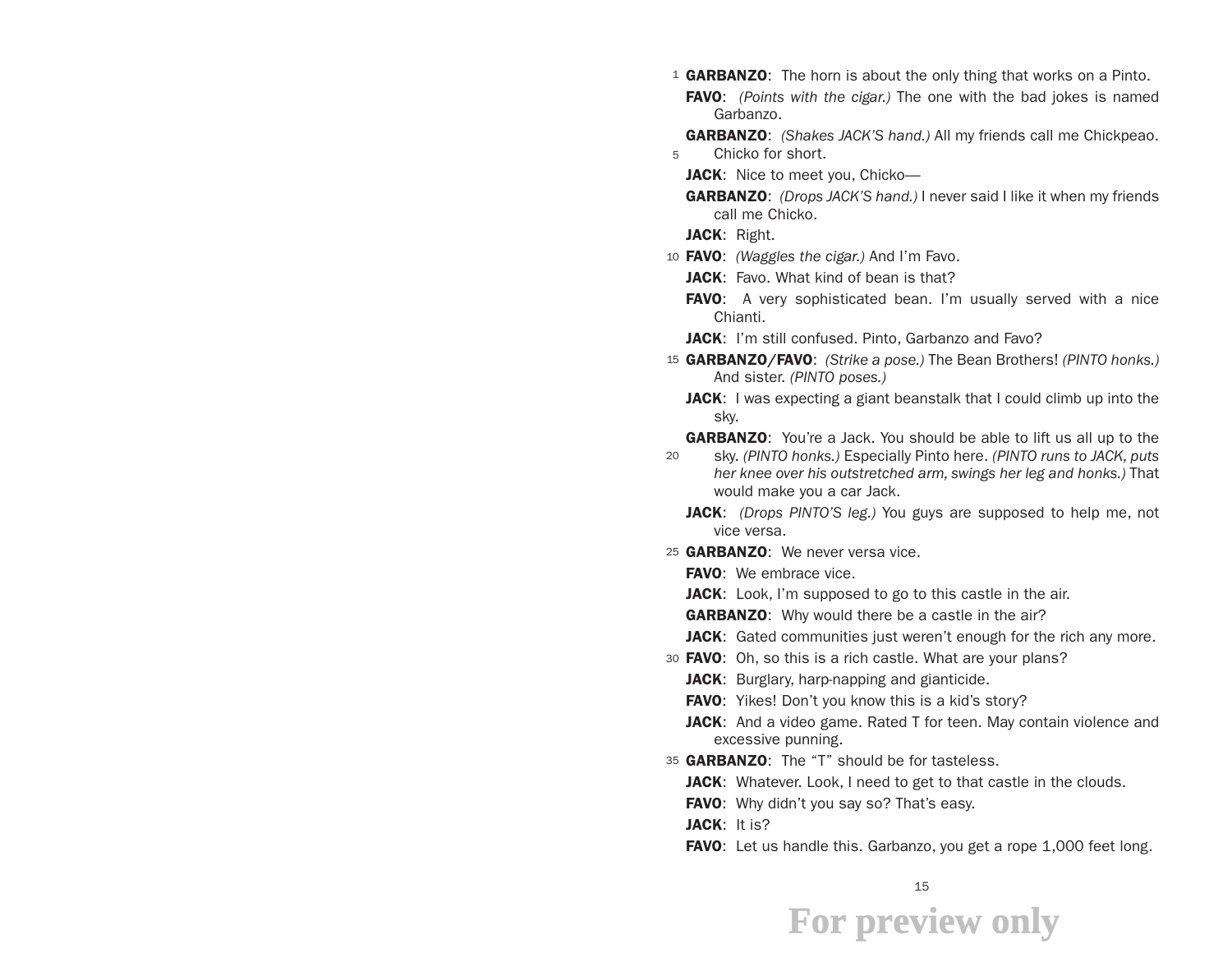- 1 GARBANZO: Where am I going to get a rope that long?
	- FAVO: Home Depot is having a sale. *(GARBANZO rushes OFF RIGHT.)*  Pinto, get me 1,000 cubic feet of hot wax. *(PINTO honks and shrugs in question.)* Sally's Salon and Bikini Wax is having a sale. *(PINTO*
- 5 *rushes OFF RIGHT.)*

JACK: What are you doing with a rope and all that wax?

GARBANZO: *(ENTERS RIGHT.)* I got the rope, boss.

**FAVO:** That was fast.

10 GARBANZO: *(Looks at AUDIENCE.)* Convenient locations, great customer service. That's the power of the Home Depot.

- FAVO: That's going way beyond product placement. *(PINTO rushes ON RIGHT in obvious pain. She alternates between blowing on her hands and honking her horn.)* I take it you got the hot wax? *(PINTO pauses, gives FAVO a dirty look and honk, and continues blowing on*
- 15 *her hands.)* Excellent.

JACK: What are you doing?

FAVO: Making a 1,000 foot candle. Garbanzo and Pinto go off-stage there and build the candle.

**GARBANZO:** But the audience won't be able to see it.

- 20 FAVO: *(To AUDIENCE.)* The audience will see it… in the world of imagination.
	- **GARBANZO:** I hope they have imagination on sale at Home Depot, too. We're going to need a lot of it. *(PINTO honks in agreement and EXITS RIGHT with GARBANZO.)*
- 25 JACK: I still don't see what a candlestick-
	- FAVO: Really? Half the audience has already caught on. *(Looks at AUDIENCE and points.)* That half. The other half is still trying to get the product placement joke.

GARBANZO: *(ENTERS RIGHT with PINTO.)* The candle's done.

- 30 **FAVO**: That was fast.
	- GARBANZO: Pinto here is quite the dip. *(Honk from PINTO.)* Dipper. *(PINTO honks and mimes waxing a car.)* Wax on, wax off.
	- FAVO: All set then. You're on, Jack.

JACK: Huh?

35 GARBANZO: Jack be nimble.

FAVO: Jack be quick.

GARBANZO/FAVO: Jack jump over the candlestick. *(PINTO honks.)*

JACK: *(Looks at AUDIENCE.)* Was I the very last one to see that coming?

40 FAVO: Nope. *(Points at AUDIENCE.)* That gentleman there still hasn't got the product placement joke. *(ALL look at AUDIENCE.)* You see,

16

*PHOTOCOPYING THIS SCRIPT BREAKS FEDERAL COPYRIGHT LAWS* **For preview only**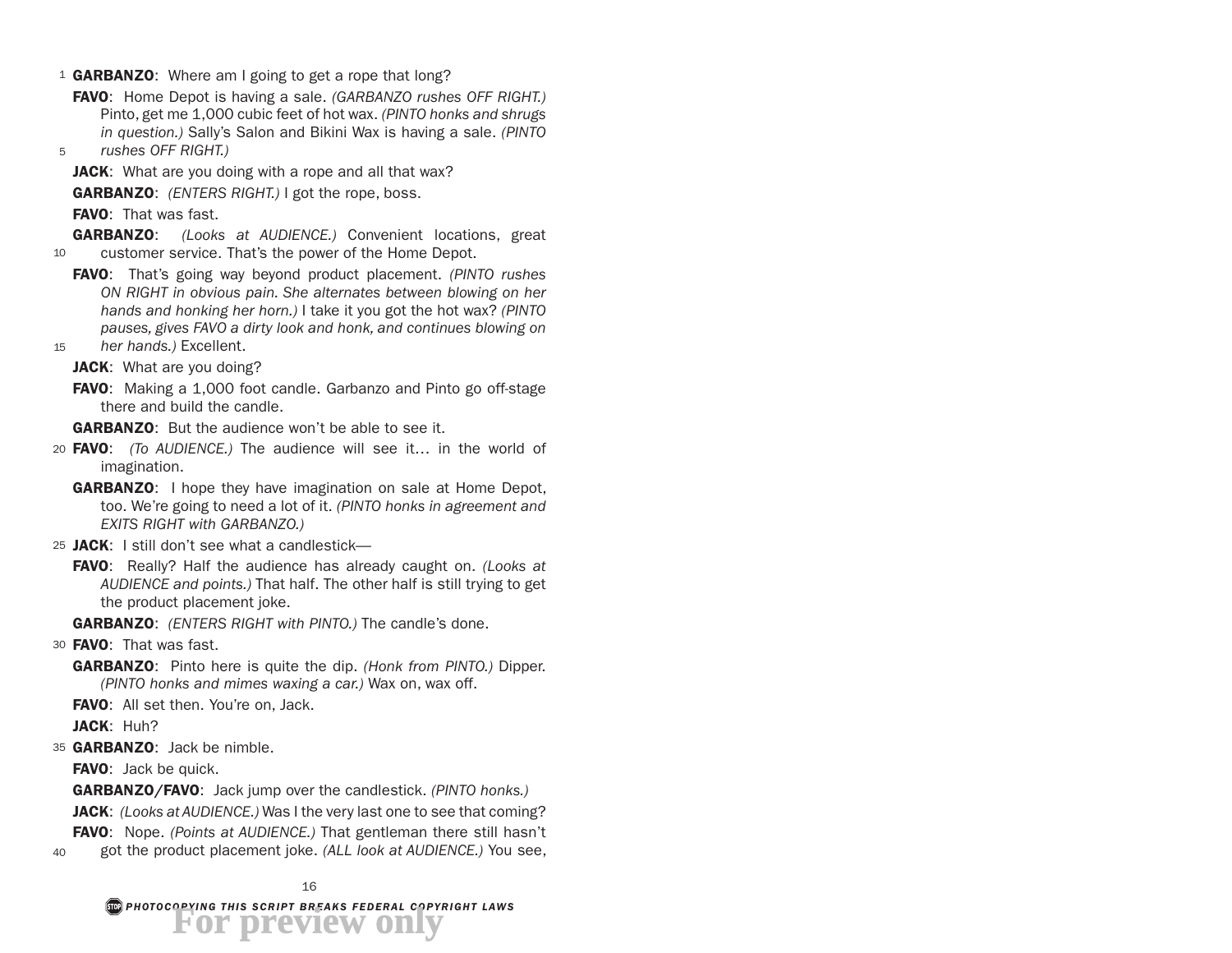1 when a movie wants to make money from corporations, they place the product—

**GARBANZO:** We can't explain the jokes to him. We'll be here all night. JACK: Okay, come here, you guys. *(PINTO honks.)* And girl. *(ALL gather.)*  On three. One, two, three! *(ALL leap.)*

FAVO: That was less than impressive.

JACK: I knew I should have stretched first. I think I pulled a hamstring. **GARBANZO:** I think we should get closer to the candle.

- JACK: You mean offstage.
- 10 GARBANZO: Yep.

5

- JACK: The audience won't see our fantastic leap of epic proportions.
- **FAVO:** They'll see it in the-
- ALL: —world of imagination. *(PINTO honks. ALL EXIT RIGHT.)*

JACK: *(From OFF RIGHT.)* One, two . . .

15 ALL: *(From OFF RIGHT.)* Three!

JACK: *(From OFF RIGHT.)* Wow!

GARBANZO: *(From OFF RIGHT.)* I cannot believe that we are jumping vertically exactly 1,001 feet.

 $20$ FAVO: *(From OFF RIGHT.)* That's approximately 305 meters for our international audience.

- **JACK:** *(From OFF RIGHT.)* It's really too bad the audience can't see this. It's amazing. *(PINTO honks.)* And look, there's a castle on a cloud. This is going to be so easy.
- FAVO: *(From OFF RIGHT.)* Get your head out of the clouds.
- 25 GARBANZO: *(From OFF RIGHT.)* Couldn't see that one coming.

FAVO: *(From OFF RIGHT.)* That gentleman couldn't. *(Beat.)* They can't see me pointing, can they? Well, you know who I'm talking about.

JACK: *(From OFF RIGHT.)* To the castle!

30 GARBANZO/FAVO: *(From OFF RIGHT.)* To the castle! *(PINTO honks. BLACKOUT.)*

#### End of ACT ONE

#### ACT TWO

#### Scene One

LIGHTS UP: Giant's castle in the sky. HARP stands very still. FAVO, PINTO, GARBANZO and JACK ENTER RIGHT, walking backwards and gawking at everything.

**FAVO:** So this is how the other half lives.

35 GARBANZO: This castle is so big. You can't even see the ceiling. FAVO: Not on our budget for sets, you can't.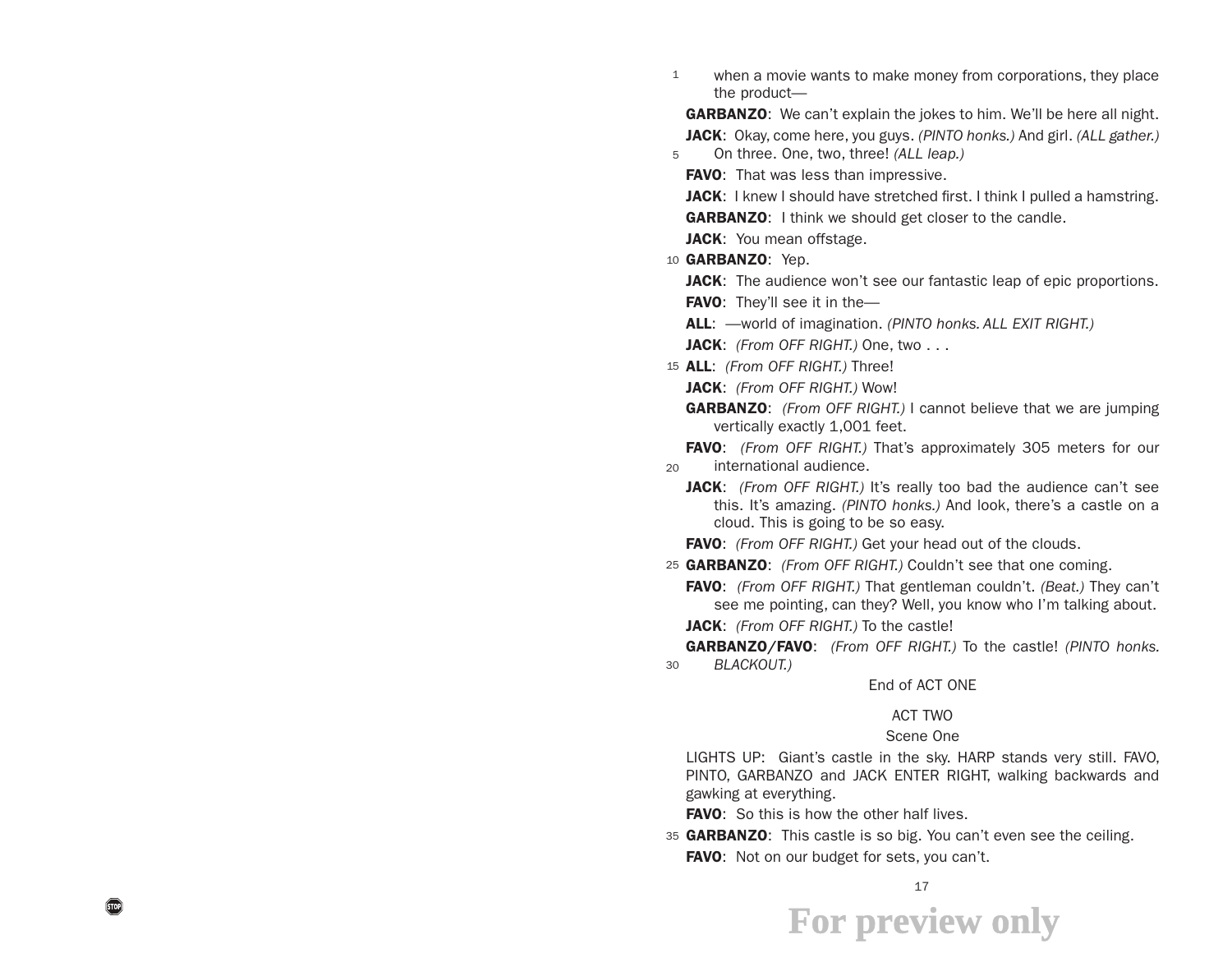1 JACK: Nice digs.

**FAVO:** Yeah. I can't believe this castle is supported only by clouds.

GARBANZO: Cirrus-ly? *(ALL look at GARBANZO. Beat.)*

5 **FAVO:** I've heard of the rich moving to gated communities, but this is ridiculous.

GARBANZO: They're just trying to preserve the stratus quo. *(ALL look at GARBANZO. Beat.)*

FAVO: How can they afford all of this?

10 GARBANZO: The rich accumulus a lot of wealth. *(ALL look at GARBANZO.)*

FAVO: Our standards for humor are pretty low, but your cloud puns managed to crawl under them.

15 **GARBANZO:** At least you got the jokes. I think the audience mist them. Get it? Mist? *(ALL stare at him. Beat. FAVO starts smacking GARBANZO, and PINTO honks.)*

JACK: *(Gets between them.)* Would you guys quit fooling around? *(PINTO and FAVO start smacking JACK instead.)* Stop it. I'm here to make my fortune.

FAVO: By stealing?

20 JACK: I prefer to think of it as the redistribution of wealth.

FAVO: I like the way you think. So what do you want to redistribute? *(Looks OFFSTAGE and points.)* That giant steak knife? That giant meat cleaver? That giant grinder?

**GARBANZO:** I'm sensing a very bad pattern here.

25 JACK: *(Turns around.)* Why don't we ask that lady there? *(ALL turn toward HARP.)*

FAVO: Did you say lady? *(Takes HARP'S hand and kisses it.)* Hello. I'm Favo, and you're wealthy. Enough with the introductions, let's get married. *(Kisses his way up her arm.)*

30 HARP: *(Slaps away FAVO'S advances.)* Stop that. And what's a Favo? GARBANZO: A bean.

HARP: *(Looks FAVO up and down.)* You mean a has-bean.

FAVO: Enough small talk. Let's find a justice of the peace. *(Drops to one knee.)* What are you waiting for? Say yes. Say you'll be the next

35 Mrs. Favo Bean.

HARP: I can't marry you. I'm a harp.

**GARBANZO:** You don't look much like a harp. And you talk, too.

**HARP:** I'm a harp in... the world of imagination. A magic harp.

40 FAVO: Right. We'll change your name to Harpo. You'll fit right in. *(PINTO honks and shakes her head.)* What? The name Harpo is already taken?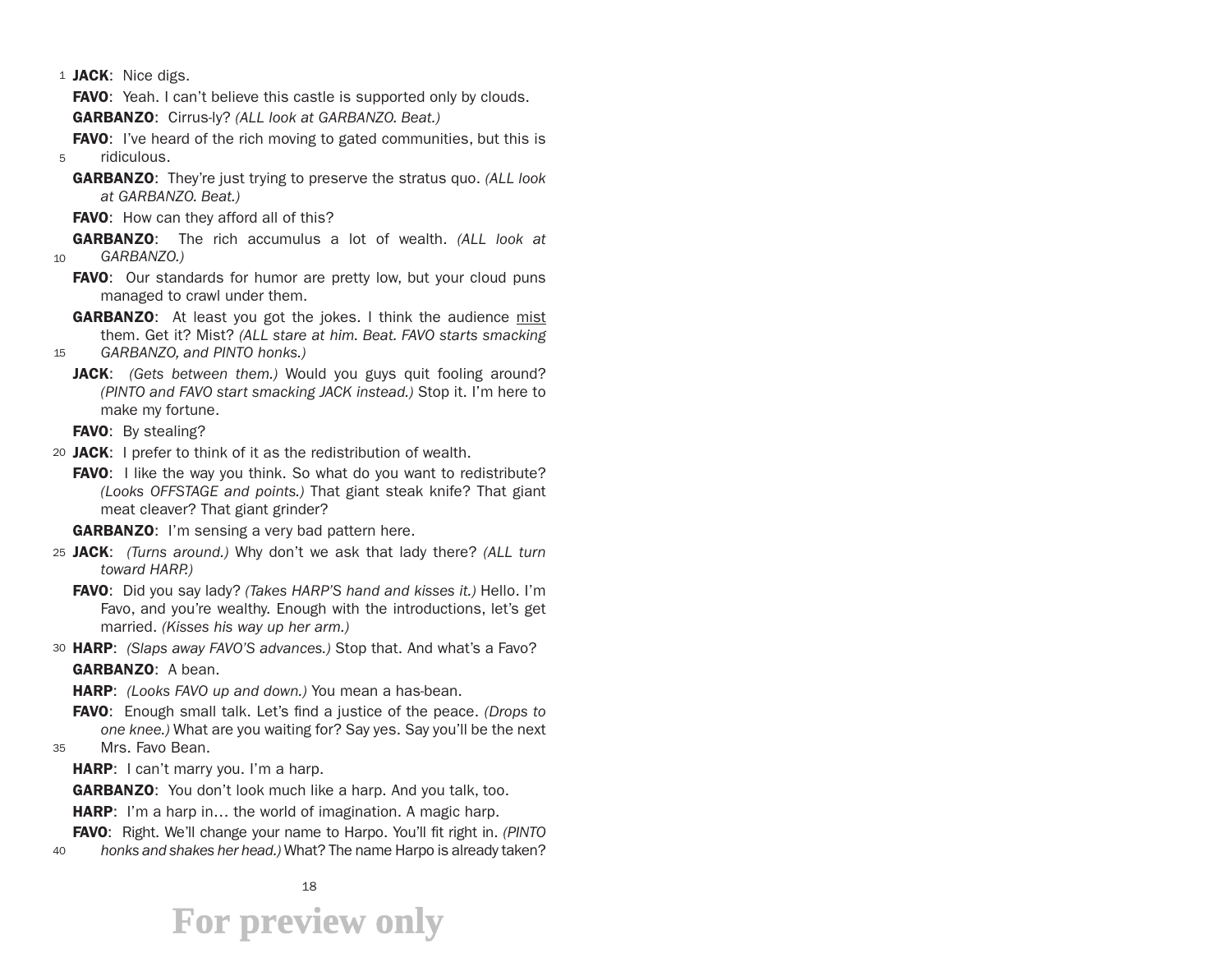1 HARP: I would never marry an uncouth ruffian like you.

FAVO: Are you kidding? I'm chock full of couth. Tell her, Garbanzo.

- **GARBANZO:** He's so full of couth that the couth fairy visits him every night.
- HARP: You are ill-mannered, ill-tempered and illiterate.
- 5 FAVO: I am not illiterate. My parents were married. Both of them. And since the name Harpo is taken already, I'll call you Harpy.
	- **HARP:** I've never been so insulted in all my life. If you don't leave right now, I'll scream.
	- FAVO: As long as that scream is, "Yes."
- 10 **GARBANZO**: Give it up, Favo. She's a harp. She's just stringing you along.
	- **JACK:** Will you stop messing around and ask her where the loot is?
	- **FAVO:** That's my dowry you're talking about.
	- HARP: I will not marry you. Haven't you been listening?
- 15 FAVO: I'm always listening. Except when your lips are moving. GARBANZO: Then he tunes out.
	- JACK: *(Pushes FAVO aside.)* Excuse me, Miss Harp. If you could just tell us where your valuables are, we'll burgle the place and be on our way.
- 20 HARP: I'll never tell.
	- GARBANZO: *(Crosses to the rubber chicken.)* Why don't we ask the rubber chicken?
	- HARP: It's a goose.
	- **FAVO:** If that's a goose it must be having a really, really bad day.
- 25 HARP: She lays golden eggs.
	- **FAVO:** That's got to be uncomfortable.
	- GARBANZO: *(Examines the rubber chicken closely.)* Hmmm. No feathers. She must play for the *(insert name of a losing football team).*
- 30 **FAVO:** Why's that?

**GARBANZO:** Hasn't gotten a first down yet.

- **JACK:** Let's ask the goose where the treasure is.
- HARP: The goose isn't magic that way. She doesn't talk. *(Squeezes the rubber chicken. It squeaks.)*
- 35 FAVO: Looks like it talks, just not English.
	- GARBANZO: Anybody here speak goose? *(PINTO honks.)* What? *(PINTO flaps her arms like a bird and honks her horn.)* Jumping Jacks? Are you saying Jack here would jump at the chance to speak goose? I didn't know he was bilingual.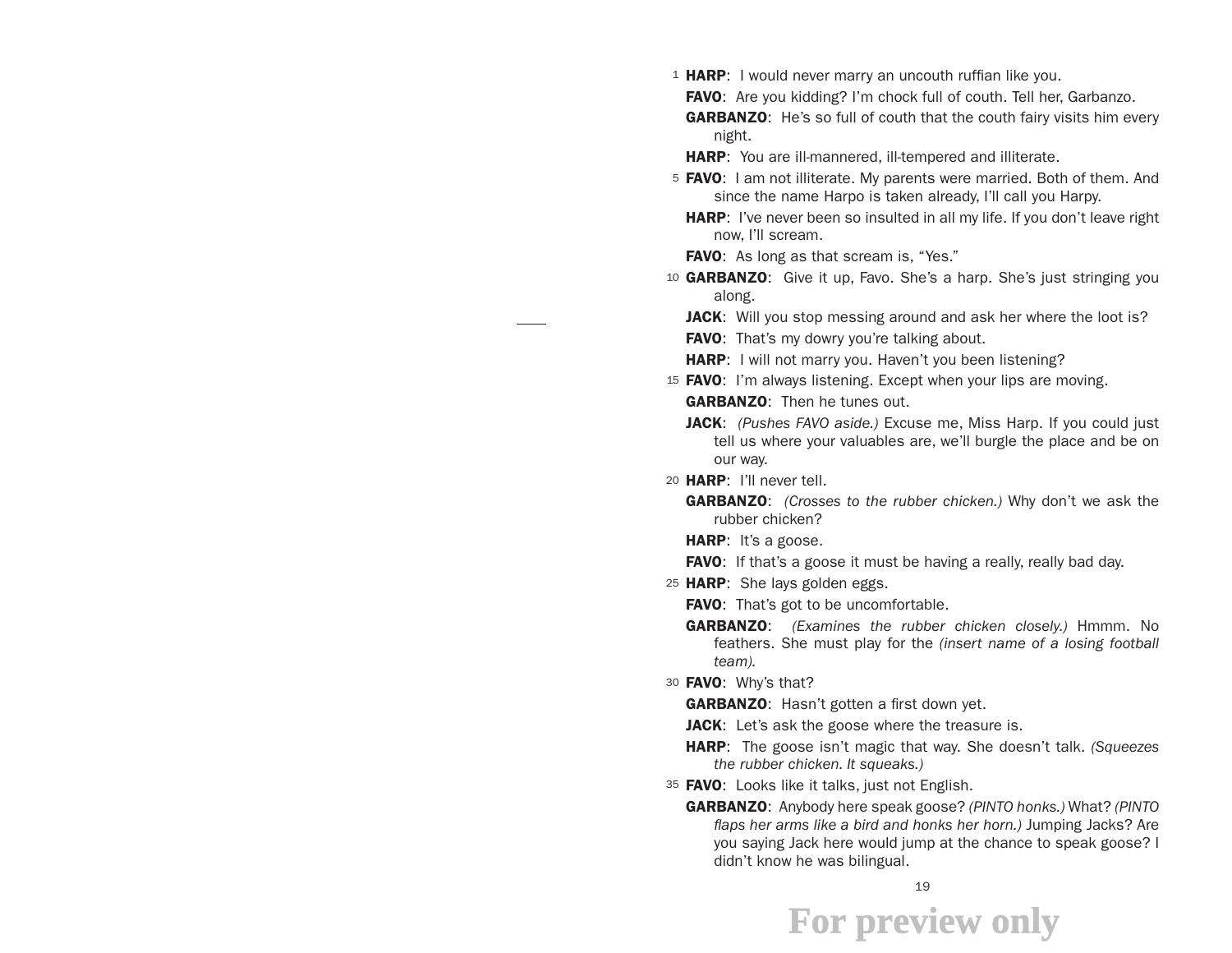- 1 JACK: I am. But my other language is cow.
	- GARBANZO: Well, don't look at me. I'm a good boy. I don't use fowl language. *(PINTO flaps and honks again.)*
- 5 FAVO: Pinto is trying to say that she speaks goose. *(PINTO nods and honks.)*
	- JACK: That's great! Ask the goose where the loot is. *(PINTO and the rubber chicken converse in a complex series of honks, with HARP squeezing the rubber chicken and PINTO using lots of facial expressions. PINTO stops and nods.)*
- 10 FAVO: Well? What did the goose say? *(PINTO replays the conversation, mimicking both herself and the rubber chicken.)*
	- JACK: That's just great. Does anyone speak Pinto?
	- GARBANZO: I speak Pinto. Favo, you translate for Jack. Pinto, what did the goose say? *(PINTO mimes aiming a gun.)* Aim. *(PINTO mimes*
- 15 *tying a knot.)* Knot. *(PINTO mimes a grandfather clock with her arm as the pendulum.)* Tocking.

FAVO: Aim knot tocking?

**JACK:** She means, "I'm not talking."

FAVO: Really. Did I mention that I love goose liver pâté? *(Rubber* 

- 20 *chicken squeaks in alarm and points to the large pot. PINTO honks and points to pot.)*
	- GARBANZO: Pinto says the loot-

**JACK:** I got it. The loot's in the pot.

25 FAVO: You can have the pot, Jack. *(Waggles his eyebrows at HARP.)* I'll take the jackpot.

**HARP:** You'll never have the gold.

**FAVO:** Rather irritable, aren't you?

GARBANZO: Well, she is high strung.

**HARP:** How dare you insult me that way!

- 30 GARBANZO: Oh, quit your harping.
	- HARP: I'll scream for my master.

**FAVO:** I have to admit, she's got spirit.

- 35 GARBANZO: No, she's got pluck. *(PINTO honks and points to the rubber chicken. GARBANZO points to the chicken, too.)* And she's gotten plucked.
	- HARP: Help! Help! Master!

FAVO: You certainly are fretful.

**GARBANZO:** But she's a harp. She has no frets.

#### 40 HARP: Help! Help! Help! *(FRANKENBEAN, MOO-MOO and OGRE ENTER RIGHT.)*

*PHOTOCOPYING THIS SCRIPT BREAKS FEDERAL COPYRIGHT LAWS* **For preview only**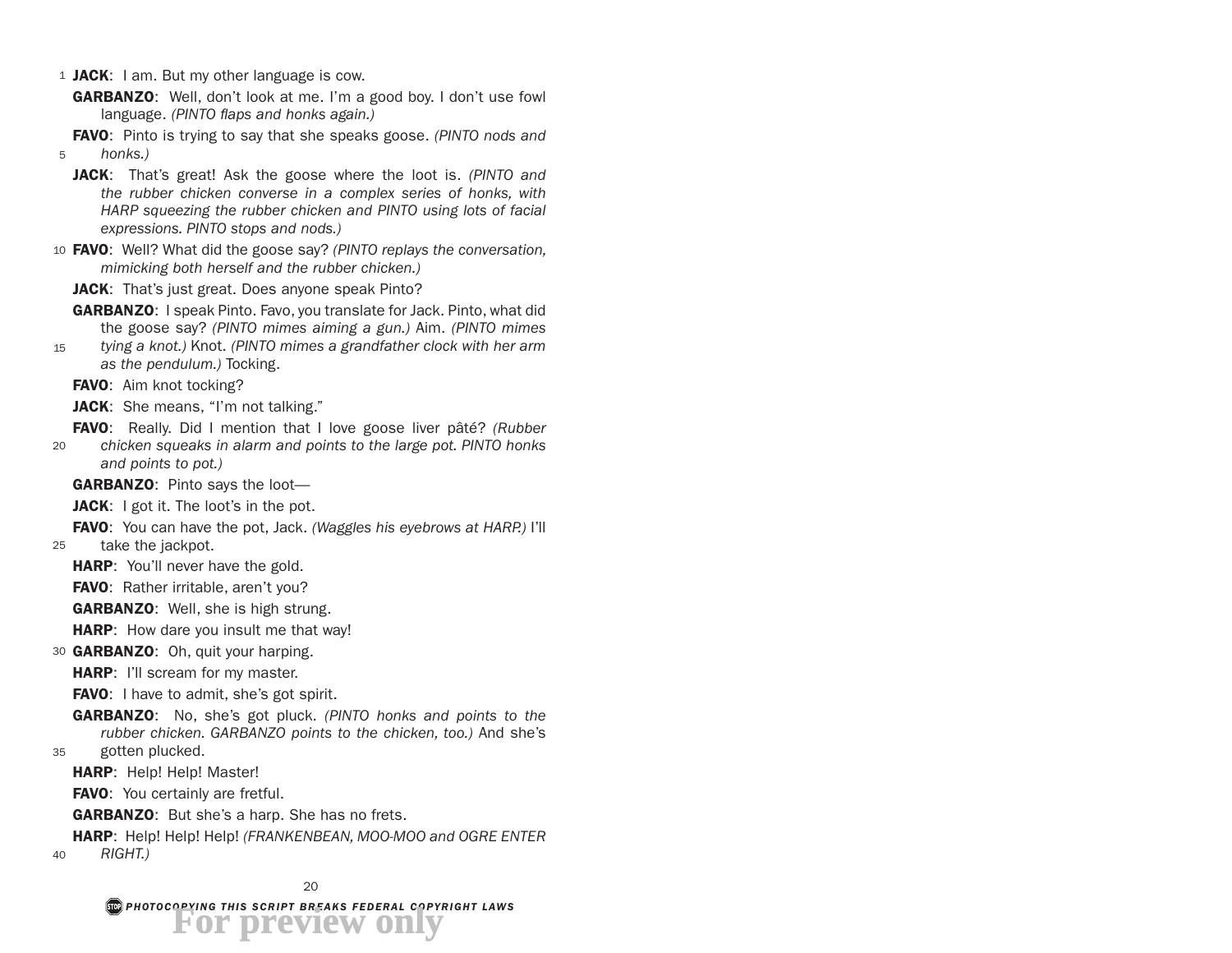<sup>1</sup> FRANKENBEAN: Aha!

MOO-MOO: Moo!

OGRE: Ogre! *(ALL except OGRE and COW "move over.")*

FRANKENBEAN: Stop that!

5 FAVO: Who are you?

FRANKENBEAN: I am the world famous evil scientist-

- JACK: Moo-Moo!
- FAVO: Evil scientist Moo-Moo? I bet that causes a few snickers at the monthly meeting of the Evil Villains Club.
- 10 JACK: Moo-Moo! I've missed you. How are you doing? *(MOO-MOO tosses her head and snubs JACK.)* What, you're not still mad about that trading you to an evil scientist and a hungry troll—
	- OGRE: Ogre!

JACK: —thing? *(MOO-MOO kicks backward and narrowly misses JACK.)*

15 **FAVO**: That would be a yes.

HARP: *(To FRANKENBEAN.)* How did you get up here?

**FRANKENBEAN:** The candlestick lifted me up as a professional courtesy.

JACK: Huh?

20 FRANKENBEAN: We're both wick-ed.

HARP: *(Looks at GARBANZO.)* Your sister, I presume?

GARBANZO: No. My sister would never horn in on my jokes. *(PINTO honks.)* Okay, maybe she would.

FAVO: So who are you, lady?

25 FRANKENBEAN: My name is Dr. Frankenbean.

FAVO: Not the world famous evil scientist Dr. Frankenbean?

FRANKENBEAN: The same.

FAVO: Never heard of you.

JACK: She's a dealer in serums, potions and legumes.

30 FRANKENBEAN: I'm a scientist, you clod. A scientist this close *(Holds index finger and thumb closely together.)* to a Nobel Prize.

**GARBANZO:** That cow there doesn't have a bell.

FRANKENBEAN: So?

**GARBANZO:** Looks like a No-Bell Prize to me.

35 FRANKENBEAN: Where are my beans, Jack?

JACK: *(Points to FAVO, GARBANZO and PINTO. They pose.)* Right there.

FRANKENBEAN: Them? *(Beat.)* Very disappointing.

FAVO: We get that a lot.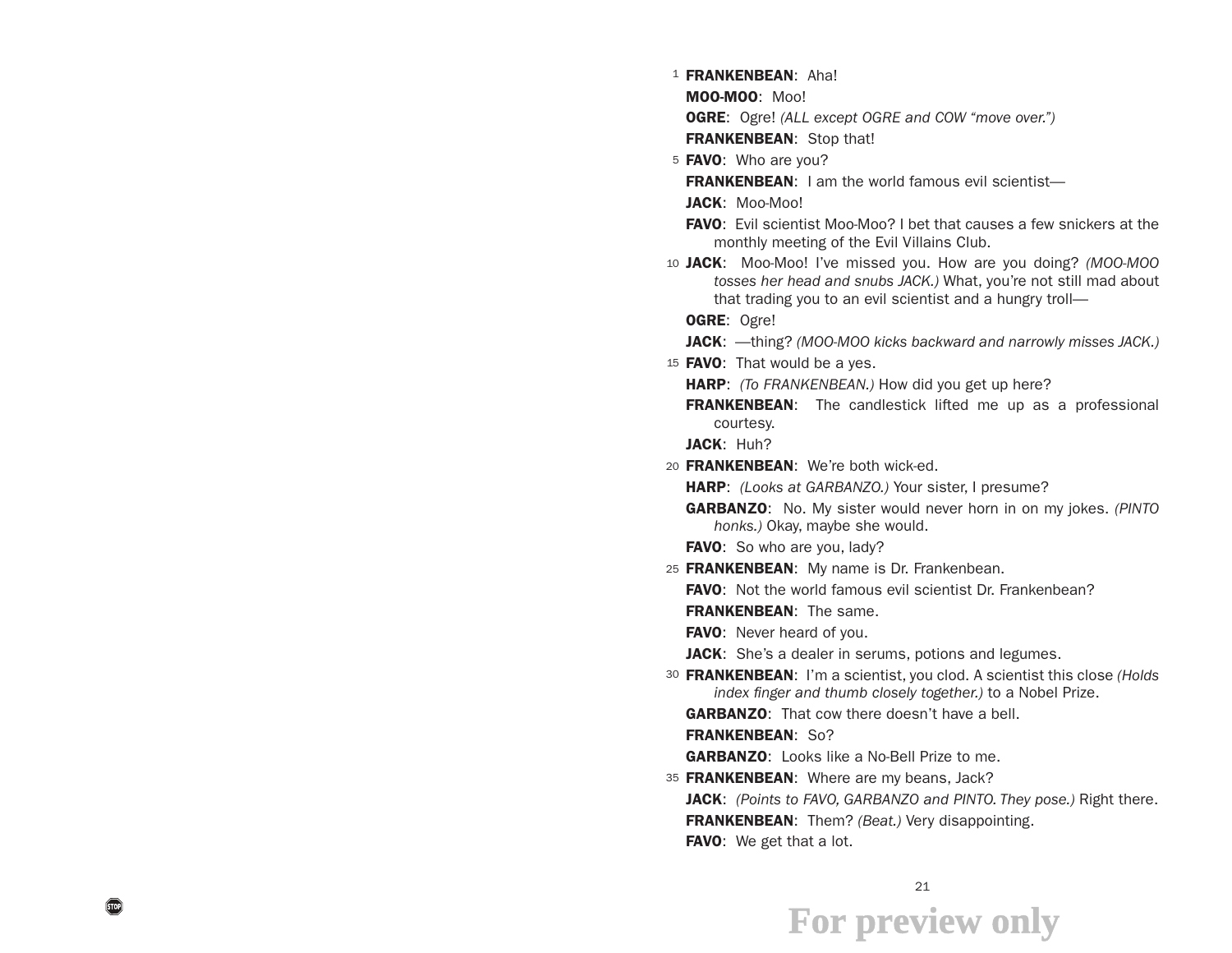- 1 FRANKENBEAN: Well, you'll have to do. Come along, boys. *(PINTO honks.)* And girl.
	- **GARBANZO:** We don't belong to you. We're human beans, not Frankenbeans.
- 5 FAVO: How about beans n' Franks? *(Beat.)* Sorry, I jumped into Garbanzo territory there, didn't I?
	- **GARBANZO:** And you can jump right back.
	- **FRANKENBEAN:** I'm the one who engineered you. I made you from a plant.
- 10 GARBANZO: Hey, nobody here was made from a plant. *(PINTO honks.)*  Except Pinto.
	- **JACK:** Listen, lady, we had a deal, fair and square. The beans for the cow. The beans are mine.

**FRANKENBEAN:** You can have that little babbling Betty back.

- 15 JACK: Moo-Moo! You're mine again.
	- MOO-MOO: *(Kicks at JACK.)* Moo.
	- JACK: You certainly hold a grudge.

**FRANKENBEAN:** Enough of this nonsense. Ogre, grab the beans.

- 20 OGRE: Ogre! *(Crosses to PINTO who puts her knee over OGRE'S outstretched arm, swings her leg and honks his nose.)*
	- FAVO: I think your ogre has a sinus infection.

**FRANKENBEAN:** Nope, just seasonal allergies.

- INDIAN: *(From OFF RIGHT.)* Stop! *(OGRE drops PINTO'S leg and she honks.)*
- 25 HARP: What was that?
	- **FAVO:** That wasn't your master?
	- **HARP:** No, that sounded more like—
	- VILLAGE PEOPLE: *(ENTER RIGHT.)* The village people! *(ALL gasp.)*

FRANKENBEAN: *(To HARP.)* You know these clowns?

30 HARP: They did a concert here a couple of years back. My master was going to eat them for an encore, but it turns out they were in poor taste and far from fresh.

COWBOY: Hey!

HARP: Hello? Disco?

35 COWBOY: Good point.

**INDIAN:** We are here to stop your pernicious plan.

CONSTRUCTION WORKER: Pernicious?

FRANKENBEAN: It means evil, but it doesn't sound right at all. INDIAN: Why?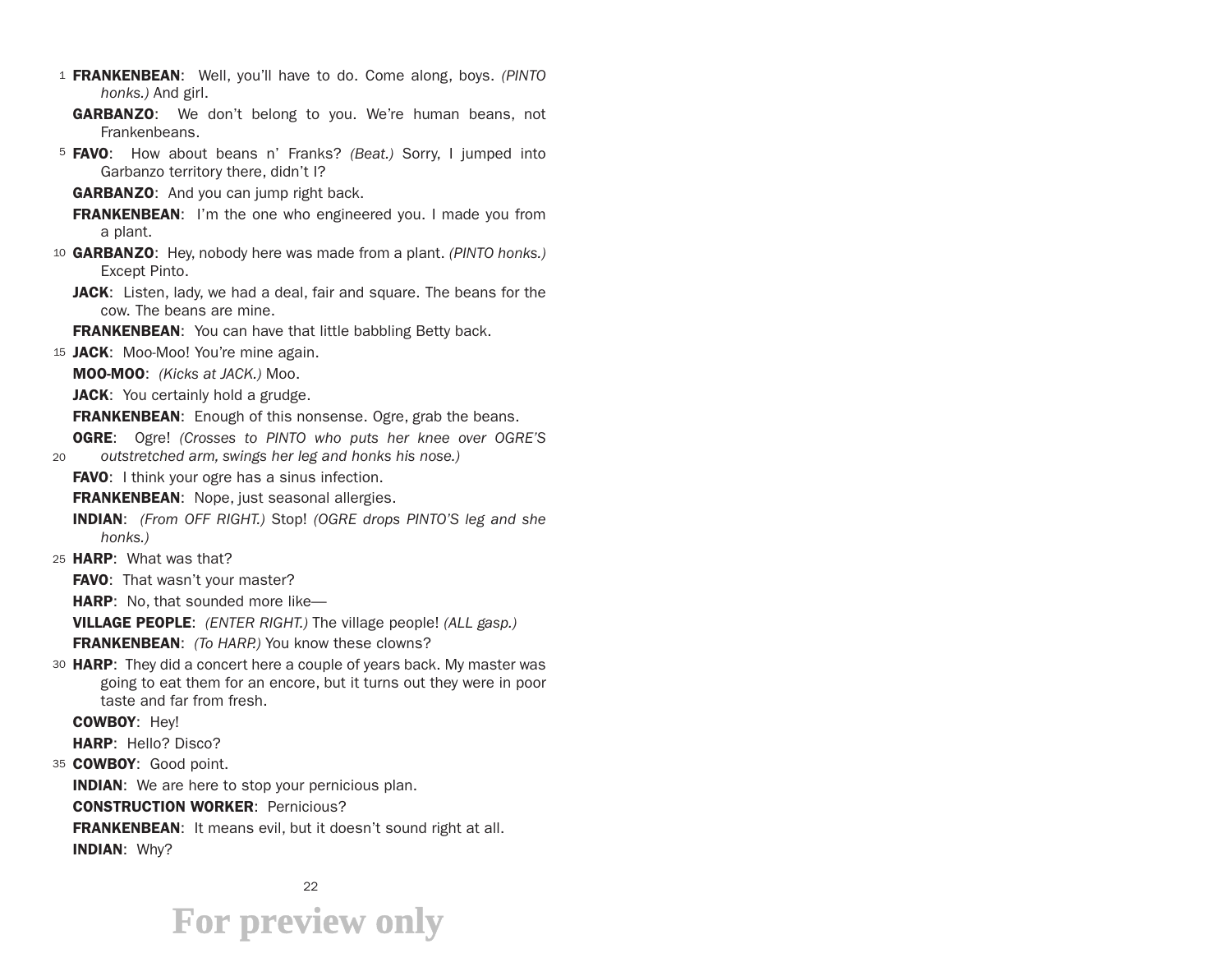- <sup>1</sup> FRANKENBEAN: No long "e" sound. COWBOY: Deeespicable? FRANKENBEAN: No. INDIAN: Repreeehensible?
- 5 FRANKENBEAN: No. CONSTRUCTION WORKER: Naught… ee? FRANKENBEAN: *(FRANKENBEAN stares at CONSTRUCTION WORKER. Beat.)* I know. Maleeevolent. Now, how did you jokers follow me up

here in the clouds?

10 **COWBOY**: Same as last time. We took a jet.

JACK: Where did you get a jet?

CONSTRUCTION WORKER: An aircraft carrier.

VILLAGE PEOPLE: In the navy.

**CONSTRUCTION WORKER:** You can sail into the clouds.

15 VILLAGE PEOPLE: In the navy.

**CONSTRUCTION WORKER:** You can join the evil crowds.

VILLAGE PEOPLE: In the navy.

**CONSTRUCTION WORKER:** You can go on banning genes.

VILLAGE PEOPLE: In the navy.

20 CONSTRUCTION WORKER: You can stop mutated beans. **VILLAGE PEOPLE:** We want you! We want you! We want you! HARP/FAVO/GARBANZO/JACK/FRANKENBEAN: Stop! PINTO/GOOSE: Honk! MOO-MOO: Moo!

25 OGRE: Ogre! *(ALL "move over.")*

**FRANKENBEAN:** Would you stop that! We only have so much stage. *(Honk from PINTO.)* I mean we only have so much cloud.

JACK: Why are you people following Frankenbean?

**INDIAN:** She committed a crime against nature.

30 FAVO: This coming from a group who brought us disco? Talk about irony.

**COWBOY:** She was fixin' to mess with my beans.

FAVO: It's too late. They've already been messed with. Let me introduce myself. I'm Favo Bean.

35 GARBANZO: I'm Garbanzo Bean. *(PINTO honks.)* That's Pinto Bean. INDIAN: *(Looks at JACK.)* And who are you again? JACK: Jack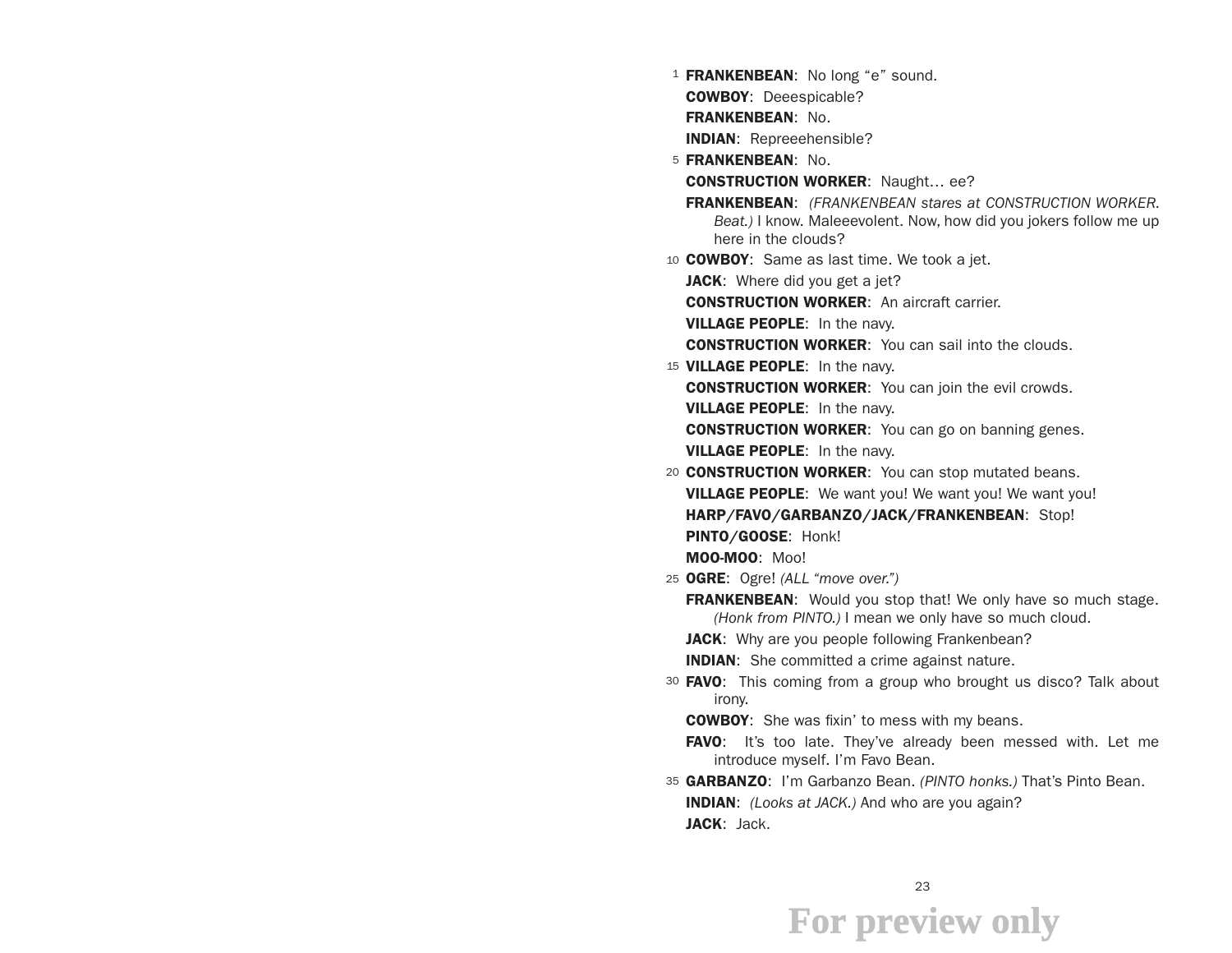1 **INDIAN:** Jack Bean? I've heard of Jack Pine, my second cousin once removed.

FAVO: Once removed?

INDIAN: Clear cutting. Now he's cousin two-by-four.

5 CONSTRUCTION WORKER: I've heard of him. He's a real stud. GARBANZO: Really?

CONSTRUCTION WORKER: Sorry.

INDIAN: *(Looks at HARP.)* And what's your name? HARP: I'm a Harp.

10 CONSTRUCTION WORKER: Listen, Ima-

HARP: Just Harp will do.

CONSTRUCTION WORKER: Listen, Just Harp, why don't you stand aside while we take care of these beans.

HARP: Happy to.

15 **FAVO:** Hey! That's not any way for the future Mrs. Favo Bean to act. *(Walks over and holds HARP.)* I'm beginning to suspect that you are not entirely devoted to me.

HARP: I don't even like you.

FAVO: I don't like you either, but I love your money. A lot of successful

20 divorces have been built on less. I think we need a pre-nup before we marry. Then, should we *(Holds the back of his hand to his forehead.)* tragically divorce, I get the castle, the cloud real estate and the chicken. *(Rubber chicken honks.)* I mean the goose.

MOO-MOO: *(Like, "What about me?".)* Moo?

- 25 FAVO: I also claim the right to the cow whenever I want it. *(To AUDIENCE.)* It's important to have some stock options.
	- **HARP:** None of this is mine. It all belongs to my master.
	- FAVO: Where is he? *(Strikes a fighting pose.)* I'll show him that a Bean Brother does not give up on his love… *(Holds HARP again.)* of money.

30

**HARP:** He is a she. A big she. My master is a giant.

COWBOY: Your master can't be a female giant.

FRANKENBEAN: And why not?

INDIAN: The famous giants, like Goliath—

35 COWBOY: Jolly Green-

CONSTRUCTION WORKER: And Optimus Prime—

VILLAGE PEOPLE: Are all men.

FRANKENBEAN: I am so tired of this Good Ol' Giant network. If just one woman became a famous giant, say goodbye to that glass ceiling.

*PHOTOCOPYING THIS SCRIPT BREAKS FEDERAL COPYRIGHT LAWS* **For preview only**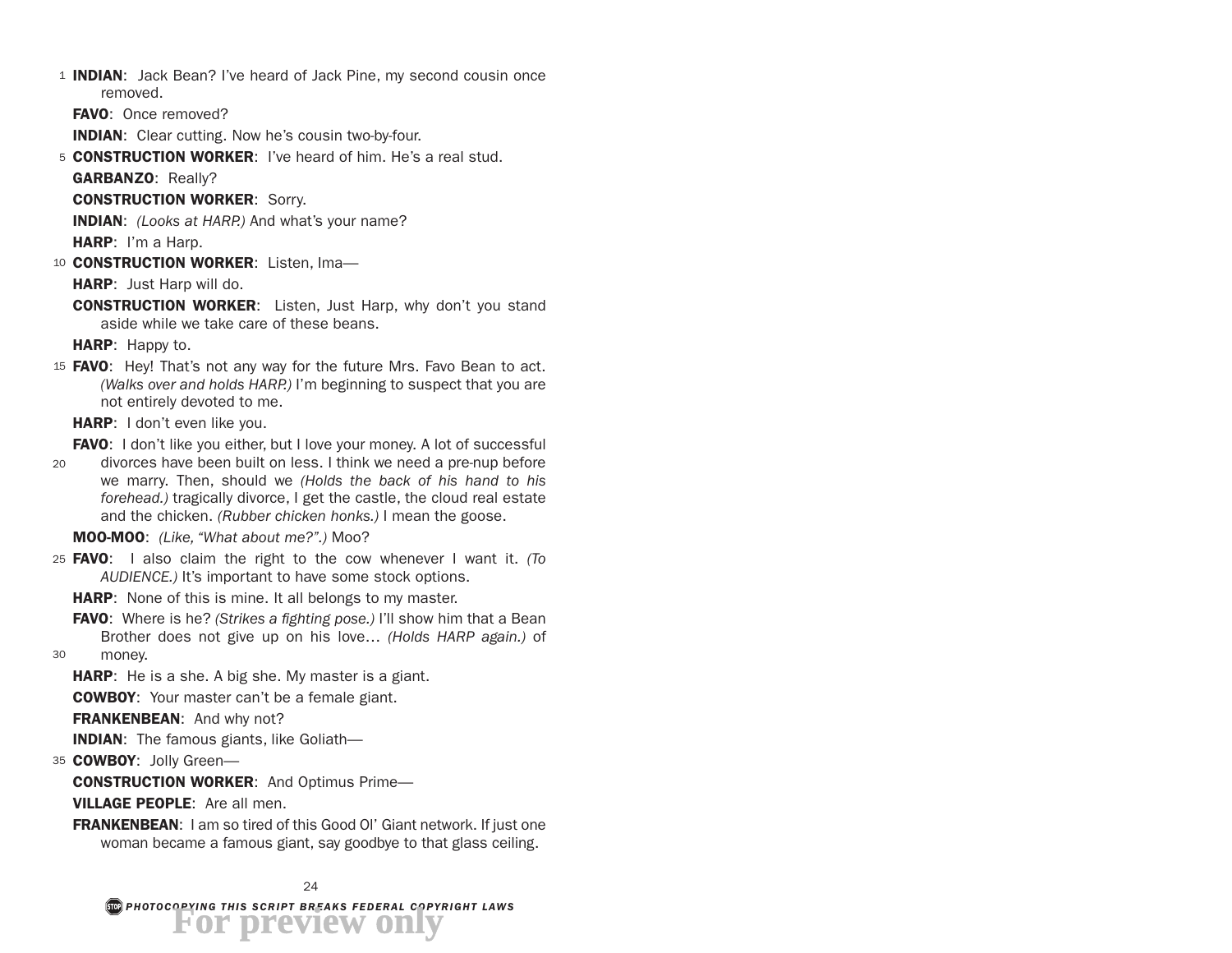1 HARP: But my master is a woman and a giant.

FAVO: And she owns all of this?

HARP: Yes.

FAVO: Can you introduce me to her?

5 GARBANZO: So that she can become the next Mrs. Favo Bean.

HARP: Happy to. *(Yells.)* Help me, Master! This bad bean is trying to steal your harp away!

FAVO: *(Wiggles his eyebrows.)* You've got that right.

GIANT: *(From OFF LEFT.)* Fee-fi-fo-fum. *(ALL cringe.)*

10 JACK: What was that?

HARP: My master.

GIANT: *(From OFF.)* I smell the blood of an Englishman.

- GARBANZO: Don't look at me. I'm not an Englishman. I'm Italian. *(PINTO honks.)* And Pinto was made in America.
- 15 FRANKENBEAN: Igor-

OGRE: Ogre!

FRANKENBEAN: Was born in the New York City sewer system. *(ALL look at FRANKENBEAN.)* The albino alligators living in the sewers there are the urban legend, but the ogres are real.

20 FAVO: How about you, lady?

**FRANKENBEAN:** I was born in a little shop of horrors.

**FAVO:** Not a huge surprise.

**FRANKENBEAN:** My dad liked to experiment with plants, too.

25 INDIAN: We were all born in the village. *(Beat while ALL stare the VILLAGE PEOPLE.)* Greenwich Village. *(ALL look at FAVO.)*

- **FAVO:** I refuse to join any country that would have me as a citizen. *(ALL look to JACK.)*
- JACK: Okay, I admit it. I was born in England. *(Beat.)* And I belong to the Labour Party.

30 COWBOY: Union Jack. It don't get more English than that.

- GIANT: *(From OFF.)* Be he live, or be he dead, I'll grind his bones to make my bread. *(ALL step away from JACK.)*
- JACK: Did I say England? I meant Australia. Tie me kangaroo down, mate! Put another shrimp on the barbee! *(Points OFF LEFT.)* Crikey!

35 Isn't she a beaut!

FAVO: *(Looks OFF LEFT.)* Egad! It's King Kong.

JACK: More like Queen Kong.

GIANT: *(From OFF.)* Fie!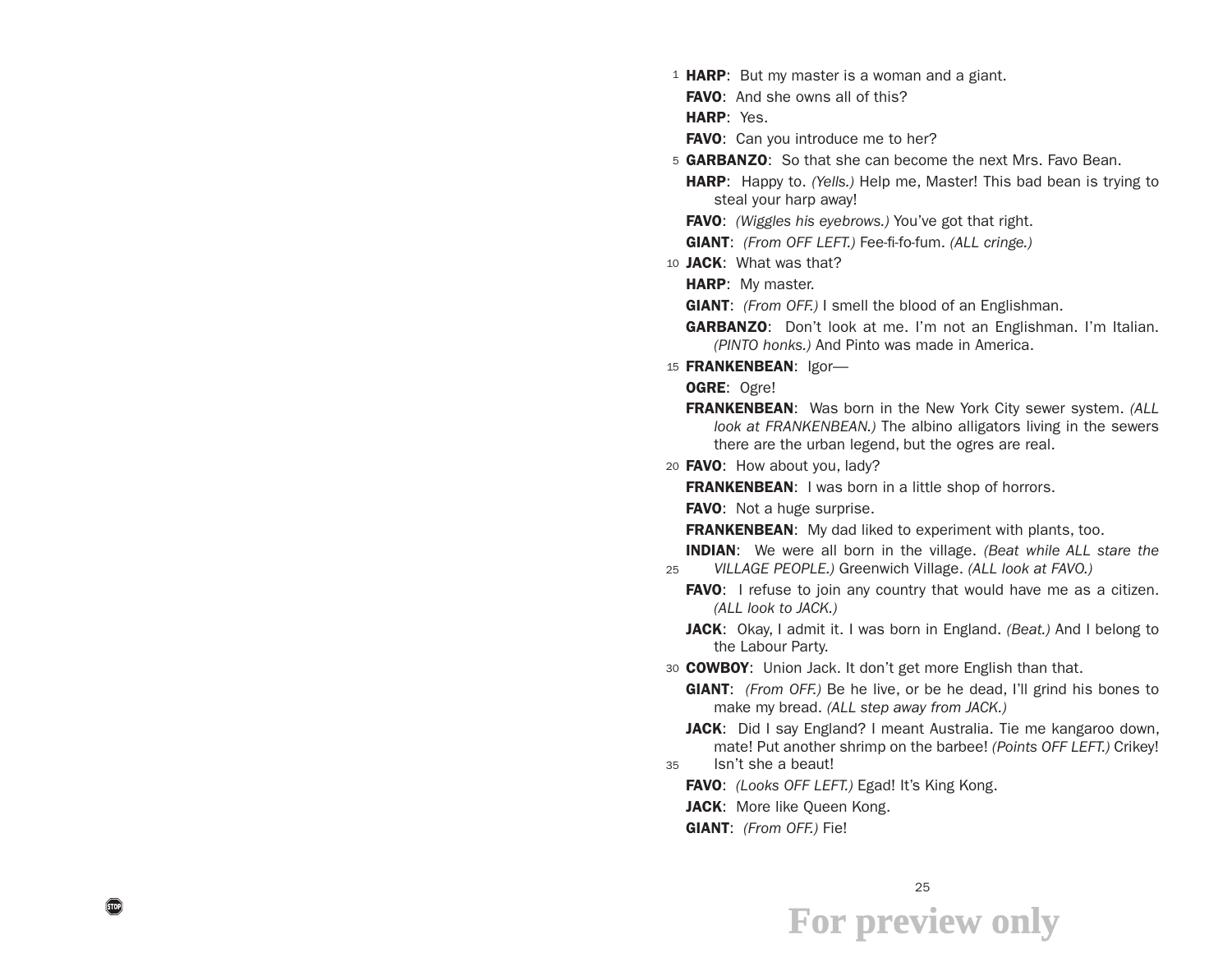- 1 FAVO: We'd better get out of here. Jack, you grab the pot. *(JACK grabs the pot.)* Pinto, you grab the goose. *(PINTO honks and grabs the rubber chicken away from HARP.)* Garbanzo, you grab those big salad bowls. I'll… *(Waggles his eyebrows and grabs HARP.) …*grab
- 5 the Harp.
	- GARBANZO: *(Grabs the glass bowls.)* Why do I get these stupid salad bowls?
	- HARP: Those aren't salad bowls. My master is very nearsighted. Those are her contact lenses.

10 **GARBANZO:** Her eyes are bigger than my stomach. JACK: *(Looks OFF LEFT.)* But she's not wearing glasses. **HARP:** Those were stolen last week by a college frat boy. **GARBANZO:** He wanted to make a spectacle of himself. GIANT: *(From OFF.)* Fee-fi-fo-fum!

- 15 **INDIAN**: She's nearsighted and one hundred feet tall. We're safe. She'll never see us.
	- HARP: About that…

GIANT: *(From OFF.)* I smell the blood of an Englishman.

INDIAN: I forgot about those olfactory nerves of hers.

- 20 **FAVO**: We've got two ways to play this. Rally around Jack and protect him from that English-sniffing giant or scoochie on out of here while that colossal schnozz is zeroed in on Jack. *(GARBANZO and FAVO gather around JACK. PINTO runs over to JACK, puts her knee over his outstretched arm and swings her leg.)*
- 25 GARBANZO/FAVO: Good luck. *(PINTO honks and kisses JACK on the cheek, then moves away from him. GARBANZO, FAVO and PINTO prepare to run by raising their knees up to their chests.)*

FRANKENBEAN: Hold it right there!

**GARBANZO:** Was that the giant woman?

- 30 **FAVO**: No, that was the giant pain.
	- **FRANKENBEAN:** You three are going nowhere. You belong to me. *(BEANS drop their feet.)*

FAVO: Look, lady-

#### FRANKENBEAN: Doctor.

- 35 FAVO: Look, lady doctor, we don't belong to you, and we can't stay balanced on one foot forever.
	- GARBANZO: Because we're unbalanced. *(PINTO honks.)* Except Pinto. She's had her tires rotated and balanced.
	- **FAVO:** Would you quit it with the car puns?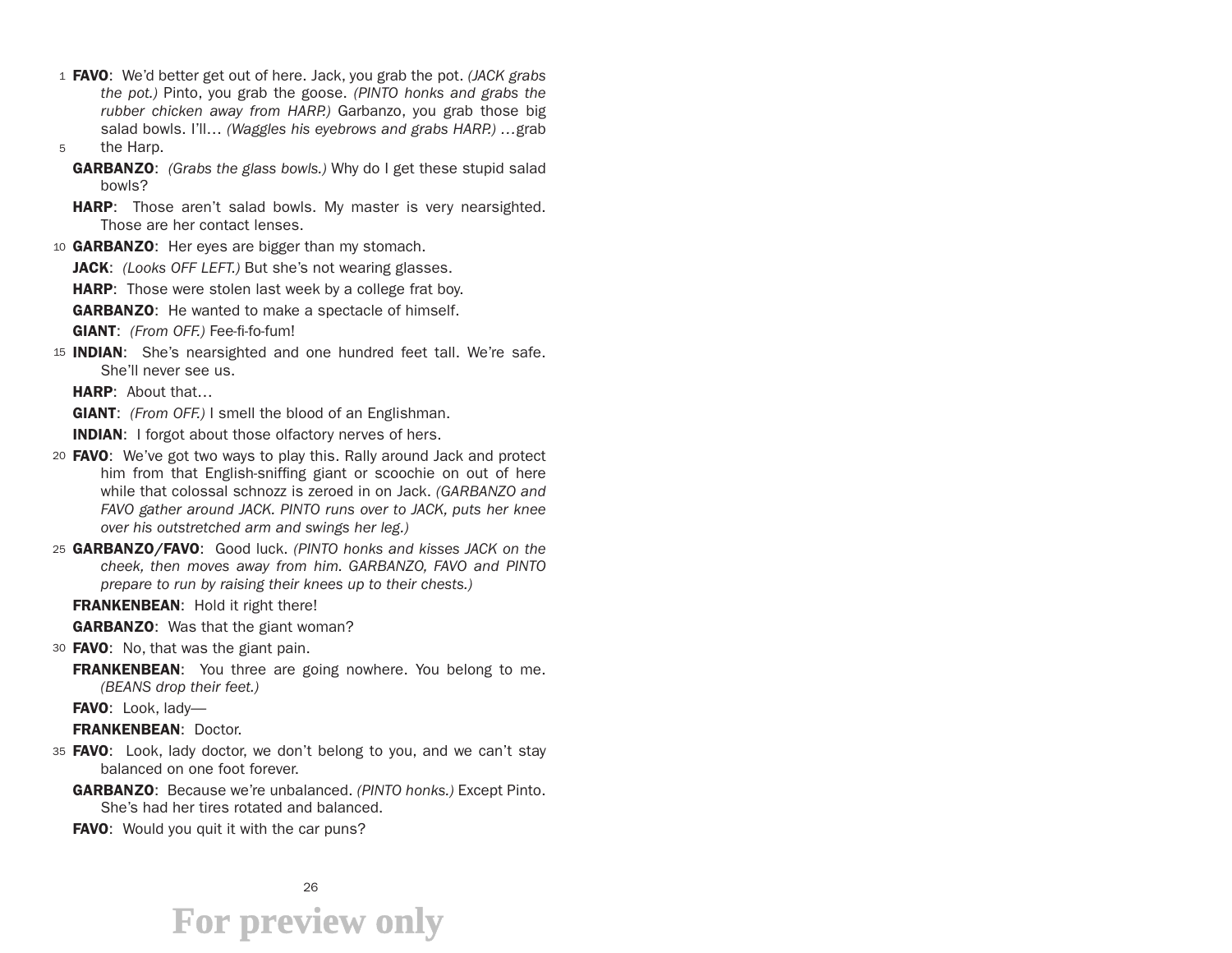<sup>1</sup> GARBANZO: Don't look at me. It's Pinto who can't take a brake from the puns. I tried to change her, but she's not convertible. *(Beat. FAVO starts slapping GARBANZO, and PINTO honks furiously.)*

GIANT: *(From OFF.)* Ahem.

5 OTHERS: What? *(PINTO honks.)*

GIANT: *(From OFF.)* Forget about me? The one who's going to grind your bones to make my bread?

**JACK:** Well, yeah, with you being offstage and all—

GIANT: *(From OFF.)* Fie!

10 GARBANZO: That put her in a towering rage.

JACK: We've got to get out of here.

**FRANKENBEAN:** I've told you, you're going nowhere with my beans.

**COWBOY:** We've got two ways to play this.

INDIAN: Rally around the Bean brothers *(PINTO honks.)* and sister and

- 15 protect them from that gene-splitting mad scientist or scoochie on out of here while that colossal ego is zeroed in on the beans. *(VILLAGE PEOPLE gather around BEANS.)*
	- JACK: *(Puts his knee over PINTO'S outstretched arm and swings his leg.)* Good luck. *(Honks PINTO'S horn and kisses her on the cheek*
- 20 *then jumps away. VILLAGE PEOPLE and JACK raise their knees up to their chests in preparation to run.)*
	- GIANT: *(From OFF.)* Fee-fi-fo-fum! I smell the blood of an Englishman! *(VILLAGE PEOPLE and JACK drop their feet.)*

25 **JACK:** Rats. I keep forgetting about that giant. I wish she'd come onstage.

FAVO/GARBANZO: No! *(PINTO honks.)*

**CONSTRUCTION WORKER:** We don't have the budget to create a huge woman on stage.

GIANT: *(From OFF.)* Did you just call me huge?

30 FAVO: Well, your dress size is bigger than the national debt.

GIANT: *(From OFF.)* Fie!

JACK: *(To FAVO.)* Well, that certainly helped. I think we need to settle her down, not rile her up.

**FAVO:** I've got it. "Music hath charms to soothe the savage beast."

35 GARBANZO: *(ALL look at GARBANZO.)* I'm not going anywhere near that one.

#### FRANKENBEAN: Good.

- **FAVO:** We just need to play some music to settle the giant down. Harp, give us a mellow tune, would you? Something from the '70s
- 40 maybe? How about some Bread?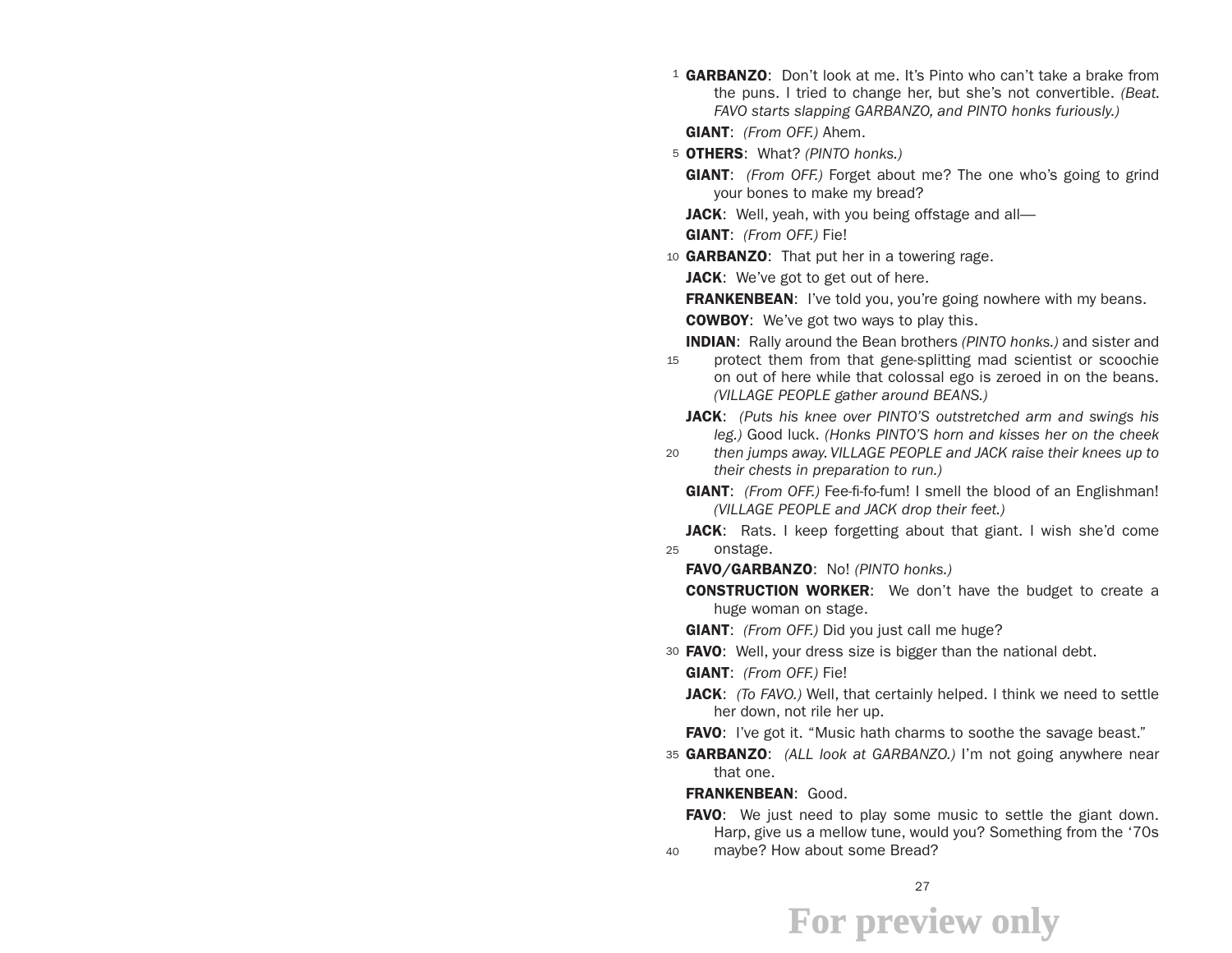- 1 GIANT: *(From OFF.)* I'll grind his bones to make my bread!
- FAVO: Okay, skip the Bread. Ambrosia? Dan Fogelberg? I know! Gentle Giant!

GIANT: *(From OFF.)* Fie!

5 HARP: Nobody likes progressive rock.

CONSTRUCTION WORKER: How about some '70s disco?

**FAVO:** Are you crazy?

GARBANZO: She might start break dancing. And I'm very breakable.

10 FAVO: Come on my sweet, former-future fiancé. Won't you play one mellow song for your intended?

- **HARP:** I intend to play nothing for you.
- **FAVO:** I simply cannot imagine an angel carrying you around.
- JACK: I've got it. Igor-

OGRE: Ogre!

- 15 JACK: *(Indicates the space next to him.)* –and Moo-Moo line up over here. *(They do so.)* Pinto, you come up here and bring the goose with you. *(They line up in this order: OGRE, MOO-MOO, rubber chicken in PINTO'S right arm, then PINTO.)* Now, sound off when I tap on you. *(JACK taps their heads and they "sing" Blue Danube.)*
- 20 OGRE: O-gre.

MOO-MOO: Moo-Moo.

- **PINTO:** (Honks the rubber chicken, then the car horn.) Honk-honk, honkhonk. *([NOTE: Repeat as many times as desired for comic effect.] FAVO waltzes with HARP. GARBANZO walks toward FRANKENBEAN*
- 25 *and then walks beyond her to waltz with JACK. FRANKENBEAN glares.)*
	- **FAVO:** I must say, you're very light on my feet.
	- HARP: *(Pushes FAVO away.)* Don't you know how to hold a harp?
	- FAVO: *(Draws her close again.)* Of course. People call me a player.
	- **JACK:** How come you get to lead?
- 30 GARBANZO: I've been waltzing around the edges of good taste for the entire play.
	- JACK: *(Looks OFF LEFT. Hushes EVERYONE.)* Shhh. The giant is asleep.
	- **FAVO:** She sleeps standing up? How weird is that?

MOO-MOO: *(Like, "Hello?")* Moo!

- 35 **FAVO**: Weird for bipeds, not quadrupeds.
	- JACK: While she's asleep, we can sneak on out of here. *(ALL start to tip-toe away, RIGHT.)*
	- HARP: Oh, no, you don't. *(Takes a breath to scream, but FAVO puts a hand over her mouth.)*

*PHOTOCOPYING THIS SCRIPT BREAKS FEDERAL COPYRIGHT LAWS* **For preview only**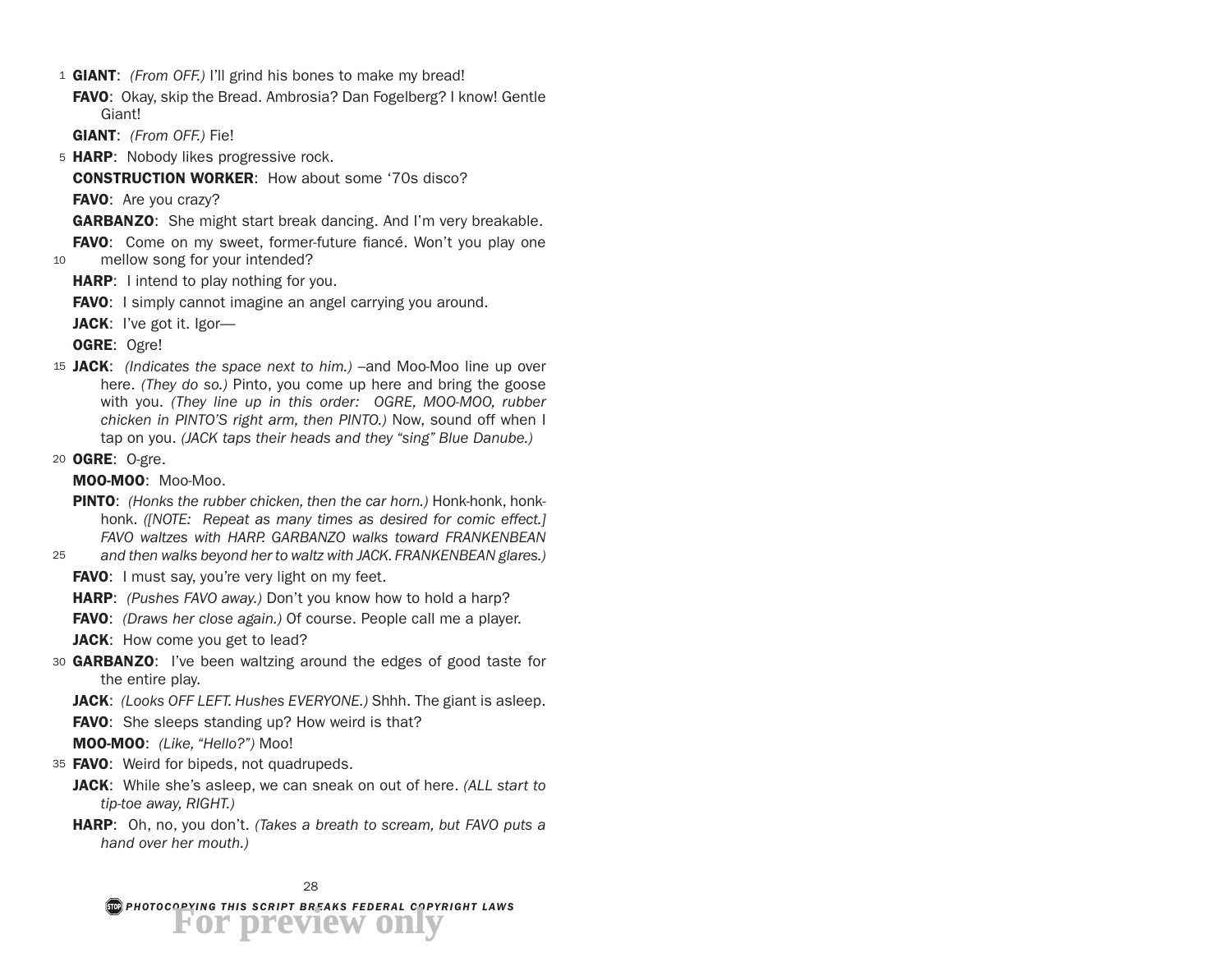- 1 **FAVO:** I didn't think a harp was a wind instrument. What do I do now? GARBANZO: Pinto, hand me your muffler. *(PINTO gives her scarf to GARBANZO, who gags HARP with it.)*
	- **FAVO:** Aren't you going to explain the car pun?
- 5 GARBANZO: Muffler, Pinto... It's pretty obvious.

FAVO: *(Points to AUDIENCE.)* Not to that guy.

- GARBANZO: Oh, right. *(ALL gather and look at AUDIENCE.)* You see, a muffler is part of a car used to muffle sound. It is also another name for a scarf. *(Waits for AUDIENCE MEMBER'S reaction.)* No,
- 10 this is not to be confused with the product placement joke. I would have to name Midas for that. You see the difference is—
	- JACK: Come on, Garbanzo. By the time you're done explaining, the giant will be munching on a bean dip with Jack cheese.

15 GARBANZO: *(Waves his hand at AUDIENCE MEMBER.)* Lost cause anyway.

**JACK:** So if we just tiptoe on out of here—

MOO-MOO: Moo.

JACK: And tip-hoof on out of here-

20 FRANKENBEAN: Aren't you forgetting me? You boys— *(Honk from PINTO.)* …and girl are coming with me.

FAVO: Music hath charms to soothe-

**FRANKENBEAN:** Don't even think about it.

JACK: Look, if you don't move, we all get eaten. Nobody wins. Can't we call a truce until we get back on the ground?

25 FRANKENBEAN: Well… *(Turns RIGHT, ready to leave.)*

**COWBOY:** Aren't you forgetting us?

FAVO: We're trying to.

**INDIAN:** We don't want these beans released into nature.

CONSTRUCTION WORKER: They are unnatural.

30 FAVO: Why is everyone picking on us?

GARBANZO: Bean-picking season?

**INDIAN:** You might cross-pollinate with natural beans and wreck our entire ecosystem.

FAVO: Madam, you insult me.

35 JACK: *(To VILLAGE PEOPLE.)* Can't you also call a truce until we get back on the ground?

COWBOY: And how do we do that?

JACK: Just slide down the candle.

FRANKENBEAN: You didn't study terminal velocity in physics, did you?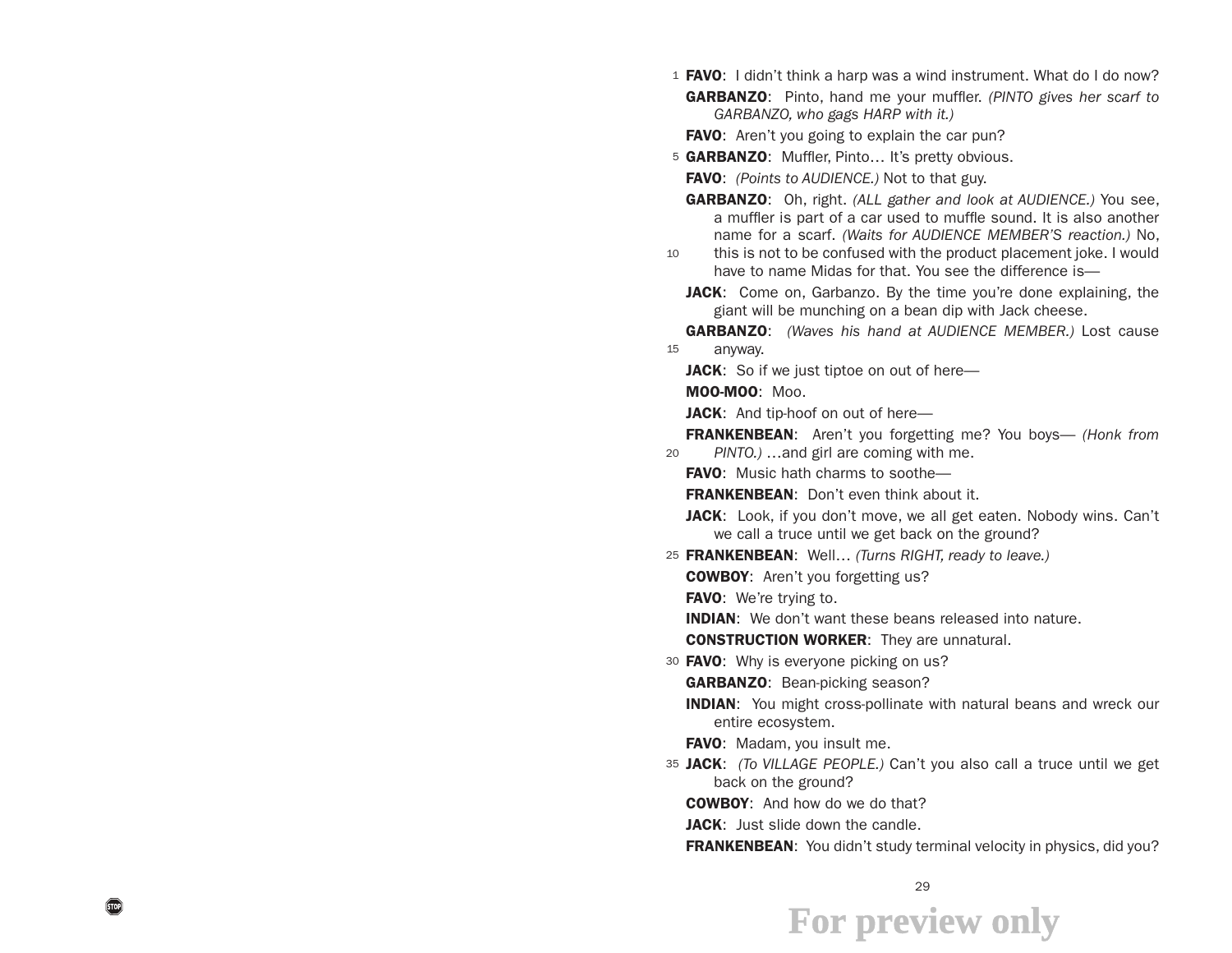1 JACK: No, I didn't. What is terminal velocity?

**FRANKENBEAN:** I believe in learning by doing. So, if you would just slide down that slick, 1,000 foot candle …

FAVO: *(Looks OFF RIGHT.)* It doesn't matter. The candle is gone.

5 COWBOY: Gone? What kind of candle just up and walks away?

GARBANZO: Guess it was a roamin' candle.

JACK: So, how do we get down? *(PINTO honks and starts doing disco steps. The VILLAGE PEOPLE join her in disco dancing.)*

FAVO: Not "get down," *(Does disco steps.)* but "get down." *(Points* 

10 *downward. PINTO nods vigorously and holds out the rubber chicken.)* You can't fly down with the goose.

**GARBANZO:** Birds of no feathers plummet together.

**INDIAN:** We could wait until a sycamore tree reaches this cloud.

**FRANKENBEAN:** Seriously? A sycamore would never grow this high.

15 INDIAN: *(Sings.)* How high does the sycamore grow? If you cut it down, then you'll never know.

Then you'll never hear the cow cry with the newborn moo.

MOO-MOO: Moo!

INDIAN: *(Sings.)* Or ask the grinning ogre why he grins. *(OGRE gives a* 

- $20$ *big grin.)* We need to sing with all the voices of disco. We need to paint with—
	- FRANKENBEAN: Stop, stop, stop! Don't even talk about painting with the colors of the wind. I don't know how you do it, and I don't want to know.
- 25 HARP: You could jump into that river down there. *(Points DOWNSTAGE.)* CONSTRUCTION WORKER: I can't swim.

COWBOY: Are you crazy? The fall would probably kill you.

CONSTRUCTION WORKER: We could build a ladder.

JACK: How long will that take?

30 FAVO: And how much will it cost?

CONSTRUCTION WORKER: About two years and two million dollars.

JACK: *(Throws up hands.)* We're never going to find a way down!

FRANKENBEAN: I've got it! What if Igor-

OGRE: Ogre!

35 FRANKENBEAN: (At the end of her patience. Yells.) What's the difference? *(Calm again.)* Now, as I was saying, what if Igor—

OGRE: *(Stamps his feet.)* Ogre! Ogre! Ogre!

- **JACK:** Would you be quiet! You're going to wake the—
- GIANT: *(From OFF LEFT.)* Fee, fi, fo, fum!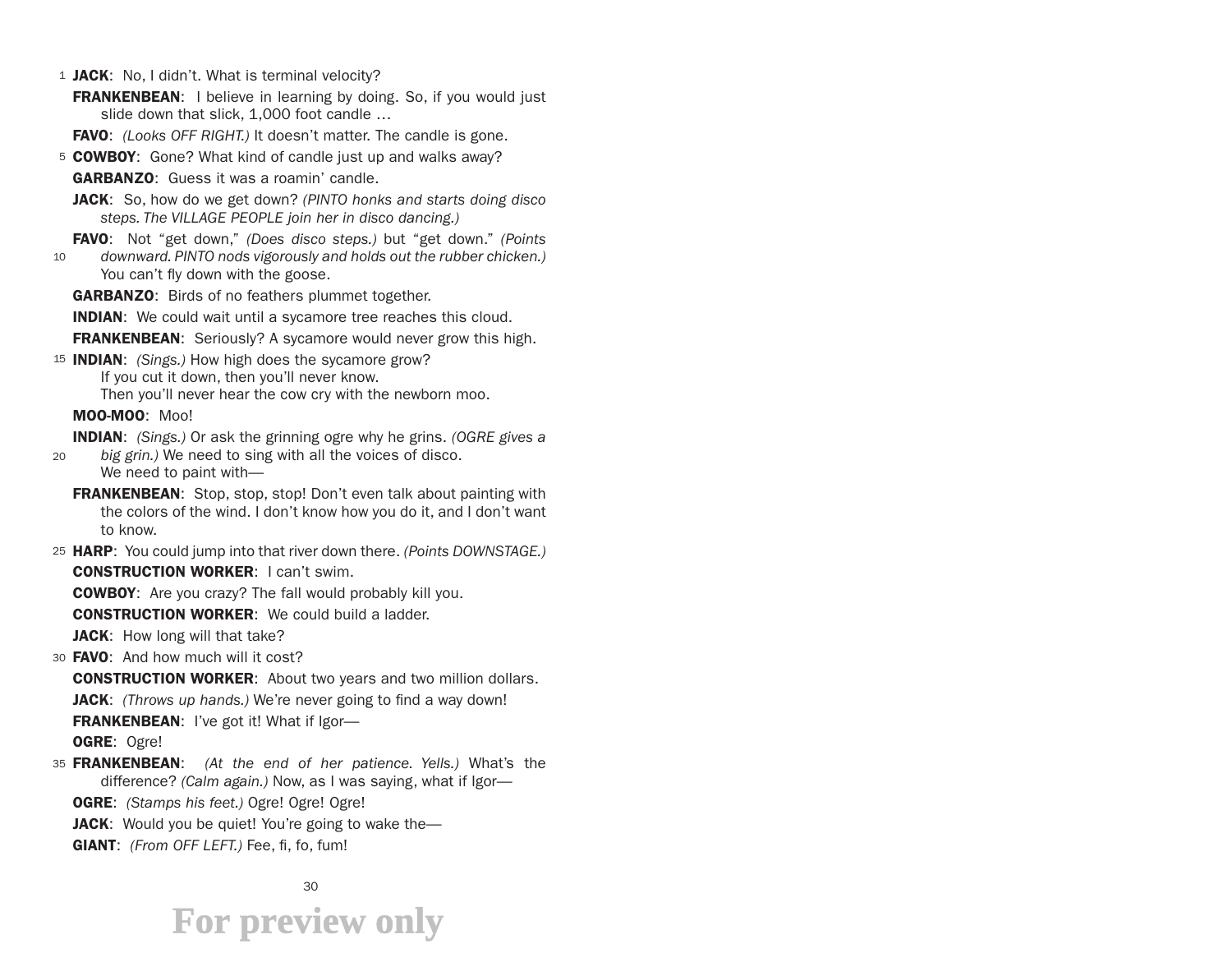- 1 ALL: *(Point.)* Giant!
	- GARBANZO: *(To CONSTRUCTION WORKER.)* The giant's "fee" is almost as big as yours for the ladder.
	- GIANT: *(From OFF.)* I smell the blood of an Englishman.
- 5 JACK: *(Looks OFF LEFT.)* She's huge!

GIANT: *(From OFF.)* Fie!

**INDIAN:** And very angry!

FAVO: Harp, what do we do?

MOO-MOO: *(Gets an idea and looks at OGRE.)* Moo!

- 10 OGRE: *(Catches on.)* Ogre! *(ALL "move over" one step to the RIGHT.)* MOO-MOO: Moo!
	- OGRE: Ogre! *(ALL take another step RIGHT.)*

MOO-MOO: Moo!

- OGRE: Ogre! *(ALL take another step RIGHT.)*
- 15 GIANT*: (From OFF. As though falling from a great height.)* Fi… *(ALL look OFF LEFT and bring their gazes downward as she falls. GIANT takes deep breath.)* …ie! *(Fades away.)* Boom. *(ALL look down.)*

**JACK:** That was brilliant! The giant moved over right off the cloud. **CONSTRUCTION WORKER:** Wow. She sure made a big hole.

20 GARBANZO: A depression. A deep depression. A giant depression. **FAVO:** It's too bad the paying customers couldn't have seen that. That was spectacular.

COWBOY: Spectacular? Are you kidding me? That fall was amazing.

ALL: *(To AUDIENCE.)* But not as good as… the world of imagination.

- 25 COWBOY: Well, that took care of the giant, but how are we going to get down?
	- JACK: I certainly don't want to take the giant's route. *(ALL look down again.)*

MOO-MOO: *(Looks knowingly at OGRE.)* Moo!

30 OGRE: Ogre! *(ALL take a step RIGHT.)*

MOO-MOO: Moo!

- OGRE: Ogre! *(ALL except for OGRE and MOO-MOO take a step OFF RIGHT.)*
- 35 ALL: *(From OFF RIGHT. As though they're falling a great height. OGRE and MOO-MOO watch.)* Fi… *(MOO-MOO and OGRE bring their gazes downward as OTHERS "fall." ALL take a deep breath.)* …ie! *(Fades away.)*
	- JACK: *(From OFF.)* Boom. *(Pause, then in quick succession.)* COWBOY: *(From OFF.)* Boom.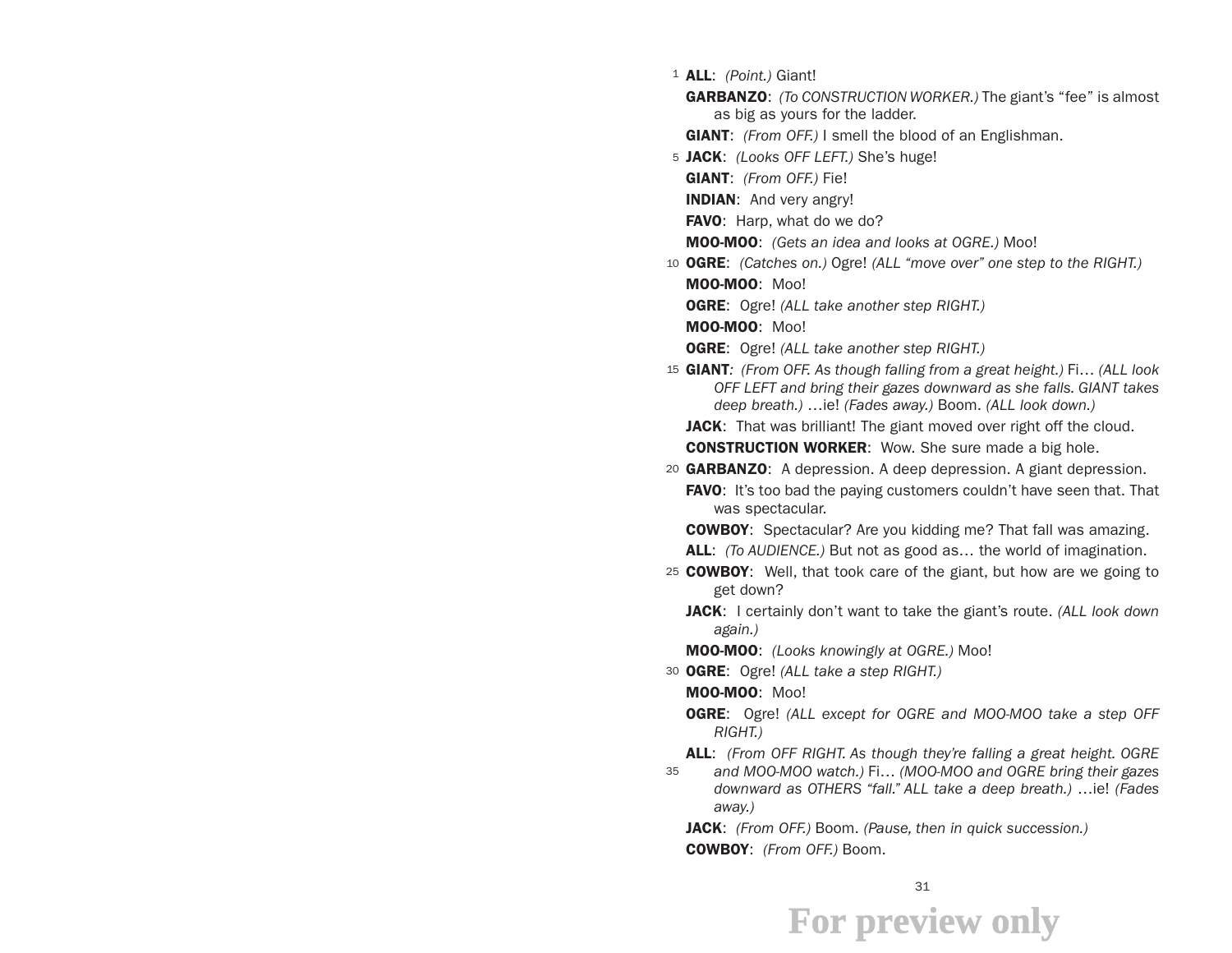- 1 INDIAN: *(From OFF.)* Boom. CONSTRUCTION WORKER: *(From OFF.)* Boom. FRANKENBEAN: *(From OFF.)* Boom. HARP: *(From OFF.)* Boom.
- 5 GARBANZO: *(From OFF.)* Boom.

FAVO: *(From OFF.)* Boom. *(Pause. PINTO honks, then the rubber chicken honks.)*

MOO-MOO: *(Beat. Fist bumps OGRE.)* Want to play a word association game? *(OGRE nods.)* Great! I'll say a word, and you say the first

 $10$ word that pops in your head. Muffin.

OGRE: Ogre!

MOO-MOO: Tutu.

OGRE: Ogre!

MOO-MOO: Dreamworks.

- 15 OGRE: *(Stops. To AUDIENCE.)* Identity theft!
	- MOO-MOO: I think we're going to get along just fine up here. *(They EXIT LEFT. BLACKOUT.)*

End of Scene One

#### ACT TWO

#### Scene Two

LIGHTS UP: In front of Jack's house. JACK, COWBOY, FRANKENBEAN, CONSTRUCTION WORKER, HARP, INDIAN, GARBANZO, FAVO and PINTO

- 20 ENTER, dazed and confused. Each still carries the items they stole from the giant.
	- JACK: What are the odds that right under the cloud, would be a flock of migrating geese—

COWBOY: And right under the geese would be the Schenectady

- 25 Skydiving team—
	- **FRANKENBEAN:** And right under the skydiving team would be the Goodyear Blimp—

**CONSTRUCTION WORKER:** And right under the blimp would be Tinkerbell—

30 HARP: And under Tinkerbell would be a trail of magic fairy dust-

**INDIAN:** And under the fairy dust would be a giant tent—

**GARBANZO:** And in the tent was the biggest pillow sale in history?

FAVO: *(Beat.)* And that we would miss all six. Boy, that hurt. *(PINTO honks.)* And girl, that hurt, too.

35 JACK: I'm home, Mum.

*PHOTOCOPYING THIS SCRIPT BREAKS FEDERAL COPYRIGHT LAWS* **For preview only**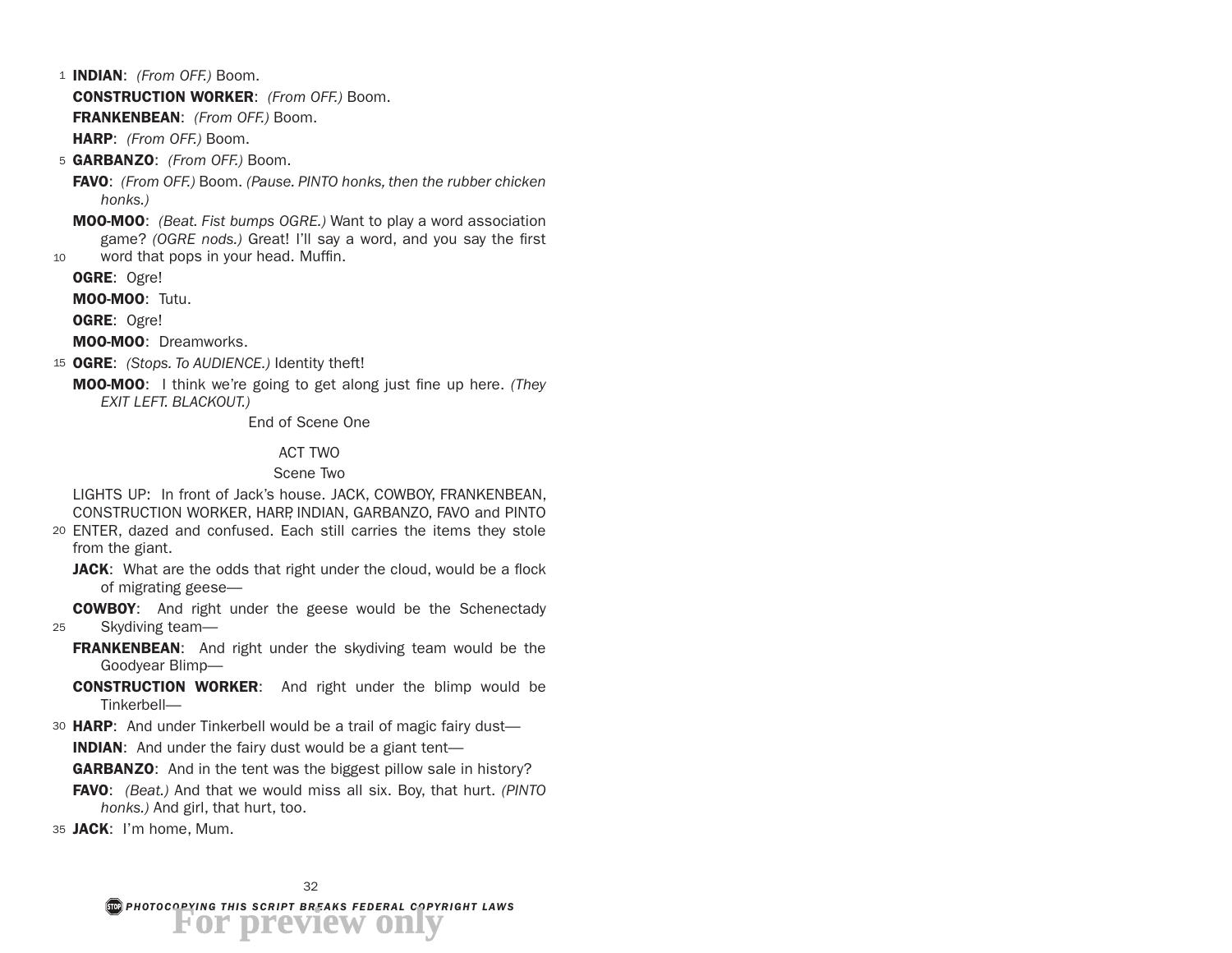- 1 MUM: *(ENTERS UPRIGHT from the house.)* Jack, you're back. How was your trip?
	- JACK: Lovely. *(Points to each item as she mentions it.)* I brought back a magical talking harp, a magical pot of gold, a magical goose that
	- lays magical golden eggs and contact lenses.
	- **MUM:** Are they my prescription?
	- FAVO: Yes, if your whole face is myopic. *(GARBANZO holds a salad bowl in front of MUM'S face while MUM scrunches her face up.)*  Yes, they are your prescription.
- 10 MUM: *(Squints.)* And who are your… friends?
	- JACK: These are the human beans Pinto, Garbanzo and Favo.
	- FAVO: *(Holds out his hand.)* Pleasure to meet you.
	- **MUM:** Aren't you the beans I threw offstage?
	- FAVO: Yes.

5

- 15 MUM: You grew some.
	- FAVO: You're not so hot yourself. *(MUM glares.)*
	- JACK: And the Indian, the cowboy and the construction worker are—
	- **MUM:** The village people.
	- **JACK:** How did you—
- 20 **MUM:** I'm not so young. And I've been to my share of wedding receptions.
	- FRANKENBEAN: And I am-

**MUM: Mrs. Frankenbean.** 

FRANKENBEAN: Dr. Frankenbean. How did-

25 MUM: Your genetically-engineered pumpkin carriage crashed through my garden shed last year just before midnight.

FRANKENBEAN: Hey, that wasn't my work. That was-

**MUM: Whatever.** 

30 **JACK:** Mum, all of this isn't important. We are now independently wealthy!

**MUM: About that ...** 

JACK: What? *(FRIENDLY ENTERS.)* Mum, who is this?

**MUM:** This is Police Officer Friendly.

FRIENDLY: *(Flips open a notebook.)* Is your name Jack?

35 **JACK**: Yes.

- **FRIENDLY:** A.K.A. the Giant Killer, A.K.A. the Ripper, A.K.A. the Knife? JACK: That last one, no. That's Mack the Knife.
- **FRIENDLY:** You've got quite the rap sheet, Jack. We have a warrant for your arrest.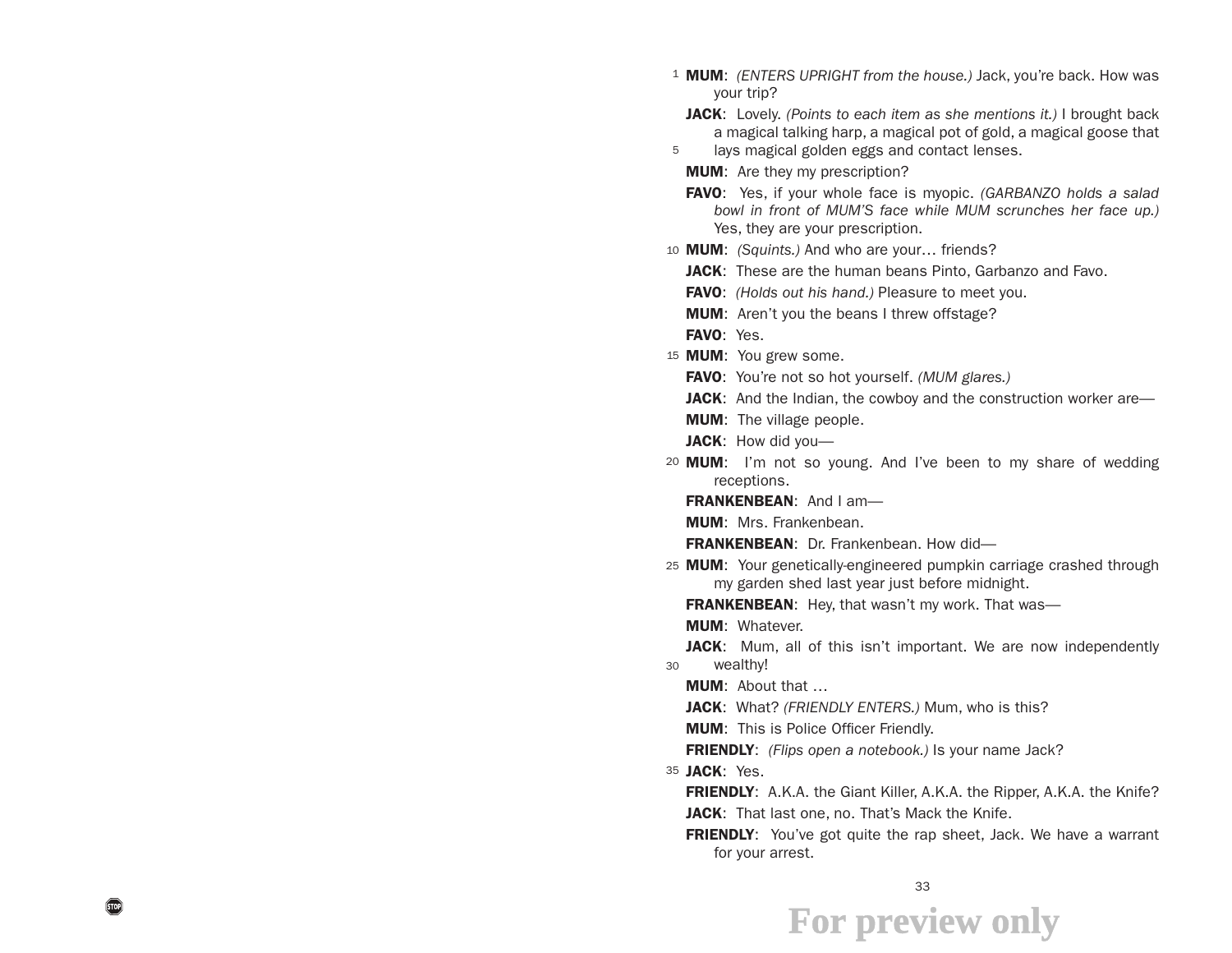1 JACK: What am I charged with?

**HARP:** Goose-napping and Harp-napping, for starters.

FRIENDLY: *(Reads from the notebook.)* Also grand larceny and attempted gianticide.

5 **FAVO**: Hey, that was an accident. And what do you mean "attempted"? **FRIENDLY:** The giant climbed out of her depression.

FAVO: Oh.

- MUM: *(FAVO, PINTO and GARBANZO start to sneak away.)* We also have a warrant for the Bean Brothers. *(They stop. GARBANZO and*
- 10 *FAVO look at PINTO, who shrugs and continues sneaking away. FAVO reaches over and honks her horn.)*
	- FAVO: And sister!

**JACK:** So, the giant—

GIANT: *(From OFF RIGHT.)* Fee, fi, fo, fum! *(ALL look up toward GIANT.)*

- 15 FRIENDLY: Yep. The giant is still alive. We have quite the mess on our hands, thanks to you. We have a pretty angry giant who wants her harp and golden eggs back. That's her entire nest egg.
	- JACK: But, then I won't end up fabulously wealthy. I really don't like the direction this story is taking.
- 20 COWBOY: I've got an idea. If she's willing to come to Dallas, she can play for the Cowboys. She'll make way more money than a measly pot of gold. *(To GIANT.)* How does that sound? You can grind as many bones as you want as a defensive end.

GIANT: *(From OFF. Excited.)* I like that idea.

25 COWBOY: Dallas is so going to the Super Bowl this year.

GIANT: *(From OFF.)* But, I want to play for New York!

COWBOY: What? Why New York?

- GIANT: *(From OFF.)* Think about it. *(ALL think about it and then nod as they realize "New York Giants".)* Fee-fi-fo-fatriot!
- 30 I smell the blood of a New England Patriot! *(SOUND EFFECT: LOUD FOOTSTEPS LEAVING.)*

JACK: Well, I guess that takes care of that.

**FRIENDLY:** Not so fast. There's still the matter of the harp.

**FRANKENBEAN:** And the beans. They belong to me!

35 INDIAN: The beans belong to no one. You don't own them.

**FRANKENBEAN:** They are mine to buy or sell as I please!

**FRIENDLY:** Human bean trafficking is against the law, too.

FRANKENBEAN: Awww!

40 **INDIAN:** What else can we do with them? They are mutations that barely appear to be human.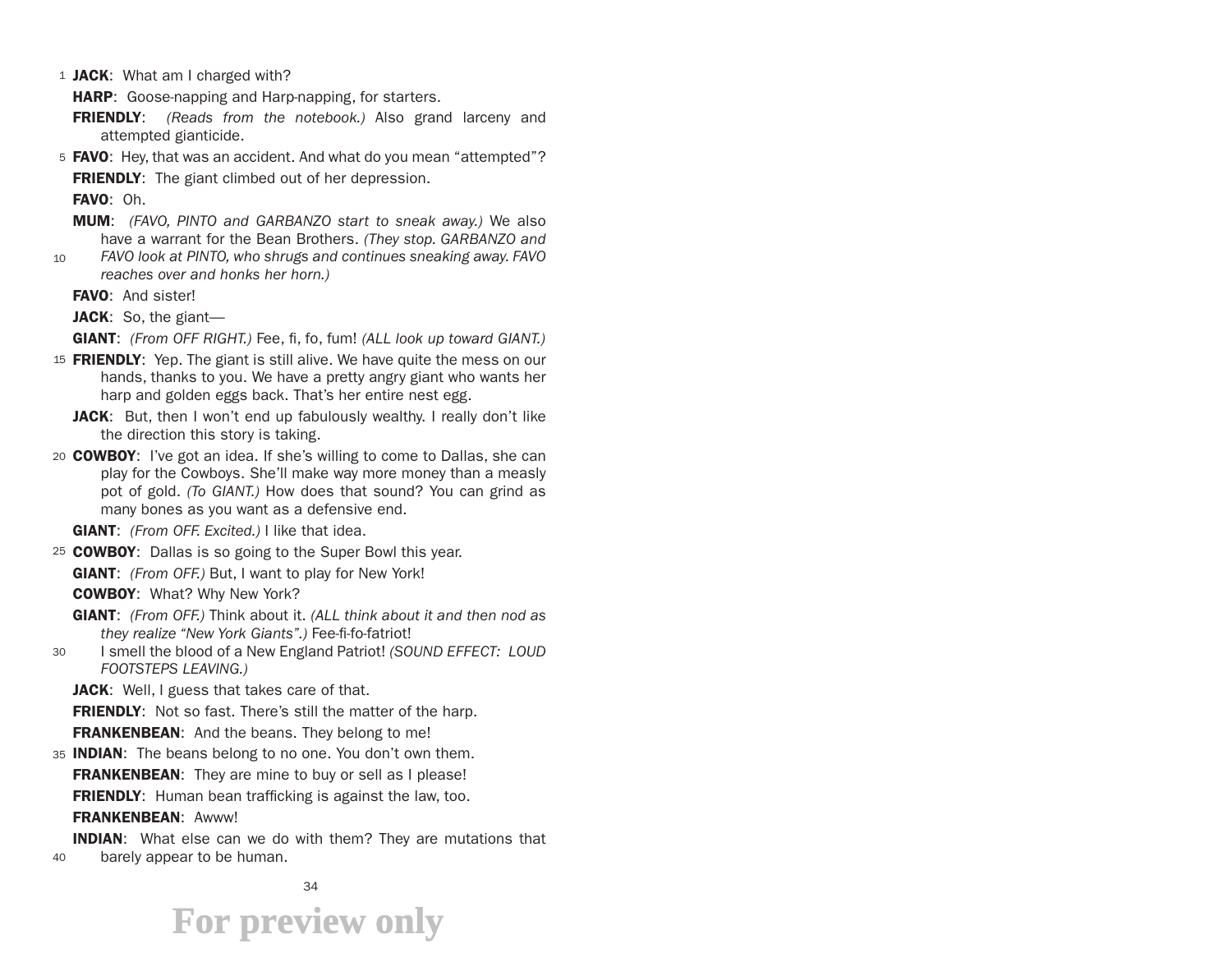<sup>1</sup> **FAVO**: I'm right here, you know.

5

JACK: They need to go somewhere where they'll fit right in.

**INDIAN:** Where can people go who are so drastically transformed by medical science that they barely qualify to be called human

anymore? *(BEANS make weird poses.)*

ALL: *(Except FRIENDLY.)* Hollywood!

**FRIENDLY:** What could these beans ever do in Hollywood?

COWBOY: Maybe they could have a movie career? It worked for Rowan Atkinson. *(Beat.)* Hello? Mr. Bean?

- 10 **GARBANZO**: Then it's settled. We're off to Hollywood for a movie career.
	- JACK: But no one makes it in Hollywood unless you have contacts.

GARBANZO: We have the biggest contacts ever. *(Holds up the salad bowls, then EXITS.)*

- 15 FAVO: *(Takes HARP'S arm and tries to kiss his way up.)* Come with us, my darling. You and I can make some beautiful music together.
	- HARP: *(Yanks arm away.)* Your offer falls flat.
	- **FAVO:** And you're sharper than I expected. Oh, well. There are other instruments in the orchestra pit. I hear the French horns are very
- 20 exotic. *(PINTO honks. To PINTO.)* You need to work on your accent. *(EXITS. PINTO eyes JACK and smiles. She crosses to him and offers her arm for JACK to put his knee over, as she has done the entire play.)*

JACK: Really? *(PINTO nods and honks. JACK lifts his knee up and PINTO* 

25 *shakes his leg goodbye. She honks and EXITS.)* I knew she was pulling my leg. *(Looks to FRIENDLY.)* Sooo… that solves everything, right?

FRIENDLY: *(Flips through the notebook.)* Well, I guess so.

30 JACK: Mum! We're fabulously rich! I'm going to buy a scooter and a jet ski and a Tardis and a Death Star—

- **MUM:** Not just yet, Jack. If you want to stay rich, we need to make that pot of gold grow. Let's bury that gold by the bushes.
	- **JACK:** So we can grow a magic gold stalk?

MUM: No, a hedge fund. *(EXITS with JACK.)*

35 COWBOY: So, what about us?

- **CONSTRUCTION WORKER:** What can we do now that the human beans are free?
- **INDIAN:** Together we will start life new. Together this is what we'll do. Go west. Life is peaceful there.
- 40 **COWBOY**: I like the sound of this.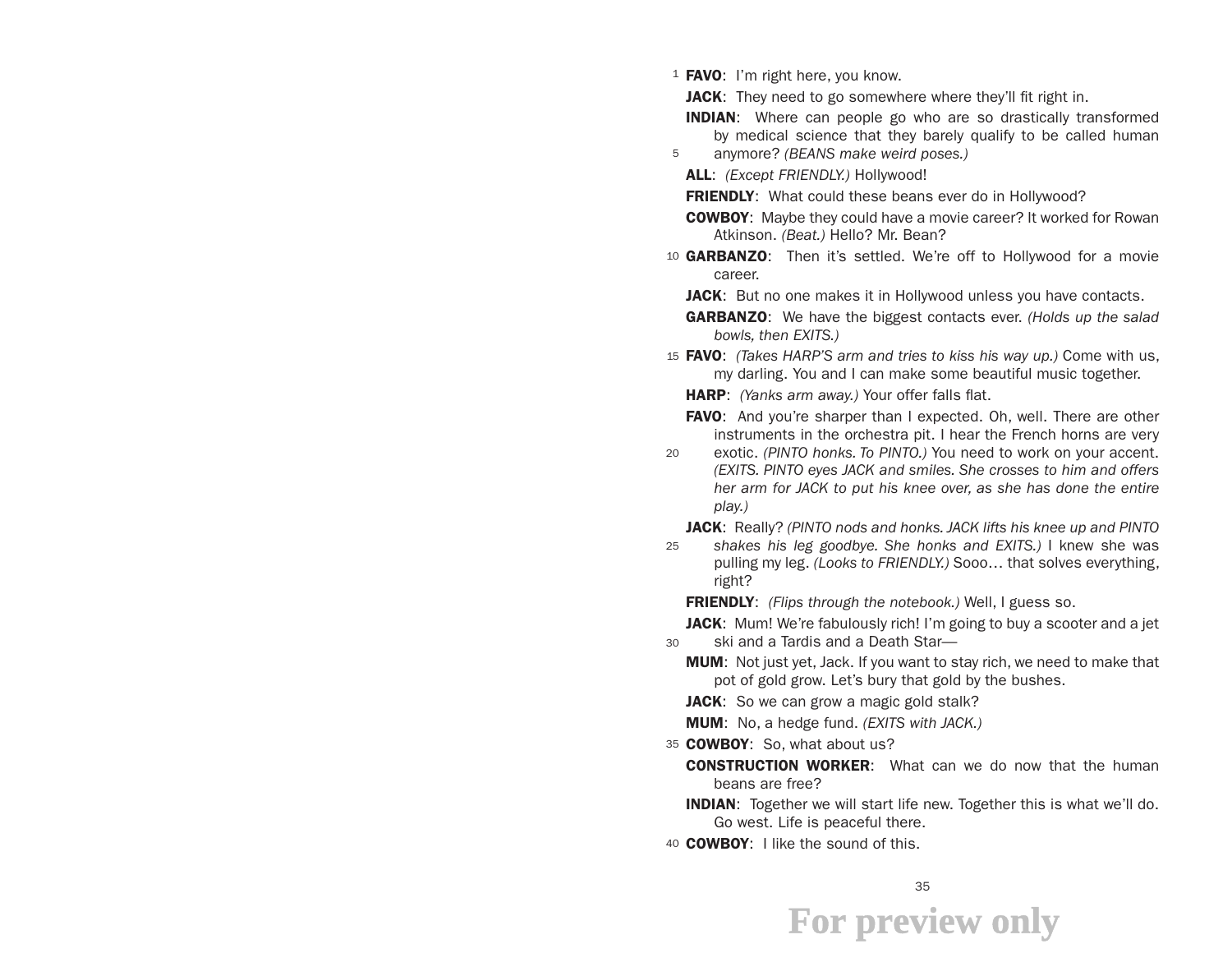1 **INDIAN**: Go west. Lots of open air.

CONSTRUCTION WORKER: Go west to begin life new?

INDIAN: Go west. This is what we'll do.

CONSTRUCTION WORKER/COWBOY: *(Beat.)* Okay. *(Begin to EXIT.)*

5 FRIENDLY: Wait! Could I join you?

**COWBOY:** But you have a job here.

**FRIENDLY:** Somehow, deep inside, I feel that I belong with the village people.

**INDIAN:** Weird. I was thinking the same thing.

10 COWBOY: *(As they EXIT.)* Where can we stay along the way?

FRIENDLY: I hear it's fun to stay at the… *(Beat as FRIENDLY and VILLAGE PEOPLE look at each other.)*

FRIENDLY/VILLAGE PEOPLE: Y–M–C–A! *(They EXIT.)*

15 FRANKENBEAN: *(Watches them EXIT.)* Well, Harp, it all worked out after all. How could you have doubted me?

- **HARP:** Well, for starters, I thought you were going to get to the castle via a giant beanstalk.
- 20 **FRANKENBEAN:** Plans change. What's important is that I was able to get to you at last. Little did everyone know that you, Harp, are a physicist, the world's foremost expert on—

HARP: String theory.

**FRANKENBEAN:** With your knowledge of new worlds and my knowledge of genetic engineering, we can create an entirely new science. Genre-eric engineering.

25 HARP: Genre-eric?

**FRANKENBEAN:** Combining two different types of stories.

**HARP:** Ah. I see. So, this time you combined a classic fairy tale with a classic horror story.

30 **FRANKENBEAN:** That's right. Next time, I will combine a gothic horror tale with a steamy romance novel. I'll call it—

**HARP:** No, don't say it!

FRANKENBEAN: "Fifty Shades of Dorian Gray."

HARP: Oh, you're evil.

FRANKENBEAN: Yes. Evil. *(Draws out the word.)* Eeevil.

35 HARP/FRANKENBEAN: *(Both draw out the word.)* Eeevil! *(Both give diabolical laughs as they EXIT. LIGHTS FADE to BLACK.)*

END OF PLAY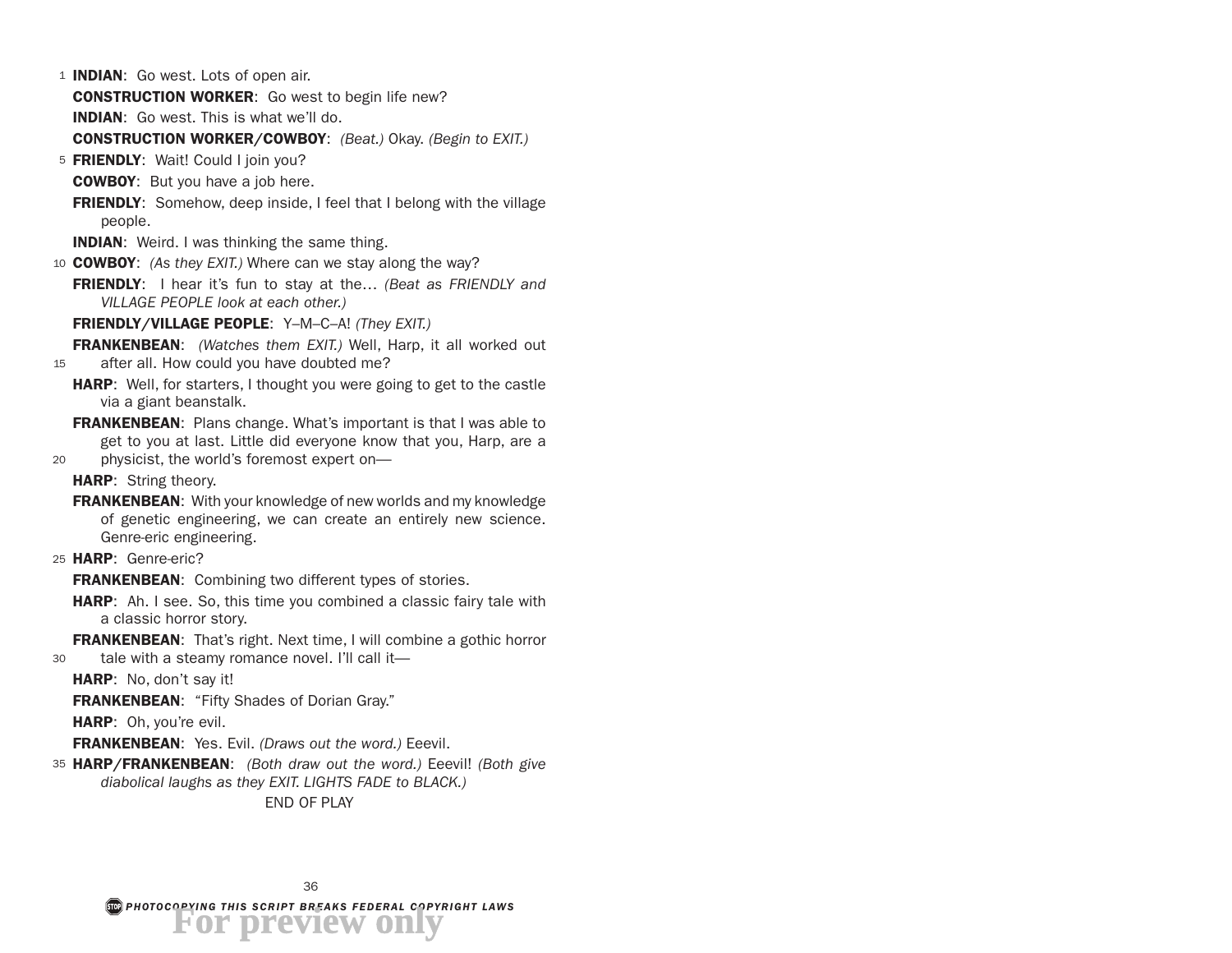#### PRODUCTION NOTES

#### PROPERTIES ONSTAGE

#### ACT ONE

Scene One: Jack's laboratory, consisting of: table with beakers and gadgets, blue jeans, jumper cables.

Scene Two: Jack's house in the woods, consisting of: stool, trees, bushes. "Moo York Times" newspaper on stool.

#### ACT TWO

Scene One: Giant's castle in the clouds: table with large pot, rubber chicken that squeaks, two large glass bowls.

Scene Two: Jack's house.

#### PROPERTIES BROUGHT ON

#### ACT ONE

Scene One:

Potted plant with beans (OGRE) Flashlights, tuning forks (VILLAGE PEOPLE) Baseball bat (INDIAN) Four leaf clover in a gun holster (COWBOY)

Scene Two:

Rope for Moo-Moo (MUM) Two small vials, scalpel [fake obviously] (FRANKENBEAN) Beans (OGRE) Large bag containing a gardening hat (JACK) Cigar (FAVO) Horn (PINTO)

#### ACT TWO

Scene One: Horn (PINTO) Cigar (FAVO)

Scene Two:

Rubber chicken, horn (PINTO) Large pot (JACK) Glass bowls (GARBANZO) Cigar (FAVO) Small notebook, pen (FRIENDLY)

#### SOUND EFFECTS

Thunder, retreating footsteps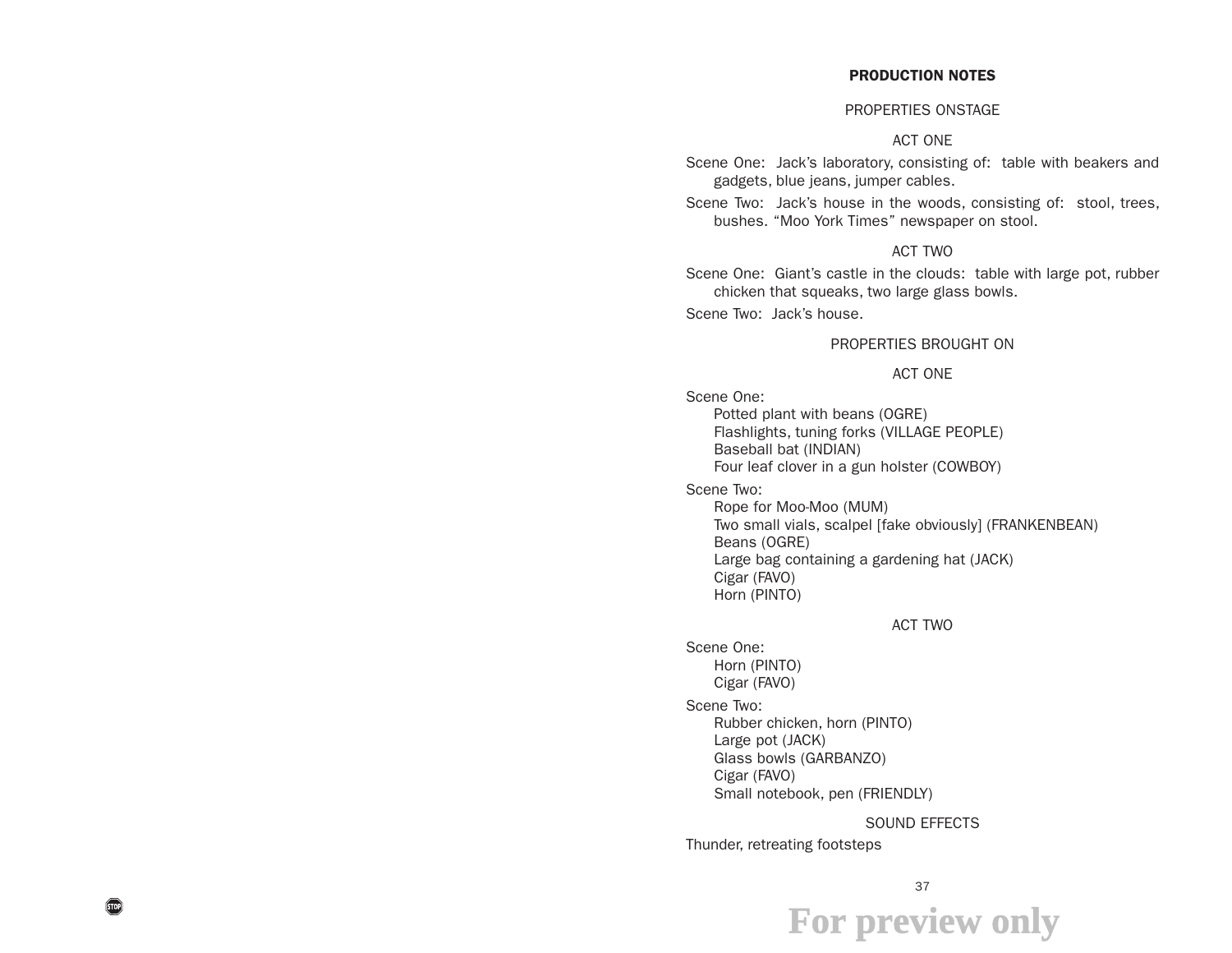#### COSTUME SUGGESTIONS

Since this play makes many modern-day references, modern dress can be used.

FRANKENBEAN is dressed as a mad scientist with a lab coat and crazy hair.

OGRE is dressed in typical rustic ogre clothing. Think *Shrek*.

INDIAN is dressed as an Indian princess. COWBOY, CONSTRUCTION WORKER and OFFICER FRIENDLY are dressed appropriately for their professions. OFFICER FRIENDLY also wears mirrored sunglasses.

MUM and JACK are very poor, and their clothes should reflect this.

MOO-MOO is in a full cow costume.

HARP can be in all gold and have a large costume harp on her back.

PINTO, GARBANZO and FAVO are dressed like the Marx Brothers. PINTO wears a long scarf.

#### FLEXIBLE CASTING

The roles of COWBOY and OFFICER FRIENDLY can be played as either male or female.

#### PINTO'S LEG ROUTINE

To see how to do the leg routine for Pinto, watch the Marx Brothers movie *Animal Crackers* or search the web for "Harpo Legging Routine."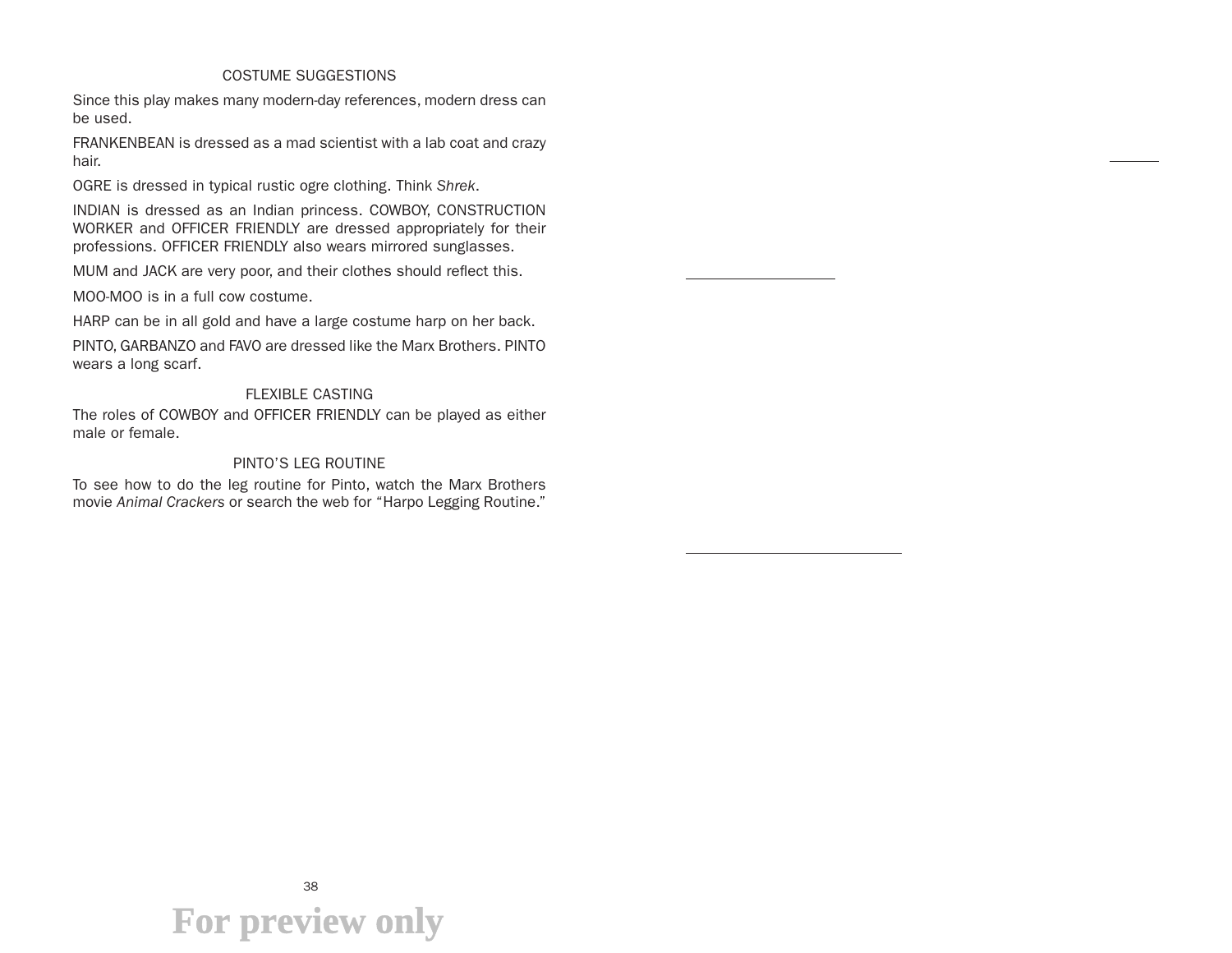### **Thank you for reading this E-view.**

This E-view script from Pioneer Drama Service will stay permanently in your Pioneer Library, so you can view it whenever you log in on our website. Please feel free to save it as a pdf document to your computer if you wish to share it via email with colleagues assisting you with your show selection.

To produce this show, you can order scripts for your cast and crew and arrange for performance royalties via our website or by phone, fax, or mail.

If you'd like advice on other plays or musicals to read, our customer service representatives are happy to assist you when you call 800.333.7262 during normal business hours.

### Thank you for your interest in our plays and musicals.



#### www.pioneerdrama.com

800.333.7262 Outside of North America 303.779.4035 Fax 303.779.4315

PO Box 4267 Englewood, CO 80155-4267

### **We're here to help!**